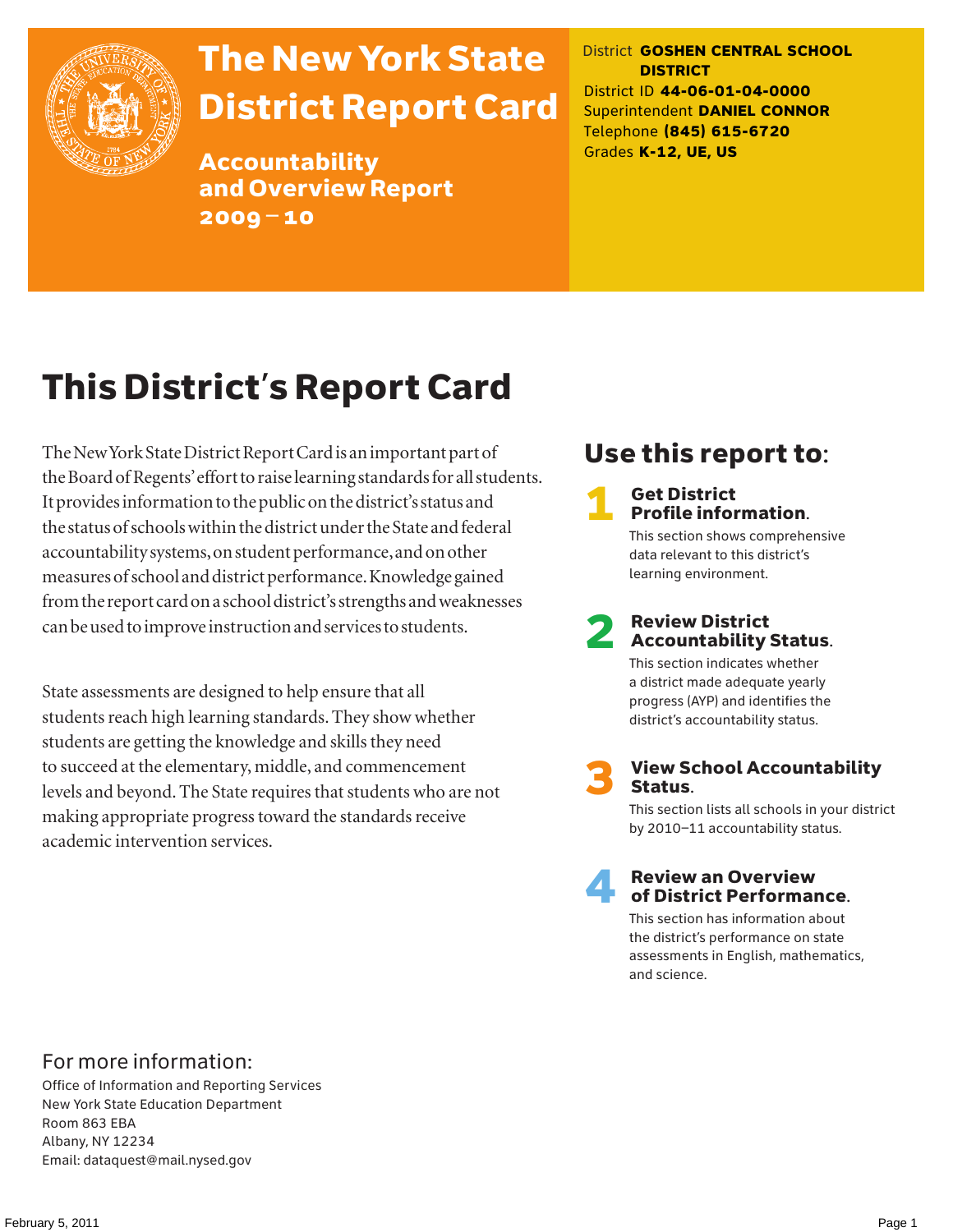## District Profile

This section shows comprehensive data relevant to this school district's learning environment, including information about enrollment, average class size, and teacher qualifications.

## Enrollment

|                            | $2007 - 08$ | 2008-09     | 2009-10 |
|----------------------------|-------------|-------------|---------|
| Pre-K                      | 0           | $\mathbf 0$ | 0       |
| Kindergarten               | 229         | 206         | 231     |
| Grade 1                    | 242         | 225         | 187     |
| Grade 2                    | 220         | 239         | 233     |
| Grade 3                    | 207         | 229         | 245     |
| Grade 4                    | 199         | 210         | 235     |
| Grade 5                    | 208         | 201         | 215     |
| Grade 6                    | 222         | 213         | 204     |
| <b>Ungraded Elementary</b> | 0           | 0           | 2       |
| Grade 7                    | 223         | 228         | 216     |
| Grade 8                    | 249         | 233         | 231     |
| Grade 9                    | 242         | 269         | 273     |
| Grade 10                   | 241         | 260         | 245     |
| Grade 11                   | 227         | 210         | 227     |
| Grade 12                   | 191         | 229         | 219     |
| <b>Ungraded Secondary</b>  | 0           | 3           | 10      |
| Total K-12                 | 2900        | 2955        | 2973    |

## Enrollment Information

*Enrollment* counts are as of Basic Educational Data System (BEDS) day, which is typically the first Wednesday of October of the school year. Students who attend BOCES programs on a part-time basis are included in a district's enrollment. Students who attend BOCES on a full-time basis or who are placed full time by the district in an out-of-district placement are not included in a district's enrollment. Students classified by districts as "pre-first" are included in first grade counts.

### Average Class Size

|                      | $2007 - 08$ | $2008 - 09$ | $2009 - 10$ |
|----------------------|-------------|-------------|-------------|
| <b>Common Branch</b> | 22          | 22          | 24          |
| Grade 8              |             |             |             |
| English              | 23          | 19          | 22          |
| <b>Mathematics</b>   | 24          | 22          | 20          |
| Science              | 24          | 22          | 22          |
| Social Studies       | 23          | 22          | 22          |
| Grade 10             |             |             |             |
| English              | 20          | 20          | 24          |
| <b>Mathematics</b>   | 18          | 21          | 21          |
| Science              | 20          | 20          | 19          |
| Social Studies       | 23          | 24          | 22          |

## Average Class Size Information

*Average Class Size* is the total registration in specified classes divided by the number of those classes with registration. *Common Branch* refers to self-contained classes in Grades 1–6.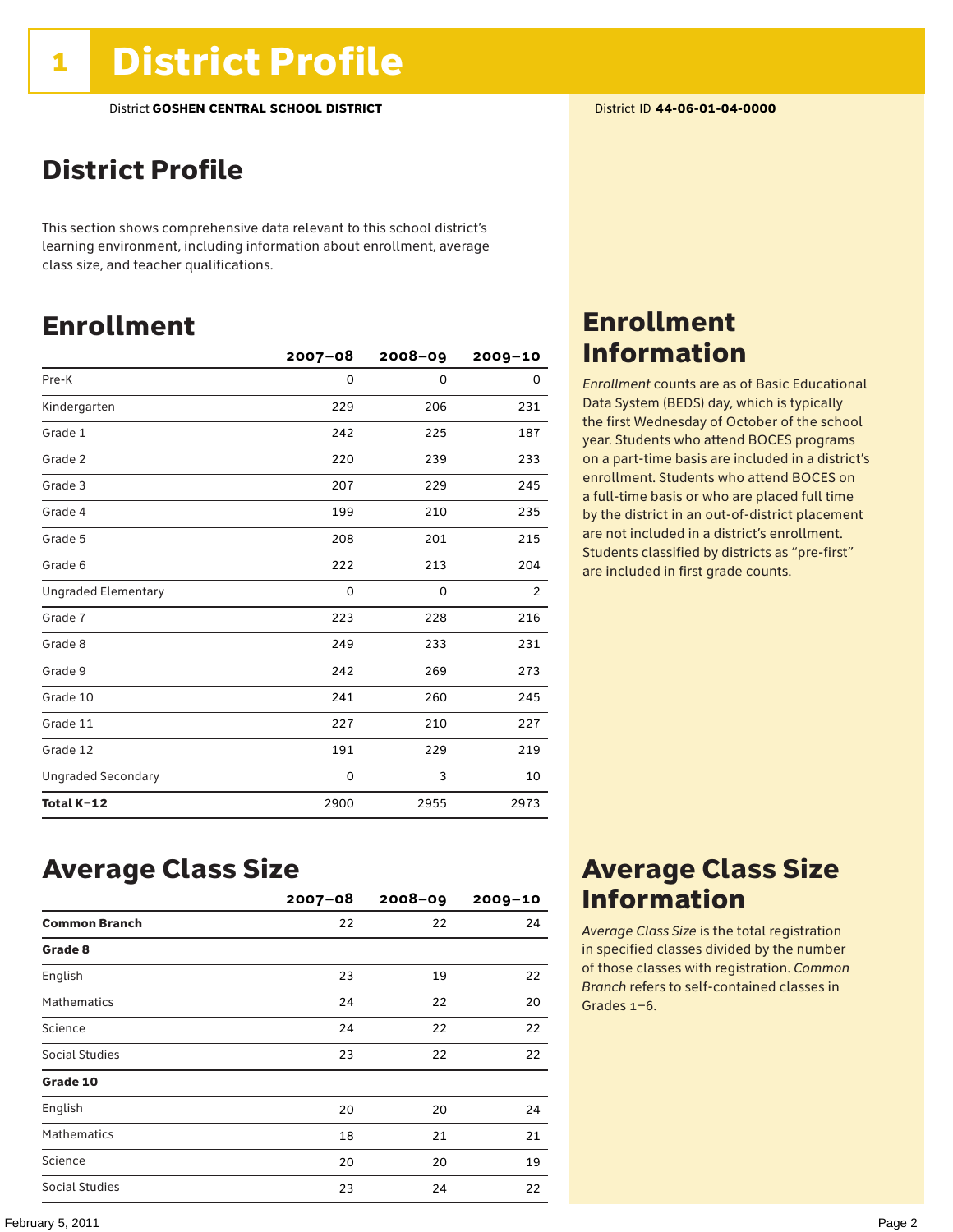## Demographic Factors

|                                  | $2007 - 08$ |               | $2008 - 09$ |     | $2009 - 10$ |     |
|----------------------------------|-------------|---------------|-------------|-----|-------------|-----|
|                                  | #           | $\frac{0}{0}$ | #           | %   | #           | %   |
| Eligible for Free Lunch          | 243         | 8%            | 205         | 7%  | 329         | 11% |
| Reduced-Price Lunch              | 91          | 3%            | 116         | 4%  | 134         | 5%  |
| Student Stability*               |             | N/A           |             | N/A |             | N/A |
| Limited English Proficient       | 92          | 3%            | 97          | 3%  | 104         | 3%  |
| <b>Racial/Ethnic Origin</b>      |             |               |             |     |             |     |
| American Indian or Alaska Native | 6           | 0%            | 6           | 0%  | 8           | 0%  |
| <b>Black or African American</b> | 139         | 5%            | 147         | 5%  | 145         | 5%  |
| Hispanic or Latino               | 310         | 11%           | 342         | 12% | 367         | 12% |
| Asian or Native                  | 80          | 3%            | 85          | 3%  | 97          | 3%  |
| Hawaiian/Other Pacific Islander  |             |               |             |     |             |     |
| White                            | 2365        | 82%           | 2362        | 80% | 2340        | 79% |
| Multiracial                      | 0           | 0%            | 13          | 0%  | 16          | 1%  |

 \* Available only at the school level.

### Attendance and Suspensions

|                            |    | $2006 - 07$   |    | $2007 - 08$   | $2008 - 09$ |               |
|----------------------------|----|---------------|----|---------------|-------------|---------------|
|                            | #  | $\frac{0}{6}$ | #  | $\frac{0}{0}$ | #           | $\frac{0}{0}$ |
| Annual Attendance Rate     |    | 95%           |    | 95%           |             | 95%           |
| <b>Student Suspensions</b> | 63 | 2%            | 82 | 3%            | 115         | 4%            |

## Demographic Factors Information

*Eligible for Free Lunch* and *Reduced*-*Price Lunch* percentages are determined by dividing the number of approved lunch applicants by the Basic Educational Data System (BEDS) enrollment in full-day Kindergarten through Grade 12. *Eligible for Free Lunch* and *Limited English Proficient* counts are used to determine *Similar Schools* groupings within a *Need*/*Resource Capacity* category.

### Attendance and Suspensions Information

*Annual Attendance Rate* is determined by dividing the school district's total actual attendance by the total possible attendance for a school year. A district's actual attendance is the sum of the number of students in attendance on each day the district's schools were open during the school year. Possible attendance is the sum of the number of enrolled students who should have been in attendance on each day schools were open during the school year. *Student Suspension* rate is determined by dividing the number of students who were suspended from school (not including in-school suspensions) for one full day or longer anytime during the school year by the Basic Educational Data System (BEDS) day enrollments for that school year. A student is counted only once, regardless of whether the student was suspended one or more times during the school year.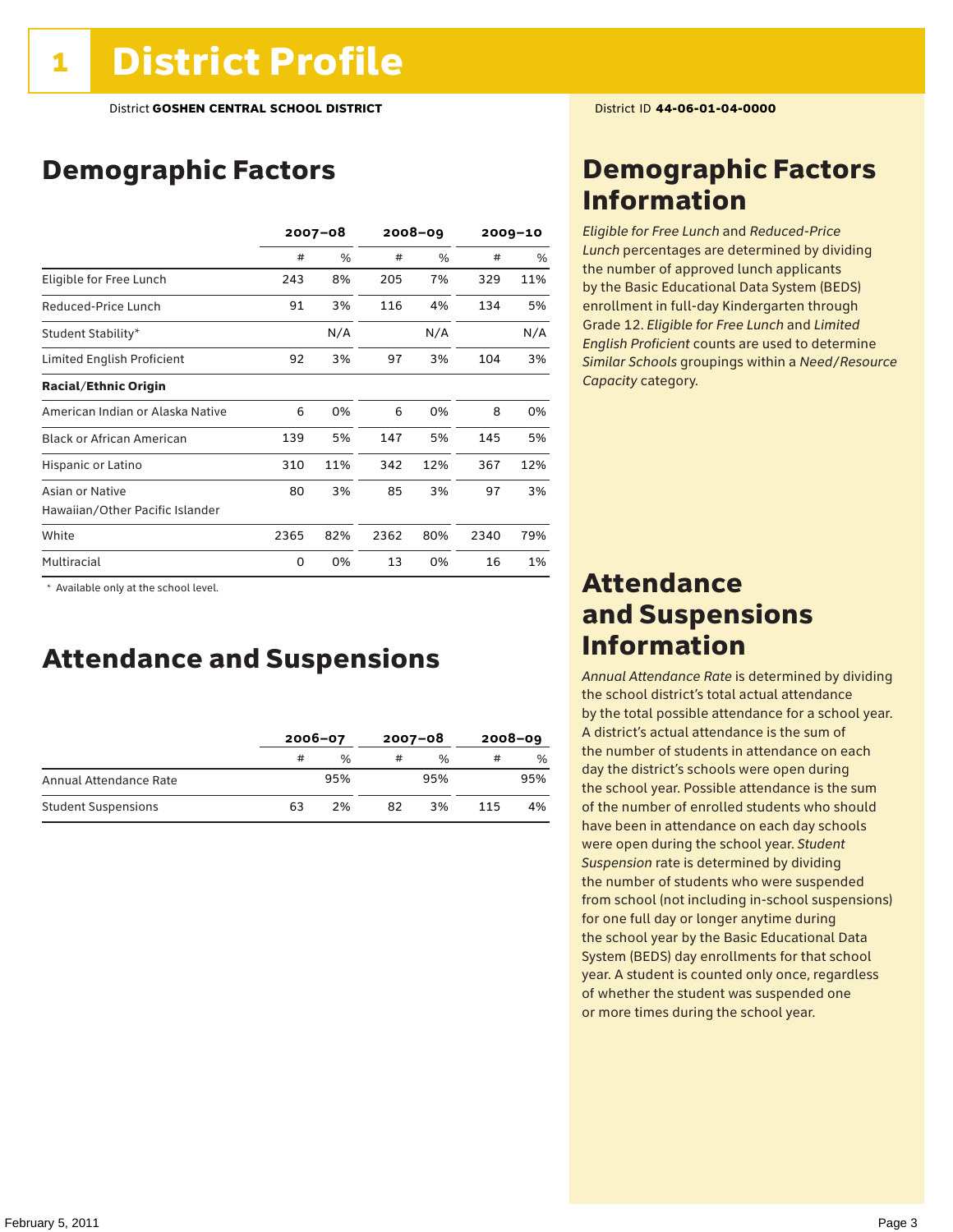## Teacher Qualifications

|                                                                             | $2007 - 08$ | $2008 - 09$ | $2009 - 10$ |
|-----------------------------------------------------------------------------|-------------|-------------|-------------|
| <b>Total Number of Teachers</b>                                             | 240         | 236         | 229         |
| Percent with No Valid<br><b>Teaching Certificate</b>                        | 0%          | 0%          | 0%          |
| Percent Teaching Out<br>of Certification                                    | 4%          | 2%          | 0%          |
| Percent with Fewer Than<br>Three Years of Experience                        | 6%          | 6%          | 3%          |
| Percentage with Master's Degree<br>Plus 30 Hours or Doctorate               | 20%         | 23%         | 27%         |
| <b>Total Number of Core Classes</b>                                         | 628         | 619         | 591         |
| Percent Not Taught by Highly Qualified<br><b>Teachers in This District</b>  | 2%          | 1%          | 1%          |
| Percent Not Taught by Highly Qualified<br>in High-Poverty Schools Statewide | 10%         | 8%          | 6%          |
| Percent Not Taught by Highly Qualified<br>in Low-Poverty Schools Statewide  | 1%          | 1%          | 1%          |
| <b>Total Number of Classes</b>                                              | 820         | 807         | 768         |
| Percent Taught by Teachers Without<br>Appropriate Certification             | 3%          | 1%          | 1%          |

## Teacher Turnover Rate

|                                                                       | $2006 - 07$ | 2007-08 | $2008 - 09$ |
|-----------------------------------------------------------------------|-------------|---------|-------------|
| Turnover Rate of Teachers with Fewer<br>than Five Years of Experience | 11%         | 8%      | 24%         |
| Turnover Rate of All Teachers                                         | 9%          | 12%     | 13%         |

### Staff Counts

|                                       | $2007 - 08$ | $2008 - 09$ | $2009 - 10$ |
|---------------------------------------|-------------|-------------|-------------|
| <b>Total Other Professional Staff</b> | 28          | 24          | 25          |
| Total Paraprofessionals*              | 68          | 55          | 55          |
| <b>Assistant Principals</b>           |             |             |             |
| Principals                            |             |             |             |

\* Not available at the school level.

## Teacher Qualifications Information

The *Percent Teaching Out of Certification* is the percent doing so more than on an incidental basis; that is, the percent teaching for more than five periods per week outside certification.

*Core Classes* are primarily K-6 common branch, English, mathematics, science, social studies, art, music, and foreign languages. To be *Highly Qualified*, a teacher must have at least a Bachelor's degree, be certified to teach in the subject area, and show subject matter competency. A teacher who taught one class outside of the certification area(s) is counted as Highly Qualified provided that 1) the teacher had been determined by the school or district through the HOUSSE process or other state-accepted methods to have demonstrated acceptable subject knowledge and teaching skills and 2) the class in question was not the sole assignment reported. Credit for incidental teaching does not extend beyond a single assignment. Independent of Highly Qualified Teacher status, any assignment for which a teacher did not hold a valid certificate still registers as teaching out of certification. High-poverty and low-poverty schools are those schools in the upper and lower quartiles, respectively, for percentage of students eligible for a free or reduced-price lunch.

### Teacher Turnover Rate Information

*Teacher Turnover Rate* for a specified school year is the number of teachers in that school year who were not teaching in the following school year divided by the number of teachers in the specified school year, expressed as a percentage.

## Staff Counts Information

*Other Professionals* includes administrators, guidance counselors, school nurses, psychologists, and other professionals who devote more than half of their time to non-teaching duties. Teachers who are shared between buildings within a district are reported on the district report only.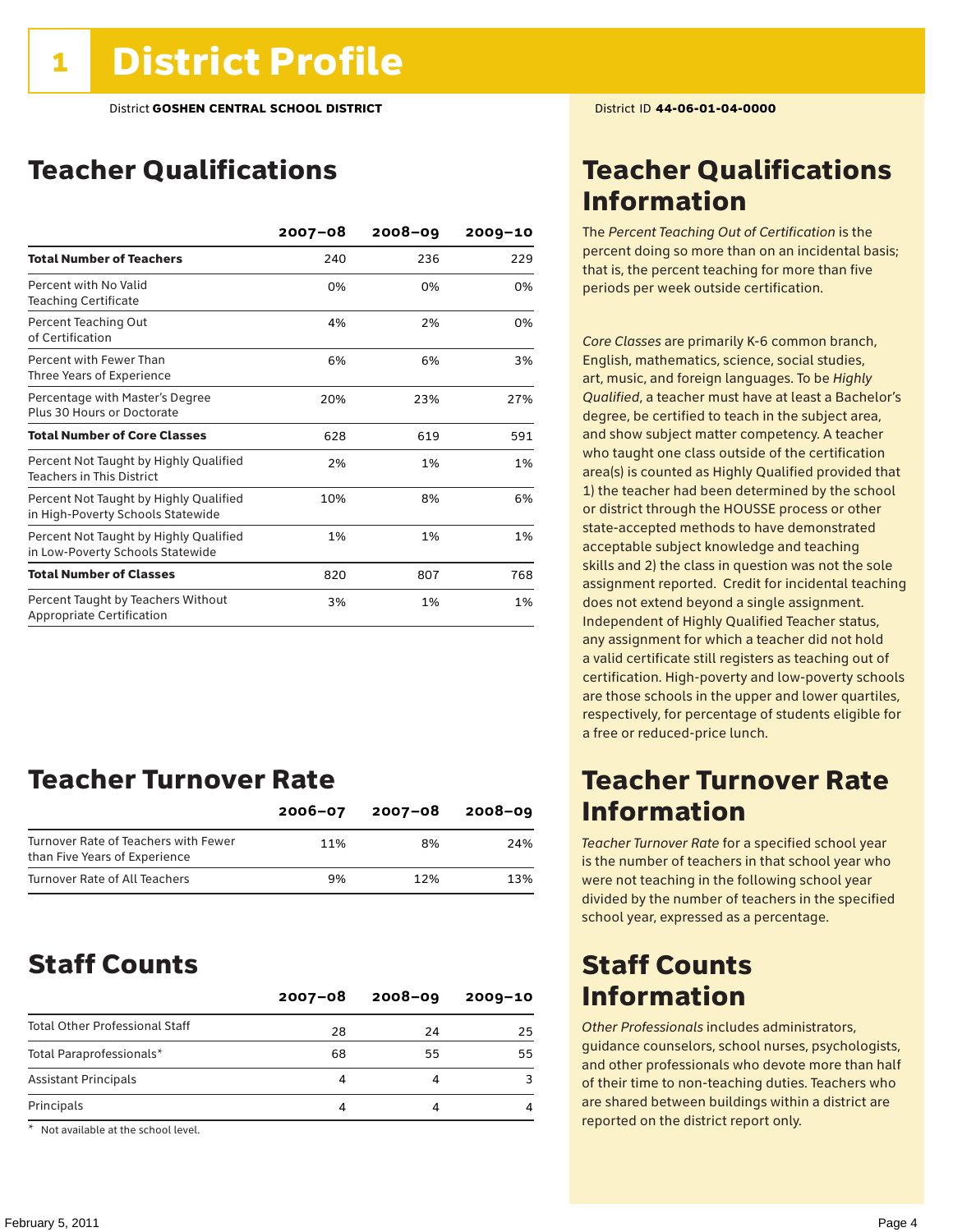## Understanding How Accountability Works in New York State

The federal No Child Left Behind (NCLB) Act requires that states develop and report on measures of student proficiency in 1) English language arts (ELA), in 2) mathematics, and on 3) a third indicator. In New York State in 2009–10, the third indicator is science at the elementary/middle level and graduation rate at the secondary level. Schools or districts that meet predefined goals on these measures are making Adequate Yearly Progress (AYP).





### 1 English Language Arts (ELA)

To make AYP in ELA, every accountability group must make AYP. For a group to make AYP, it must meet the participation *and* the performance criteria.

### A Participation Criterion

At the elementary/middle level, 95 percent of Grades 3–8 students enrolled during the test administration period in each group with 40 or more students must be tested on the New York State Testing Program (NYSTP) in ELA or, if appropriate, the New York State English as a Second Language Achievement Test (NYSESLAT), or the New York State Alternate Assessment (NYSAA) in ELA. At the secondary level, 95 percent of seniors in 2009–10 in each accountability group with 40 or more students must have taken an English examination that meets the students' graduation requirement.

### B Performance Criterion

At the elementary/middle level, the Performance Index (PI) of each group with 30 or more continuously enrolled tested students must equal or exceed its Effective Annual Measurable Objective (AMO) or the group must make Safe Harbor. (NYSESLAT is used only for participation.) At the secondary level, the PI of each group in the 2006 cohort with 30 or more members must equal or exceed its Effective AMO or the group must make Safe Harbor. To make Safe Harbor, the PI of the group must equal or exceed its Safe Harbor Target and the group must qualify for Safe Harbor using the third indicator, science or graduation rate.

### 2 Mathematics

The same criteria for making AYP in ELA apply to mathematics. At the elementary/middle level, the measures used to determine AYP are the NYSTP and the NYSAA in mathematics. At the secondary level, the measures are mathematics examinations that meet the students' graduation requirement.

### 3 Third Indicator

In addition to English language arts and mathematics, the school must also make AYP in a third area of achievement. This means meeting the criteria in science at the elementary/middle level and the criteria in graduation rate at the secondary level.

Elementary/Middle-Level Science: To make AYP, the All Students group must meet the participation criterion *and* the performance criterion.

### A Participation Criterion

Eighty percent of students in Grades 4 and/or 8 enrolled during the test administration period in the All Students group, if it has 40 or more students, must be tested on an accountability measure. In Grade 4, the measures are the Grade 4 elementary-level science test and the Grade 4 NYSAA in science. In Grade 8 science, the measures are the Grade 8 middle-level science test, Regents science examinations, and the Grade 8 NYSAA in science.

### B Performance Criterion

The PI of the All Students group, if it has 30 or more students, must equal or exceed the State Science Standard (100) or the Science Progress Target.

Qualifying for Safe Harbor in Elementary/Middle-Level ELA and Math: To qualify, the group must meet both the participation criterion and the performance criterion in science.

Secondary-Level Graduation Rate: For a school to make AYP in graduation rate, the percent of students in the 2005 graduation-rate total cohort in the All Students group earning a local or Regents diploma by August 31, 2009 must equal or exceed the Graduation-Rate Standard (80%) or the Graduation-Rate Progress Target.

Qualifying for Safe Harbor in Secondary-Level ELA and Math: To qualify, the percent of the 2005 graduation-rate total cohort earning a local or Regents diploma by August 31, 2009 must equal or exceed the Graduation-Rate Standard (80%) or the Graduation-Rate Progress Target for that group.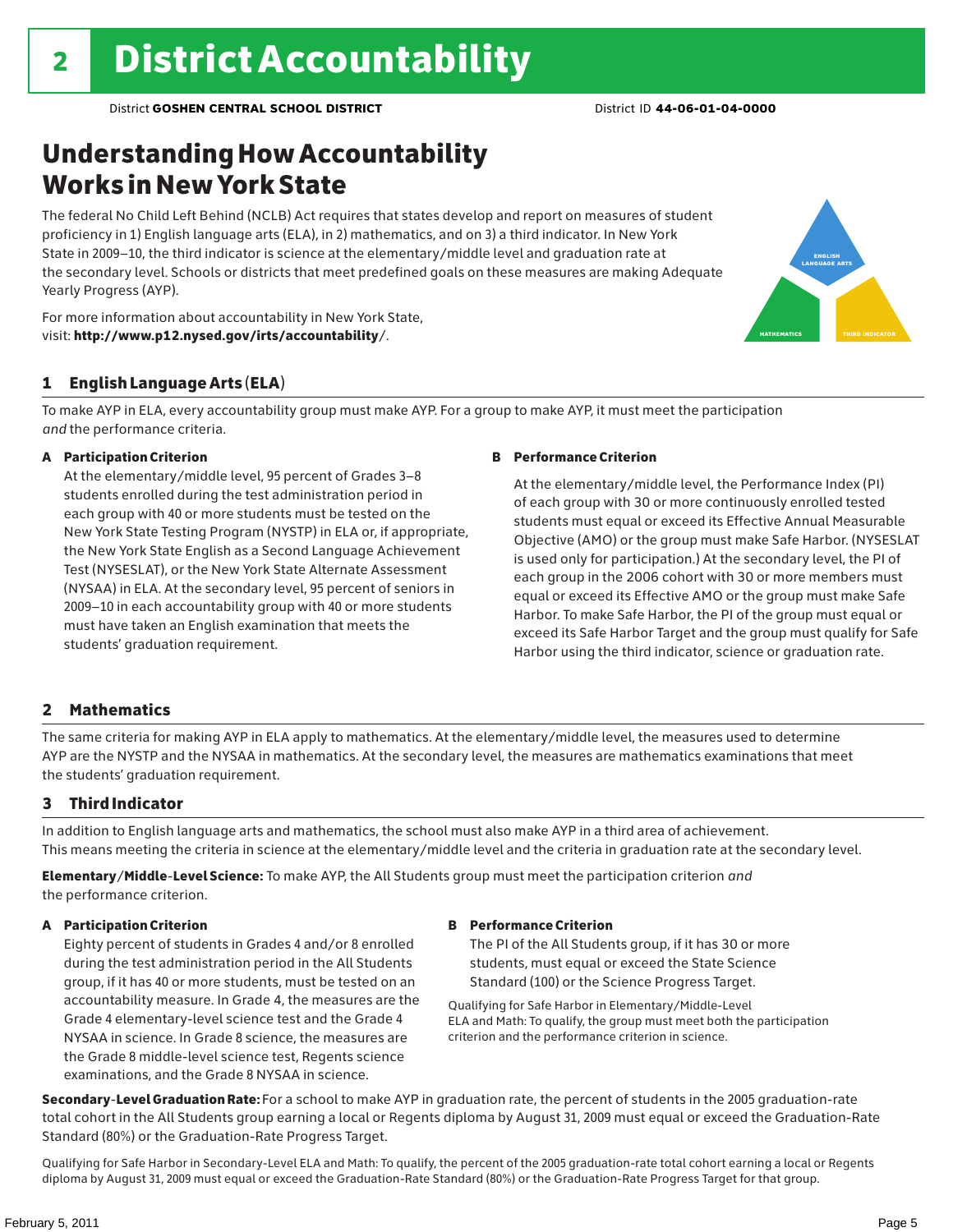## Useful Terms for Understanding Accountability

### 12th Graders

The count of 12th graders enrolled during the 2009–10 school year used to determine the Percentage Tested for the Participation part of the AYP determination for secondarylevel ELA and mathematics. These are the first numbers in the parentheses after the subgroup label on the secondary-level ELA and mathematics pages.

### 2006 Cohort

The count of students in the 2006 accountability cohort used to determine the Performance Index for the Test Performance part of the AYP determination for secondary-level ELA and mathematics. These are the second numbers in the parentheses after the subgroup label on the secondary-level ELA and mathematics pages.

### Accountability Cohort for English and Mathematics

The accountability cohort is used to determine if a school or district met the performance criterion in secondary-level ELA and mathematics. The 2006 school accountability cohort consists of all students who first entered Grade 9 anywhere in the 2006–07 school year, and all ungraded students with disabilities who reached their seventeenth birthday in the 2006–07 school year, who were enrolled on October 7, 2009 and did not transfer to a diploma granting program. Students who earned a high school equivalency diploma or were enrolled in an approved high school equivalency preparation program on June 30, 2010, are not included in the 2006 school accountability cohort. The 2006 district accountability cohort consists of all students in each school accountability cohort plus students who transferred within the district after BEDS day plus students who were placed outside the district by the Committee on Special Education or district administrators and who met the other requirements for cohort membership. Cohort is defined in Section 100.2 (p) (16) of the Commissioner's Regulations.

#### Adequate Yearly Progress (AYP)

Adequate Yearly Progress (AYP) indicates satisfactory progress by a district or a school toward the goal of proficiency for all students.

#### Annual Measurable Objective (AMO)

The Annual Measurable Objective (AMO) is the Performance Index value that signifies that an accountability group is making satisfactory progress toward the goal that 100 percent of students will be proficient in the State's learning standards for English language arts and mathematics by 2013–14. The AMOs for each grade level will be increased as specified in CR100.2(p) (14) and will reach 200 in 2013–14. (See Effective AMO for further information.)

### Continuous Enrollment

The count of continuously enrolled tested students used to determine the Performance Index for the Test Performance part of the AYP determination for elementary/middle-level ELA, mathematics, and science. These are the second numbers in the parentheses after the subgroup label on the elementary/ middle-level ELA, mathematics, and science pages.

### Continuously Enrolled Students

At the elementary/middle level, continuously enrolled students are those enrolled in the school or district on BEDS day (usually the first Wednesday in October) of the school year until the test administration period. At the secondary level, all students who meet the criteria for inclusion in the accountability cohort are considered to be continuously enrolled.

### Effective Annual Measurable Objective (Effective AMO)

The Effective Annual Measurable Objective is the Performance Index (PI) value that each accountability group within a school or district is expected to achieve to make AYP. The Effective AMO is the lowest PI that an accountability group of a given size can achieve in a subject for the group's PI not to be considered significantly different from the AMO for that subject. If an accountability group's PI equals or exceeds the Effective AMO, it is considered to have made AYP. A more complete definition of Effective AMO and a table showing the PI values that each group size must equal or exceed to make AYP are available at www.p12.nysed.gov/irts.

### Graduation Rate

The Graduation Rate on the Graduation Rate page is the percentage of the 2005 cohort that earned a local or Regents diploma by August 31, 2009.

#### Graduation-Rate Total Cohort

The Graduation-Rate Total Cohort, shown on the Graduation Rate page, is used to determine if a school or district made AYP in graduation rate. For the 2009–10 school year, this cohort is the 2005 graduation-rate total cohort. The 2005 total cohort consists of all students who first entered Grade 9 anywhere in the 2005–06 school year, and all ungraded students with disabilities who reached their seventeenth birthday in the 2005–06 school year, and who were enrolled in the school/ district for five months or longer or who were enrolled in the school/district for less than five months but were previously enrolled in the same school/district for five months or longer between the date they first entered Grade 9 and the date they last ended enrollment. A more detailed definition of graduation-rate cohort can be found in the *SIRS Manual* at

### http://www.p12/nysed.gov/irts/sirs.

For districts and schools with fewer than 30 graduation-rate total cohort members in the All Students group in 2009–10, data for 2008–09 and 2009–10 for accountability groups were combined to determine counts and graduation rates. Groups with fewer than 30 students in the graduation-rate total cohort are not required to meet the graduation-rate criterion.

#### Limited English Proficient

For all accountability measures, if the count of LEP students is equal to or greater than 30, former LEP students are also included in the performance calculations.

### Non-Accountability Groups

Female, Male, and Migrant groups are not part of the AYP determination for any measure.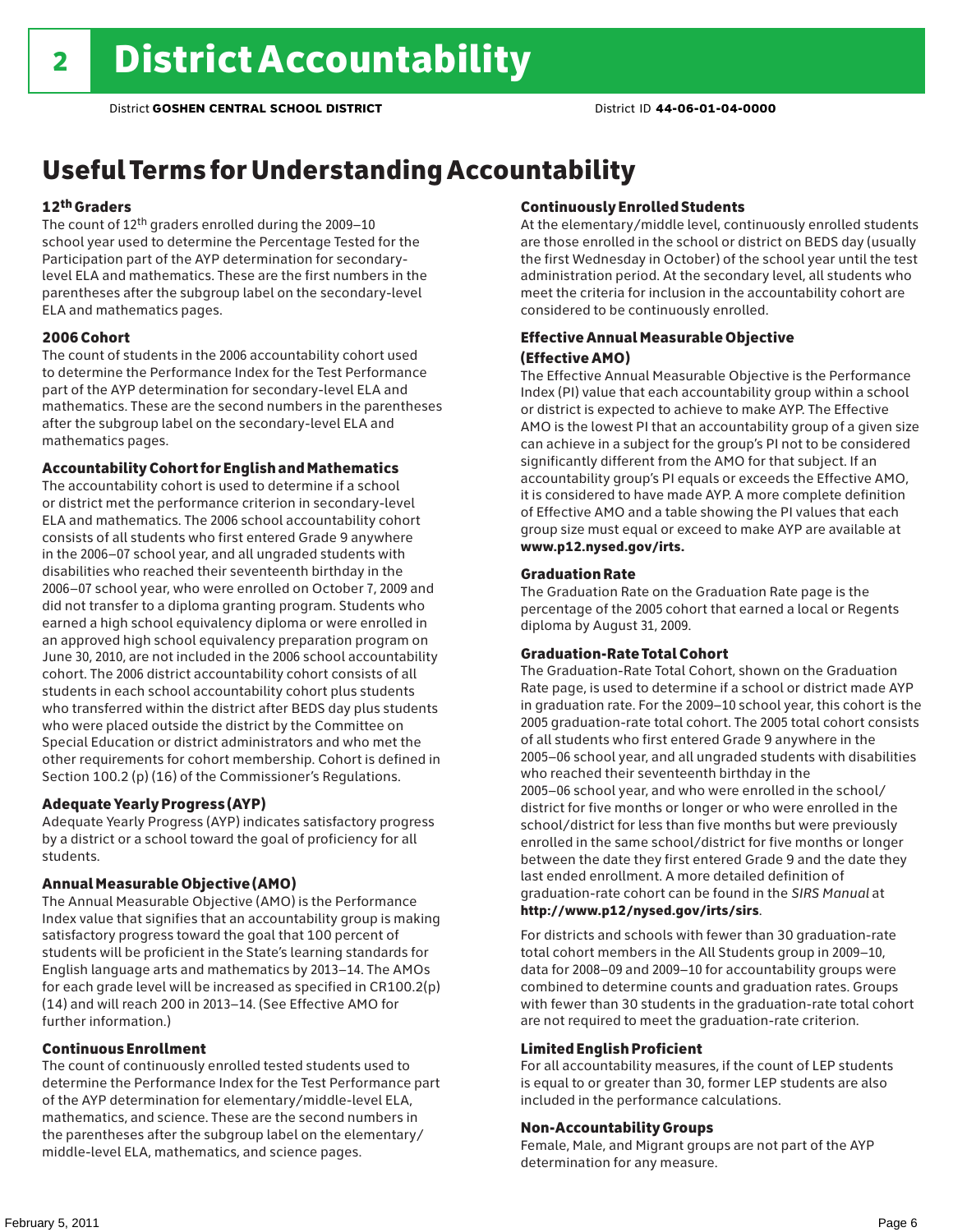## Useful Terms for Understanding Accountability (continued)

### Participation

Accountability groups with fewer than 40 students enrolled during the test administration period (for elementary/middlelevel ELA, math, and science) or fewer than 40 12th graders (for secondary-level ELA and mathematics) are not required to meet the participation criterion. If the Percentage Tested for an accountability group fell below 95 percent for ELA and math or 80 percent for science in 2009–10, the participation enrollment ("Total" or "12th Graders") shown in the tables is the sum of 2008–09 and 2009–10 participation enrollments and the "Percentage Tested" shown is the weighted average of the participation rates over those two years.

### Performance Index (PI)

A Performance Index is a value from 0 to 200 that is assigned to an accountability group, indicating how that group performed on a required State test (or approved alternative) in English language arts, mathematics, or science. Student scores on the tests are converted to four performance levels, from Level 1 to Level 4. (See performance level definitions on the Overview summary page.) At the elementary/middle level, the PI is calculated using the following equation:

100 × [(Count of Continuously Enrolled Tested Students Performing at Levels 2, 3, and 4 + the Count at Levels 3 and 4) Count of All Continuously Enrolled Tested Students]

At the secondary level, the PI is calculated using the following equation:

100 × [(Count of Cohort Members Performing at Levels 2, 3, and 4 + the Count at Levels 3 and 4) Count of All Cohort Members]

A list of tests used to measure student performance for accountability is available at www.p12.nysed.gov/irts.

### Progress Targets

For accountability groups below the State Standard in science or graduation rate, the Progress Target is an alternate method for making AYP or qualifying for Safe Harbor in English language arts and mathematics based on improvement over the previous year's performance.

*Science:* The current year's Science Progress Target is calculated by adding one point to the previous year's Performance Index (PI). Example: The 2009–10 Science Progress Target is calculated by adding one point to the 2008–09 PI.

*Graduation Rate:* The Graduation-rate Progress Target is calculated by determining a 20% gap reduction between the rate of the previous year's graduation-rate cohort and the state standard. Example: The 2009–10 Graduation-Rate Progress Target = [(80 – percentage of the 2004 cohort earning a local or Regents diploma by August 31, 2008)  $\times$  0.20] + percentage of the 2004 cohort earning a local or Regents diploma by August 31, 2008.

Progress Targets are provided for groups whose PI (for science) or graduation rate (for graduation rate) is below the State Standard.

### Safe Harbor Targets

Safe Harbor provides an alternate means to demonstrate AYP for accountability groups that do not achieve their EAMOs in English or mathematics. The 2009–10 safe harbor targets are calculated using the following equation: 2008–09 PI + (200 – the 2008–09 PI) × 0.10

Safe Harbor Targets are provided for groups whose PI is less than the EAMO.

### Safe Harbor Qualification (‡)

On the science page, if the group met both the participation and the performance criteria for science, the Safe Harbor Qualification column will show "Qualified." If the group did not meet one or more criteria, the column will show "Did not qualify." A "‡" symbol after the 2009–10 Safe Harbor Target on the elementary/middle- or secondary-level ELA or mathematics page indicates that the student group did not make AYP in science (elementary/middle level) or graduation rate (secondary level) and; therefore, the group did not qualify for Safe Harbor in ELA or mathematics.

### State Standard

The criterion value that represents minimally satisfactory performance (for science) or a minimally satisfactory percentage of cohort members earning a local or Regents diploma (for graduation rate). In 2009–10, the State Science Standard is a Performance Index of 100; the State Graduation-Rate Standard is 80%. The Commissioner may raise the State Standard at his discretion in future years.

### Students with Disabilities

For all measures, if the count of students with disabilities is equal to or greater than 30, former students with disabilities are also included in the performance calculations.

### Test Performance

For districts and schools with fewer than 30 continuously enrolled tested students (for elementary/middle-level ELA, math, and science) or fewer than 30 students in the 2006 cohort (for secondary-level ELA and mathematics) in the All Students group in 2009–10, data for 2008–09 and 2009–10 for accountability groups were combined to determine counts and Performance Indices. For districts and schools with 30 or more continuously enrolled students/2006 cohort members in the All Students group in 2009–10, student groups with fewer than 30 members are not required to meet the performance criterion. This is indicated by a "—" in the Test Performance column in the table.

### Total

The count of students enrolled during the test administration period used to determine the Percentage Tested for the Participation part of the AYP determination for elementary/ middle-level ELA, mathematics, and science. These are the first numbers in the parentheses after the subgroup label on the elementary/middle-level ELA, mathematics, and science pages. For accountability calculations, students who were excused from testing for medical reasons in accordance with federal NCLB guidance are not included in the count.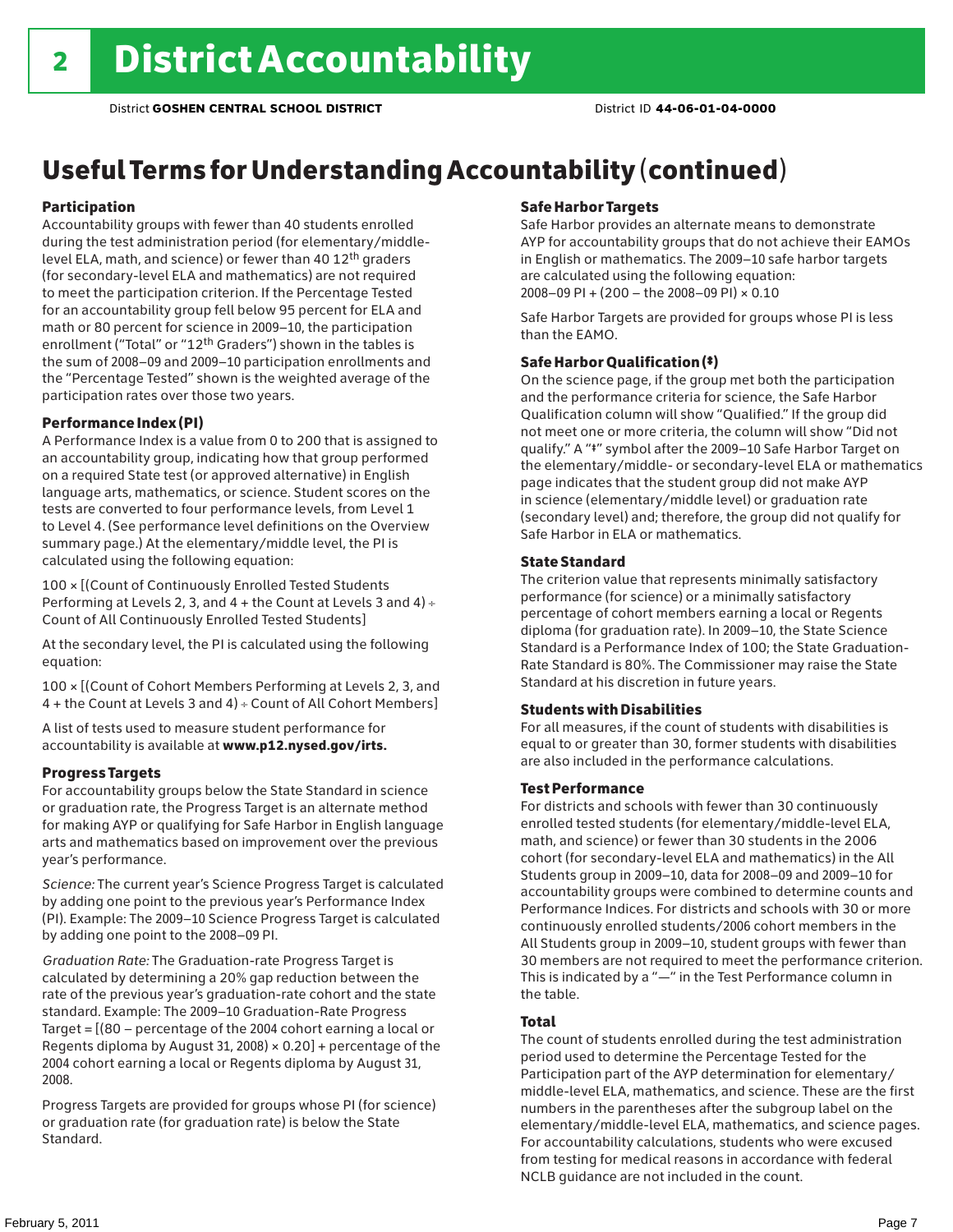## Understanding Your District Accountability Status

The list below defines the district status categories applied to each accountability measure under New York State's district accountability system, which is divided into a Federal Title I component and a State component. Accountability measures for districts are English language arts (ELA), mathematics, elementary/middle-level science, and graduation rate. A district may be assigned a different status for different accountability measures. The overall status of a district is the status assigned to the district for the accountability measure with the most advanced designation in the hierarchy. If the district receives Title I funds, it is the most advanced designation in the Title I hierarchy, unless the district is in good standing under Title I but identified as DRAP under the State hierarchy. A district that does not receive Title I funding in a school year does not have a federal status in that year; however, all districts receive a state status even if they do not receive Title I funding. Consequences for districts not in good standing can be found at: http://www.p12.nysed.gov/irts/accountability/.

|   | <b>Federal Title   Status</b><br>(Applies to all New York State districts receiving Title I funds)                                                                                                                                                                                                                                             | <b>New York State Status</b><br>(Applies to New York State districts)                                                                                                                                                                                                                                          |  |  |  |  |
|---|------------------------------------------------------------------------------------------------------------------------------------------------------------------------------------------------------------------------------------------------------------------------------------------------------------------------------------------------|----------------------------------------------------------------------------------------------------------------------------------------------------------------------------------------------------------------------------------------------------------------------------------------------------------------|--|--|--|--|
|   | A District in Good Standing<br>A district is considered to be in good standing if it has not been identified as a District in Need of Improvement<br>or a District Requiring Academic Progress.                                                                                                                                                |                                                                                                                                                                                                                                                                                                                |  |  |  |  |
| ∧ | District in Need of Improvement (Year 1)<br>A district that has not made AYP for two consecutive years<br>on the same accountability measure is considered a District<br>in Need of Improvement (Year 1) for the following year, if it<br>continues to receive Title I funds.                                                                  | <b>District Requiring Academic Progress (Year 1)</b><br>A district that has not made AYP on the same accountability<br>measure for two consecutive years is considered a District Requiring<br>Academic Progress (Year 1) for the following year.                                                              |  |  |  |  |
|   | District in Need of Improvement (Year 2)<br>A District in Need of Improvement (Year 1) that does not<br>make AYP on the accountability measure for which it was<br>identified is considered a District in Need of Improvement<br>(Year 2) for the following year, if it continues to receive<br>Title I funds.                                 | <b>District Requiring Academic Progress (Year 2)</b><br>A District Requiring Academic Progress (Year 1) that does not<br>make AYP on the accountability measure for which it was identified<br>is considered a District Requiring Academic Progress (Year 2) for<br>the following year.                        |  |  |  |  |
|   | District in Need of Improvement (Year 3)<br>A District in Need of Improvement (Year 2) that does not<br>make AYP on the accountability measure for which it was<br>identified is considered a District in Need of Improvement<br>(Year 3) for the following year, if it continues to receive<br>Title I funds.                                 | <b>District Requiring Academic Progress (Year 3)</b><br>A District Requiring Academic Progress (Year 2) that does not<br>make AYP on the accountability measure for which it was identified<br>is considered a District Requiring Academic Progress (Year 3) for<br>the following year.                        |  |  |  |  |
|   | District in Need of Improvement (Year 4)<br>A District in Need of Improvement (Year 3) that does not<br>make AYP on the accountability measure for which it was<br>identified is considered a District in Need of Improvement<br>(Year 4) for the following year, if it continues to receive<br>Title I funds.                                 | <b>District Requiring Academic Progress (Year 4)</b><br>A District Requiring Academic Progress (Year 3) that does not<br>make AYP on the accountability measure for which it was identified<br>is considered a District Requiring Academic Progress (Year 4) for<br>the following year.                        |  |  |  |  |
|   | ◆ District in Need of Improvement (Year 5 and above)<br>A District in Need of Improvement (Year 4 and above)<br>that does not make AYP on the accountability measure<br>for which it was identified is considered a District in Need<br>of Improvement (Year 5 and above) for the following year,<br>if it continues to receive Title I funds. | District Requiring Academic Progress (Year 5 and above)<br>A District Requiring Academic Progress (Year 4 and above) that<br>does not make AYP on the accountability measure for which it was<br>identified is considered a District Requiring Academic Progress<br>(Year 5 and above) for the following year. |  |  |  |  |

Pending - A district's status is "Pending" if the district requires special evaluation procedures and they have not yet been completed.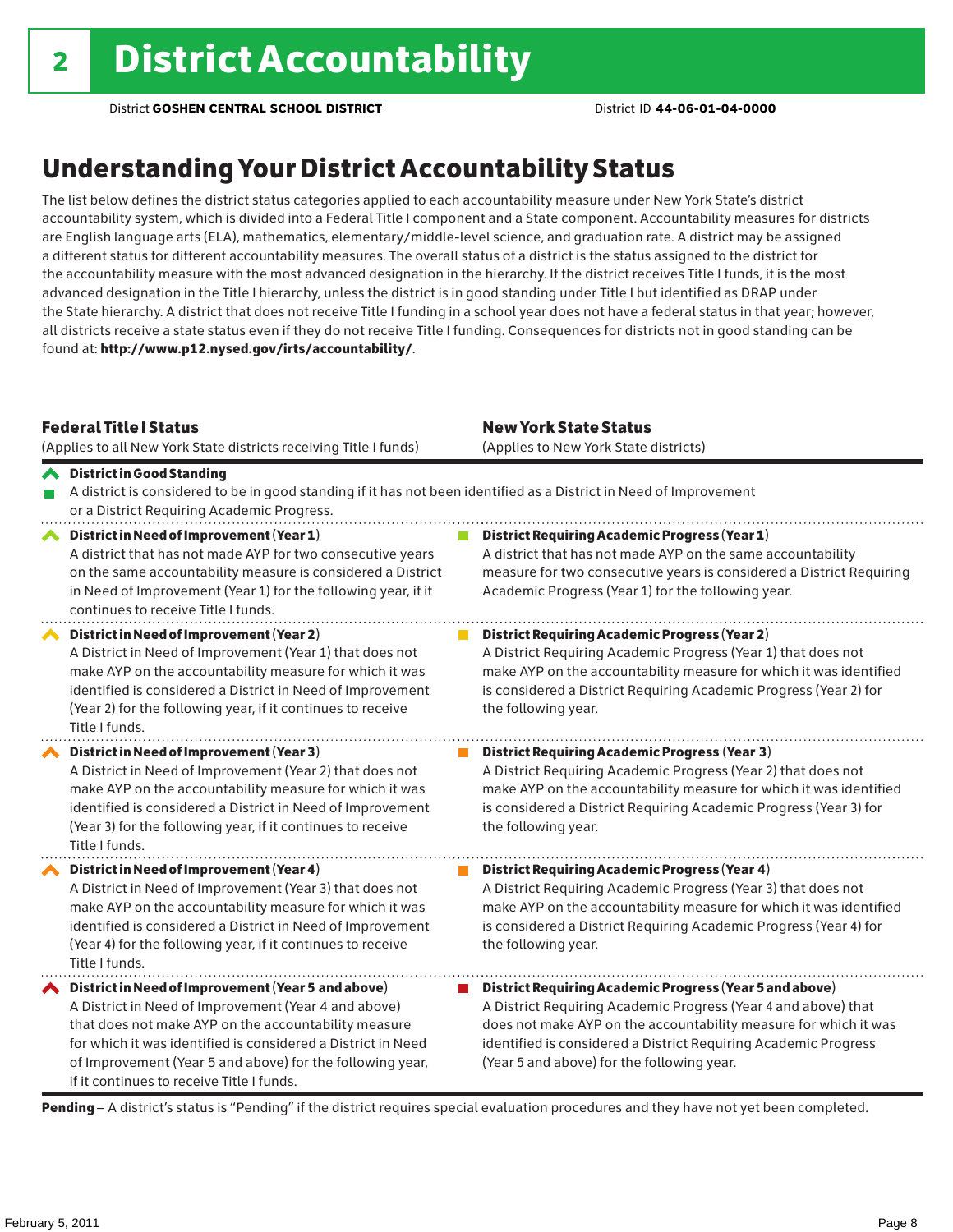# 2 District Accountability

District **GOSHEN CENTRAL SCHOOL DISTRICT** District ID **44-06-01-04-0000**

### Summary

| <b>Overall Accountability</b> | <b>Good Standing</b>                                      |               |             |                                       |  |  |
|-------------------------------|-----------------------------------------------------------|---------------|-------------|---------------------------------------|--|--|
| Status $(2010 - 11)$          | ELA                                                       | Good Standing | Science     | Good Standing                         |  |  |
|                               | Math                                                      | Good Standing |             | Graduation Rate <a> Good Standing</a> |  |  |
| <b>Title I Part A Funding</b> | <b>Years the District Received Title I Part A Funding</b> |               |             |                                       |  |  |
|                               | $2008 - 09$                                               |               | $2009 - 10$ | $2010 - 11$                           |  |  |
|                               | YES                                                       |               | YES         | YES                                   |  |  |

### On which accountability measures did this district make Adequate Yearly Progress (AYP) and which groups made AYP on each measure?

|                                                     | <b>Elementary/Middle Level</b> |               |               | <b>Secondary Level</b> |               |                        |  |
|-----------------------------------------------------|--------------------------------|---------------|---------------|------------------------|---------------|------------------------|--|
|                                                     | English                        |               |               | English                |               |                        |  |
| <b>Student Groups</b>                               | Language Arts                  | Mathematics   | Science       | Language Arts          | Mathematics   | <b>Graduation Rate</b> |  |
| <b>All Students</b>                                 | v                              | V             | V             |                        | V             | V                      |  |
| <b>Ethnicity</b>                                    |                                |               |               |                        |               |                        |  |
| American Indian or Alaska Native                    |                                |               |               |                        |               |                        |  |
| <b>Black or African American</b>                    |                                |               |               |                        |               |                        |  |
| Hispanic or Latino                                  | v                              | V             |               |                        |               |                        |  |
| Asian or Native<br>Hawaiian/Other Pacific Islander  |                                |               |               |                        |               |                        |  |
| White                                               |                                |               |               |                        |               |                        |  |
| Multiracial                                         |                                |               |               |                        |               |                        |  |
| <b>Other Groups</b>                                 |                                |               |               |                        |               |                        |  |
| <b>Students with Disabilities</b>                   | $\mathbf{V}_{\text{SH}}$       | V             |               |                        |               |                        |  |
| Limited English Proficient                          | V                              | V             |               |                        |               |                        |  |
| Economically Disadvantaged                          |                                | V             |               |                        |               |                        |  |
| <b>Student groups making</b><br>AYP in each subject | $\vee$ 8 of 8                  | $\vee$ 8 of 8 | $\vee$ 1 of 1 | $\vee$ 2 of 2          | $\vee$ 2 of 2 | $\vee$ 1 of 1          |  |

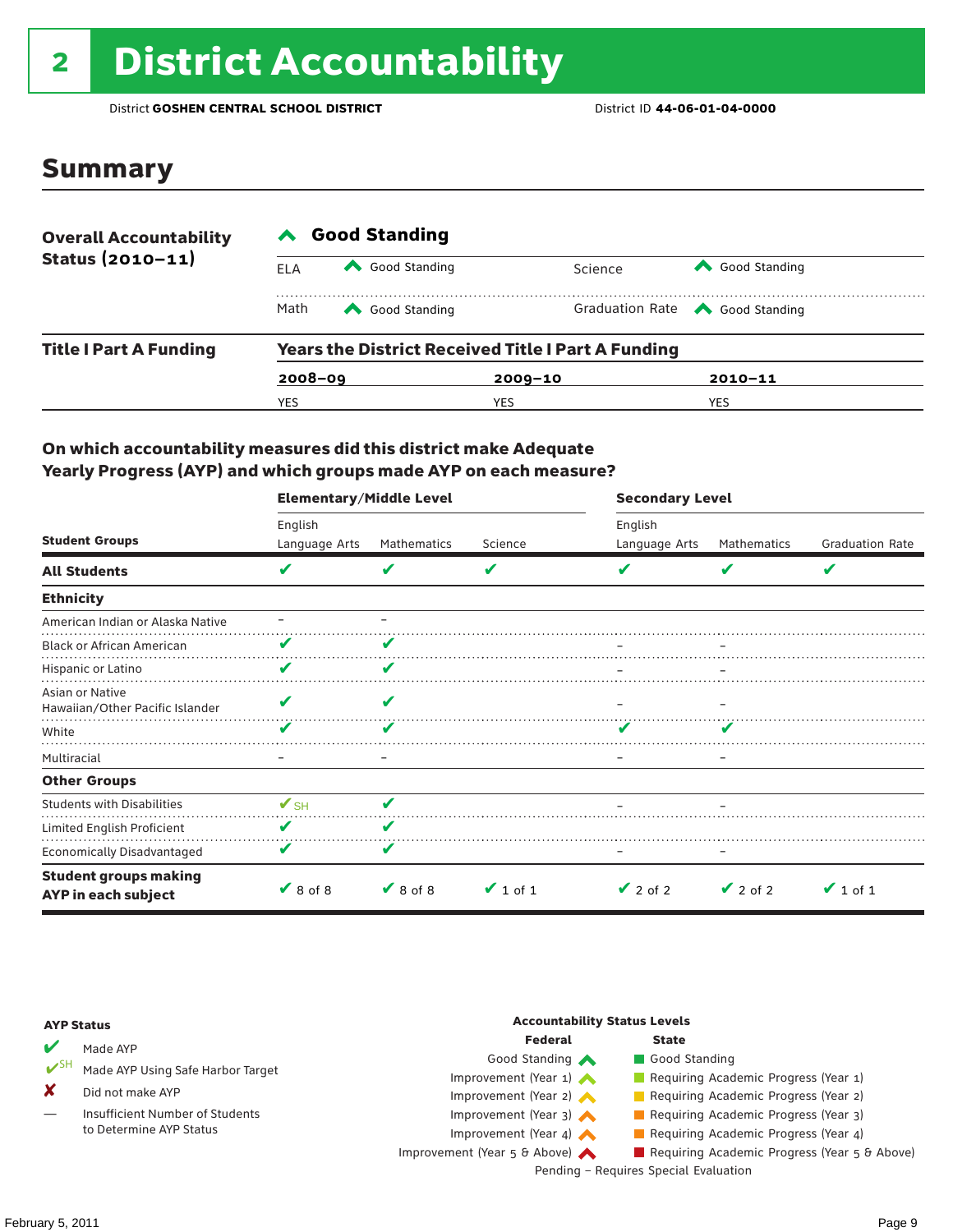## **Elementary/Middle-Level English Language Arts**

| <b>Accountability Status</b><br>for This Subject<br>$(2010 - 11)$ | ▰      | Good Standing                                            |
|-------------------------------------------------------------------|--------|----------------------------------------------------------|
| <b>Accountability Measures</b>                                    | 8 of 8 | Student groups making AYP in English language arts       |
|                                                                   |        | Made AYP                                                 |
| <b>Prospective Status</b>                                         |        | This district will be in good standing in 2011-12. [201] |

### How did students in each accountability group perform on **elementary/middle-level English language arts accountability measures?**

|                                                            |                            |           | <b>Participation</b> |           | <b>Test Performance</b> |           | <b>Performance Objectives</b> |             |
|------------------------------------------------------------|----------------------------|-----------|----------------------|-----------|-------------------------|-----------|-------------------------------|-------------|
| <b>Student Group</b>                                       |                            | Met       | Percentage           | Met       | Performance             | Effective | Safe Harbor Target            |             |
| (Total: Continuous Enrollment)                             | <b>Status</b>              | Criterion | <b>Tested</b>        | Criterion | Index                   | AMO       | 2009-10                       | $2010 - 11$ |
| <b>Accountability Groups</b>                               |                            |           |                      |           |                         |           |                               |             |
| <b>All Students (1375:1337)</b>                            | V                          | V         | 99%                  | V         | 184                     | 152       |                               |             |
| <b>Ethnicity</b>                                           |                            |           |                      |           |                         |           |                               |             |
| American Indian or Alaska Native<br>(5:5)                  |                            |           |                      |           |                         |           |                               |             |
| <b>Black or African American</b><br>(60:57)                | V                          | V         | 100%                 | V         | 177                     | 142       |                               |             |
| Hispanic or Latino (174:165)                               | V                          | V         | 99%                  | V         | 169                     | 147       |                               |             |
| Asian or Native Hawaiian/Other Pacific<br>Islander (44:42) | $\boldsymbol{\mathcal{U}}$ | V         | 95%                  | V         | 190                     | 140       |                               |             |
| White (1091:1067)                                          | V                          | V         | 99%                  | V         | 187                     | 152       |                               |             |
| Multiracial (1:1)                                          |                            |           |                      |           |                         |           |                               |             |
| <b>Other Groups</b>                                        |                            |           |                      |           |                         |           |                               |             |
| <b>Students with Disabilities</b><br>(160:164)             | $\mathbf{V}_{\text{SH}}$   | V         | 98%                  | $V$ SH    | 142                     | 147       | 142                           | 108         |
| Limited English Proficient<br>(40:60)                      | V                          | V         | 98%                  | V         | 153                     | 143       |                               |             |
| <b>Economically Disadvantaged</b><br>(218:212)             | V                          | V         | 99%                  | V         | 166                     | 147       |                               |             |
| <b>Final AYP Determination</b>                             | $\vee$ 8 of 8              |           |                      |           |                         |           |                               |             |
| <b>Non-Accountability Groups</b>                           |                            |           |                      |           |                         |           |                               |             |
| Female (712:690)                                           |                            |           | 99%                  |           | 188                     | 151       |                               |             |
| Male (663:647)                                             |                            |           | 99%                  |           | 180                     | 151       |                               |             |
| Migrant (0:0)                                              |                            |           |                      |           |                         |           |                               |             |

used on this page.

note: See *Useful Terms for Understanding Accountability*  for explanations and definitions of terms and table labels

#### Symbols

- Made AYP
- Made AYP Using Safe Harbor Target
- X Did not make AYP
- Fewer Than 40 Total/Fewer Than 30 Continuous Enrollment
- ‡ Did not qualify for Safe Harbor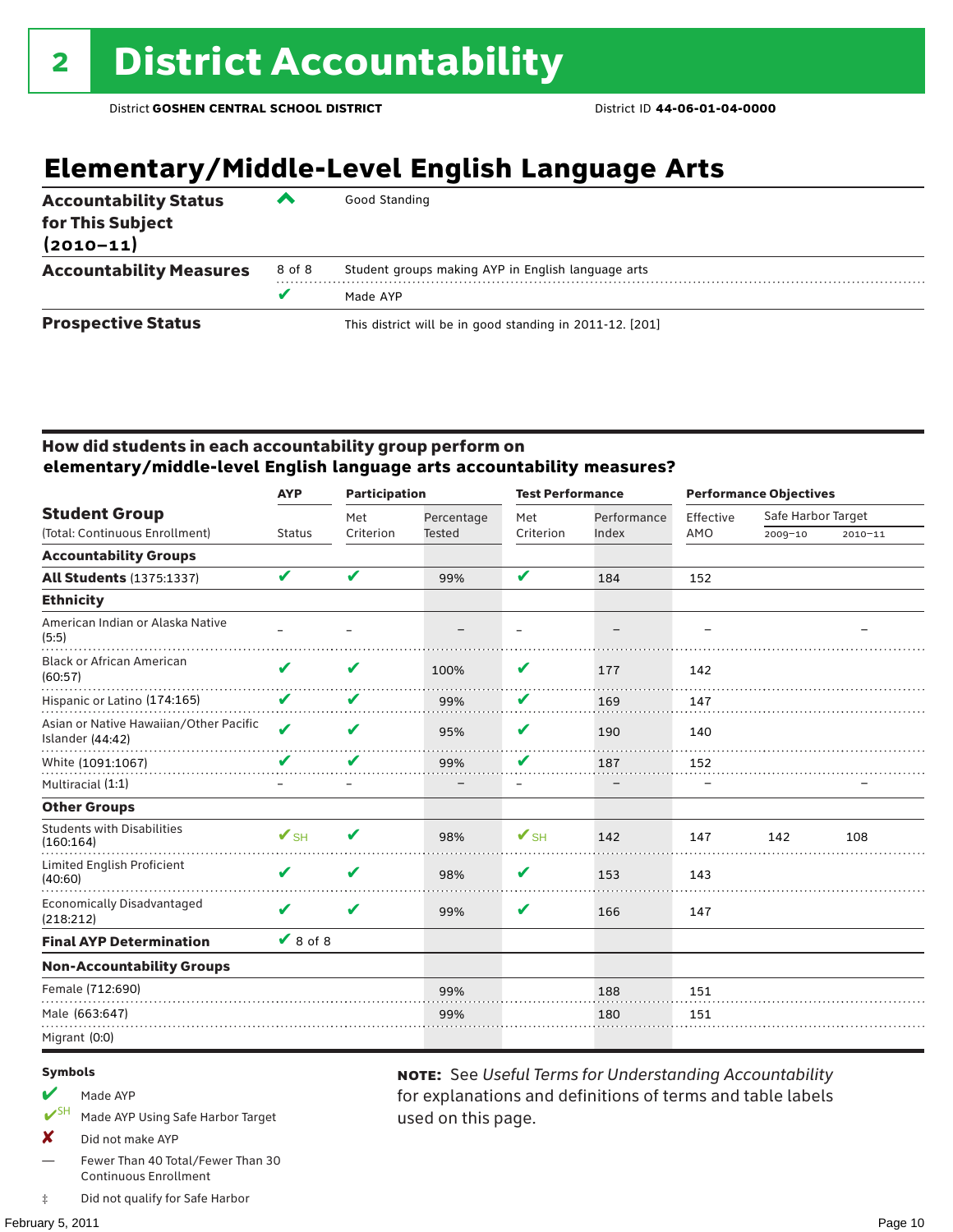## **Elementary/Middle-Level Mathematics**

| <b>Accountability Status</b><br>for This Subject<br>$(2010 - 11)$ | ▰      | Good Standing                                            |
|-------------------------------------------------------------------|--------|----------------------------------------------------------|
| <b>Accountability Measures</b>                                    | 8 of 8 | Student groups making AYP in mathematics                 |
|                                                                   | v      | Made AYP                                                 |
| <b>Prospective Status</b>                                         |        | This district will be in good standing in 2011-12. [201] |

### How did students in each accountability group perform on **elementary/middle-level mathematics accountability measures?**

| <b>AYP</b>                 | <b>Participation</b> |               | <b>Test Performance</b> |             | <b>Performance Objectives</b> |                    |             |
|----------------------------|----------------------|---------------|-------------------------|-------------|-------------------------------|--------------------|-------------|
|                            | Met                  | Percentage    | Met                     | Performance | Effective                     | Safe Harbor Target |             |
| <b>Status</b>              | Criterion            | <b>Tested</b> | Criterion               | Index       | AMO                           | 2009-10            | $2010 - 11$ |
|                            |                      |               |                         |             |                               |                    |             |
| V                          | V                    | 99%           | V                       | 190         | 132                           |                    |             |
|                            |                      |               |                         |             |                               |                    |             |
|                            |                      |               |                         |             |                               |                    |             |
| V                          | V                    | 100%          | V                       | 179         | 122                           |                    |             |
| V                          | V                    | 100%          | V                       | 181         | 127                           |                    |             |
| $\boldsymbol{\mathcal{U}}$ | V                    | 100%          | V                       | 195         | 120                           |                    |             |
| V                          | V                    | 99%           | V                       | 192         | 132                           |                    |             |
|                            |                      |               |                         |             |                               |                    |             |
|                            |                      |               |                         |             |                               |                    |             |
| V                          | V                    | 98%           | V                       | 154         | 127                           |                    |             |
| V                          | V                    | 100%          | V                       | 169         | 123                           |                    |             |
| V                          | V                    | 100%          | V                       | 177         | 127                           |                    |             |
|                            |                      |               |                         |             |                               |                    |             |
|                            |                      |               |                         |             |                               |                    |             |
|                            |                      | 99%           |                         | 190         | 131                           |                    |             |
|                            |                      | 100%          |                         | 190         | 131                           |                    |             |
|                            |                      |               |                         |             |                               |                    |             |
|                            |                      | $\vee$ 8 of 8 |                         |             |                               |                    |             |

used on this page.

note: See *Useful Terms for Understanding Accountability*  for explanations and definitions of terms and table labels

#### Symbols

- Made AYP
- SH Made AYP Using Safe Harbor Target
- X Did not make AYP
- Fewer Than 40 Total/Fewer Than 30 Continuous Enrollment
- ‡ Did not qualify for Safe Harbor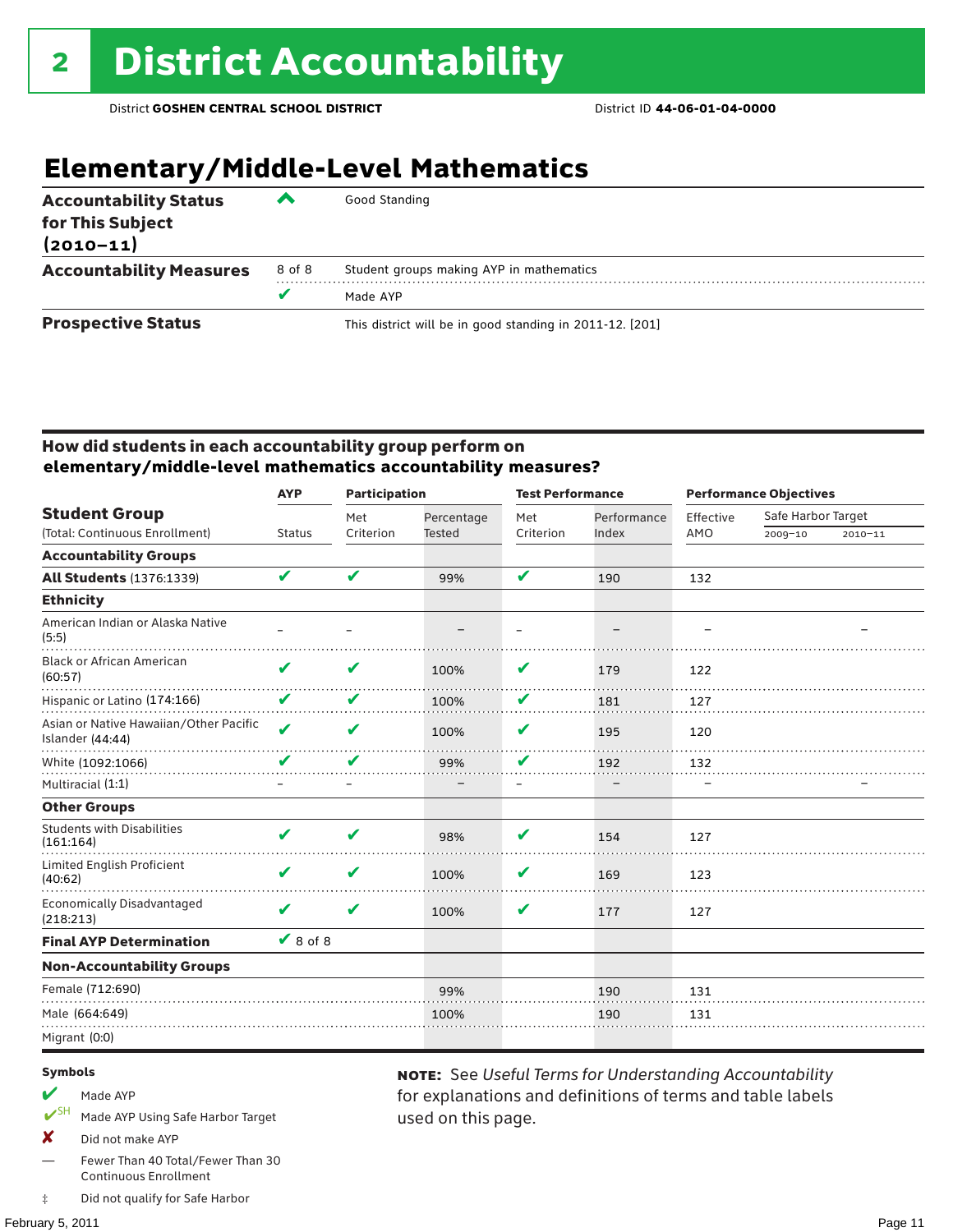## Elementary/Middle-Level Science

| <b>Accountability Status</b><br>for This Subject<br>$(2010 - 11)$ | ▰      | Good Standing                                            |
|-------------------------------------------------------------------|--------|----------------------------------------------------------|
| <b>Accountability Measures</b>                                    | 1 of 1 | Student groups making AYP in science                     |
|                                                                   | v      | Made AYP                                                 |
| <b>Prospective Status</b>                                         |        | This district will be in good standing in 2011-12. [201] |

### How did students in each accountability group perform on elementary/middle-level science accountability measures?

|                                                            | <b>AYP</b>    |                      | <b>Participation</b> |               | <b>Test Performance</b>  |             | <b>Performance Objectives</b> |                 |  |
|------------------------------------------------------------|---------------|----------------------|----------------------|---------------|--------------------------|-------------|-------------------------------|-----------------|--|
| <b>Student Group</b>                                       |               | Safe Harbor          | Met                  | Percentage    | Met                      | Performance | State                         | Progress Target |  |
| (Total: Continuous Enrollment)                             |               | Status Oualification | Criterion            | <b>Tested</b> | Criterion                | Index       | Standard                      | 2009-10 2010-11 |  |
| <b>Accountability Groups</b>                               |               |                      |                      |               |                          |             |                               |                 |  |
| All Students (476:454)                                     | $\mathbf v$   | Qualified            | V                    | 98%           | V                        | 189         | 100                           |                 |  |
| <b>Ethnicity</b>                                           |               |                      |                      |               |                          |             |                               |                 |  |
| American Indian or Alaska Native<br>(1:1)                  |               |                      |                      |               |                          |             |                               |                 |  |
| <b>Black or African American</b><br>(21:15)                |               |                      |                      |               |                          |             |                               |                 |  |
| Hispanic or Latino (63:60)                                 |               | Qualified            |                      | 100%          | V                        | 178         | 100                           |                 |  |
| Asian or Native Hawaiian/Other Pacific<br>Islander (17:17) |               |                      |                      |               | $\overline{\phantom{m}}$ |             |                               |                 |  |
| White (373:360)                                            |               | Qualified            |                      | 98%           | V                        | 192         | 100                           |                 |  |
| Multiracial (1:1)                                          |               |                      |                      |               | $\overline{\phantom{m}}$ |             |                               |                 |  |
| <b>Other Groups</b>                                        |               |                      |                      |               |                          |             |                               |                 |  |
| <b>Students with Disabilities</b><br>(54:55)               |               | Qualified            | V                    | 98%           | V                        | 151         | 100                           |                 |  |
| <b>Limited English Proficient</b><br>(14:13)               |               |                      |                      |               |                          |             |                               |                 |  |
| <b>Economically Disadvantaged</b><br>(71:68)               |               | Qualified            | V                    | 99%           | V                        | 174         | 100                           |                 |  |
| <b>Final AYP Determination</b>                             | $\vee$ 1 of 1 |                      |                      |               |                          |             |                               |                 |  |
| <b>Non-Accountability Groups</b>                           |               |                      |                      |               |                          |             |                               |                 |  |
| Female (240:226)                                           |               |                      |                      | 98%           |                          | 188         | 100                           |                 |  |
| Male (236:228)                                             |               |                      |                      | 98%           |                          | 190         | 100                           |                 |  |
| Migrant (0:0)                                              |               |                      |                      |               |                          |             |                               |                 |  |
|                                                            |               |                      |                      |               |                          |             |                               |                 |  |

#### Symbols

- $M$  Made AYP
- ✘ Did not make AYP
- Fewer Than 40 Total/Fewer Than 30 Continuous Enrollment

note: See *Useful Terms for Understanding Accountability*  for explanations and definitions of terms and table labels used on this page.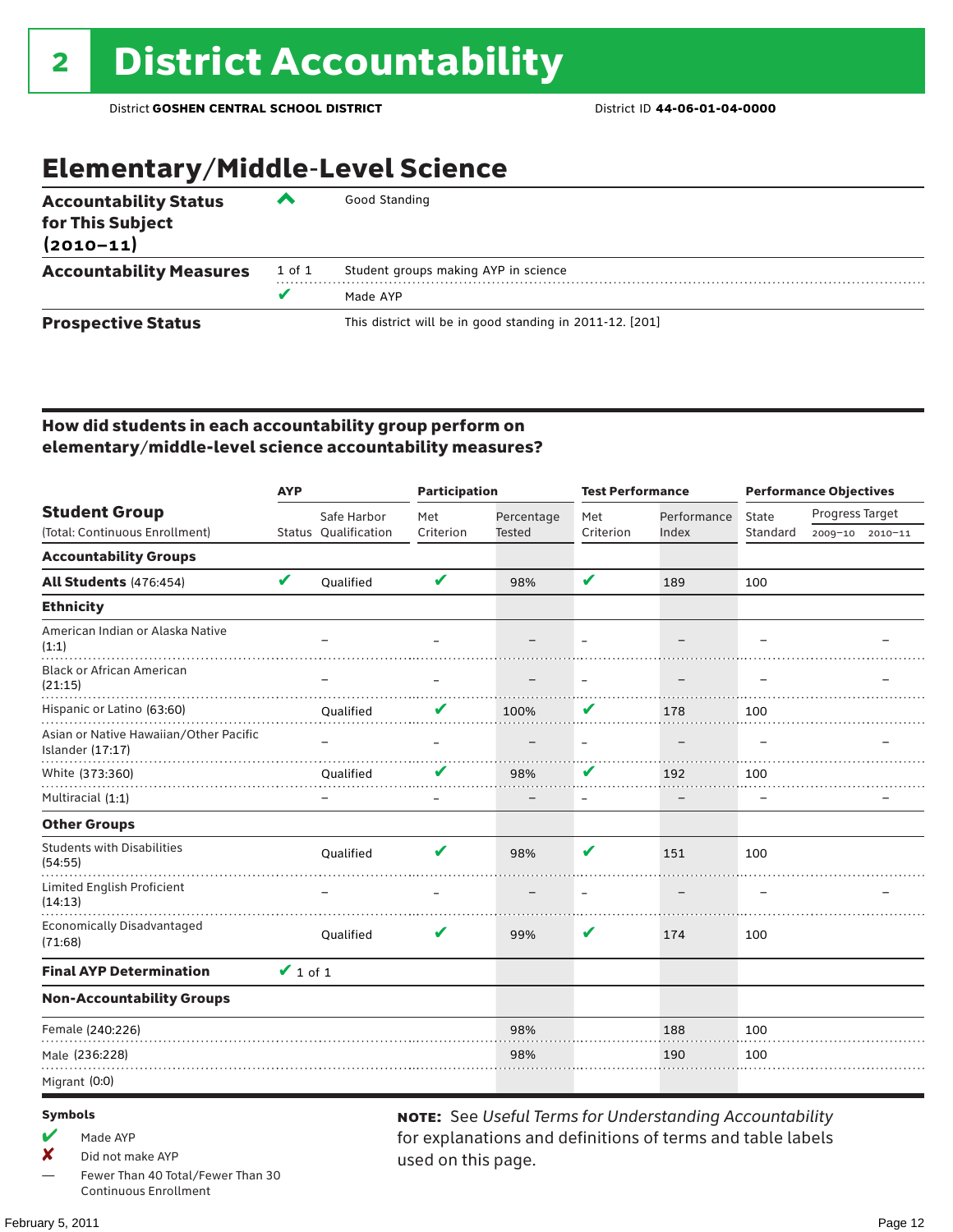## **Secondary-Level English Language Arts**

| <b>Accountability Status</b><br>for This Subject<br>$(2010 - 11)$ | ▰      | Good Standing                                            |
|-------------------------------------------------------------------|--------|----------------------------------------------------------|
| <b>Accountability Measures</b>                                    | 2 of 2 | Student groups making AYP in English language arts       |
|                                                                   |        | Made AYP                                                 |
| <b>Prospective Status</b>                                         |        | This district will be in good standing in 2011-12. [201] |

### How did students in each accountability group perform on **secondary-level English language arts accountability measures?**

|                                                          | <b>AYP</b>      | <b>Participation</b> |               | <b>Test Performance</b>  |             | <b>Performance Objectives</b> |                    |             |
|----------------------------------------------------------|-----------------|----------------------|---------------|--------------------------|-------------|-------------------------------|--------------------|-------------|
| <b>Student Group</b>                                     |                 | Met                  | Percentage    | Met                      | Performance | Effective                     | Safe Harbor Target |             |
| (12th Graders: 2006 Cohort)                              | <b>Status</b>   | Criterion            | <b>Tested</b> | Criterion                | Index       | AMO                           | 2009-10            | $2010 - 11$ |
| <b>Accountability Groups</b>                             |                 |                      |               |                          |             |                               |                    |             |
| <b>All Students (223:227)</b>                            | V               | V                    | 98%           | V                        | 188         | 170                           |                    |             |
| <b>Ethnicity</b>                                         |                 |                      |               |                          |             |                               |                    |             |
| American Indian or Alaska Native<br>(0:0)                |                 |                      |               |                          |             |                               |                    |             |
| <b>Black or African American</b><br>(12:14)              |                 |                      |               |                          |             |                               |                    |             |
| Hispanic or Latino (26:28)                               |                 |                      |               |                          |             |                               |                    |             |
| Asian or Native Hawaiian/Other Pacific<br>Islander (6:6) | $\equiv$        |                      |               | $\overline{\phantom{m}}$ |             |                               |                    |             |
| White (178:178)                                          | ✔               | ✔                    | 98%           | V                        | 191         | 169                           |                    |             |
| Multiracial (1:1)                                        |                 |                      |               |                          |             |                               |                    |             |
| <b>Other Groups</b>                                      |                 |                      |               |                          |             |                               |                    |             |
| <b>Students with Disabilities</b><br>(18:27)             |                 |                      |               |                          |             |                               |                    |             |
| Limited English Proficient<br>(0:0)                      |                 |                      |               |                          |             |                               |                    |             |
| <b>Economically Disadvantaged</b><br>(24:24)             |                 |                      |               |                          |             |                               |                    |             |
| <b>Final AYP Determination</b>                           | $\sqrt{2}$ of 2 |                      |               |                          |             |                               |                    |             |
| <b>Non-Accountability Groups</b>                         |                 |                      |               |                          |             |                               |                    |             |
| Female (110:113)                                         |                 |                      | 100%          |                          | 191         | 167                           |                    |             |
| Male (113:114)                                           |                 |                      | 96%           |                          | 184         | 167                           |                    |             |
| Migrant (0:0)                                            |                 |                      |               |                          |             |                               |                    |             |

used on this page.

note: See *Useful Terms for Understanding Accountability*  for explanations and definitions of terms and table labels

#### Symbols

## Made AYP<br> **V**SH Made AVP

- Made AYP Using Safe Harbor Target
- $\boldsymbol{X}$  Did not make AYP
- Fewer Than 40 12<sup>th</sup> Graders/Fewer Than 30 Cohort
- ‡ Did not qualify for Safe Harbor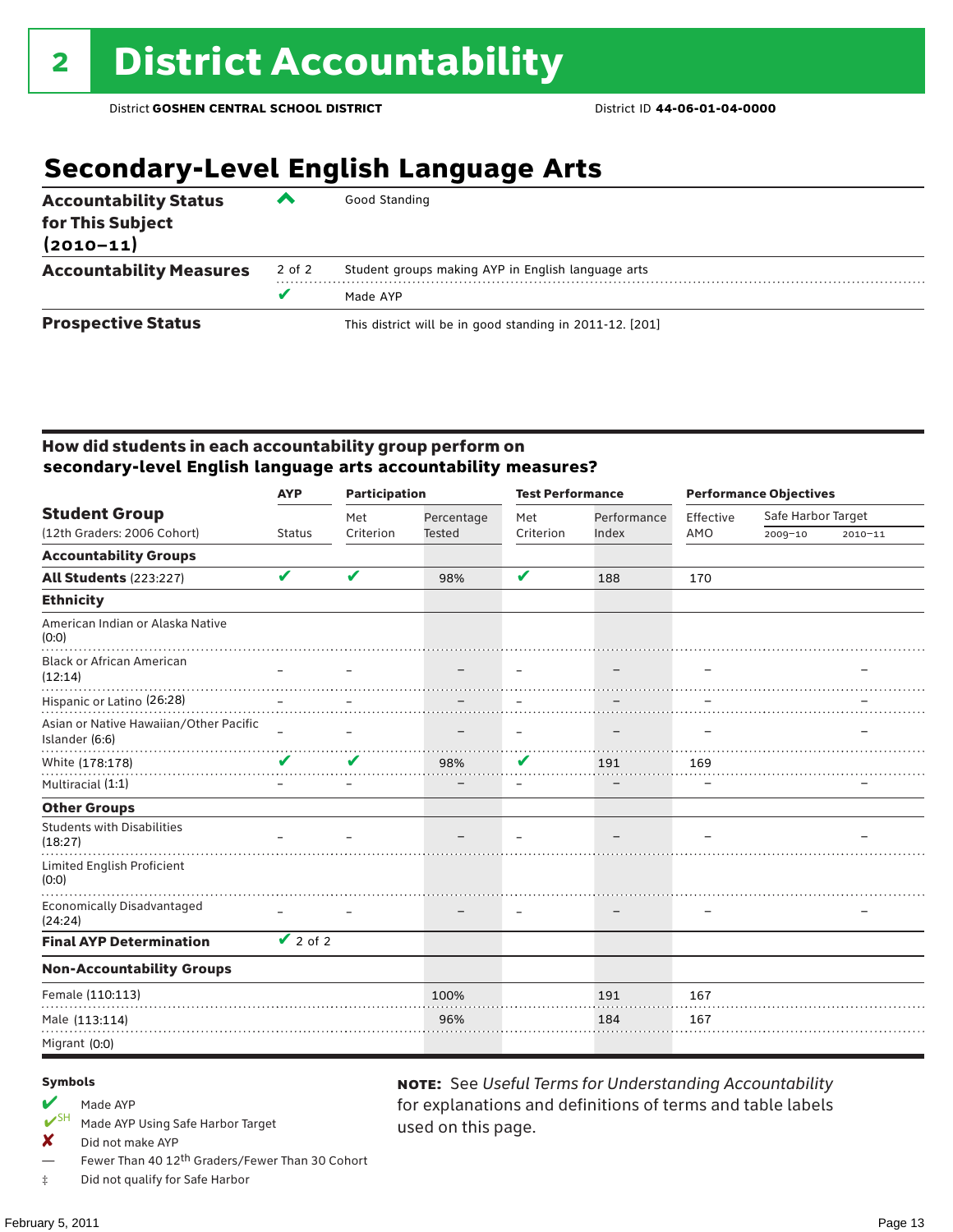## **Secondary-Level Mathematics**

| <b>Accountability Status</b><br>for This Subject<br>$(2010 - 11)$ | ‴      | Good Standing                                            |
|-------------------------------------------------------------------|--------|----------------------------------------------------------|
| <b>Accountability Measures</b>                                    | 2 of 2 | Student groups making AYP in mathematics                 |
|                                                                   |        | Made AYP                                                 |
| <b>Prospective Status</b>                                         |        | This district will be in good standing in 2011-12. [201] |

### How did students in each accountability group perform on **secondary-level mathematics accountability measures?**

|                                                          | <b>Participation</b><br><b>AYP</b>           |           |               | <b>Test Performance</b> |             | <b>Performance Objectives</b> |                    |             |
|----------------------------------------------------------|----------------------------------------------|-----------|---------------|-------------------------|-------------|-------------------------------|--------------------|-------------|
| <b>Student Group</b>                                     |                                              | Met       | Percentage    | Met                     | Performance | Effective                     | Safe Harbor Target |             |
| (12th Graders: 2006 Cohort)                              | <b>Status</b>                                | Criterion | <b>Tested</b> | Criterion               | Index       | AMO                           | 2009-10            | $2010 - 11$ |
| <b>Accountability Groups</b>                             |                                              |           |               |                         |             |                               |                    |             |
| <b>All Students (223:227)</b>                            | V                                            | V         | 99%           | V                       | 185         | 166                           |                    |             |
| <b>Ethnicity</b>                                         |                                              |           |               |                         |             |                               |                    |             |
| American Indian or Alaska Native<br>(0:0)                |                                              |           |               |                         |             |                               |                    |             |
| <b>Black or African American</b><br>(12:14)              |                                              |           |               |                         |             |                               |                    |             |
| Hispanic or Latino (26:28)                               |                                              |           |               |                         |             |                               |                    |             |
| Asian or Native Hawaiian/Other Pacific<br>Islander (6:6) | $\equiv$                                     | L         |               | $\qquad \qquad =$       |             |                               |                    |             |
| White (178:178)                                          | V                                            | V         | 99%           | V                       | 188         | 165                           |                    |             |
| Multiracial (1:1)                                        |                                              |           |               |                         |             |                               |                    |             |
| <b>Other Groups</b>                                      |                                              |           |               |                         |             |                               |                    |             |
| <b>Students with Disabilities</b><br>(18:27)             |                                              |           |               |                         |             |                               |                    |             |
| Limited English Proficient<br>(0:0)                      |                                              |           |               |                         |             |                               |                    |             |
| <b>Economically Disadvantaged</b><br>(24:24)             |                                              |           |               |                         |             |                               |                    |             |
| <b>Final AYP Determination</b>                           | $\overline{\smash{\bigtriangledown}}$ 2 of 2 |           |               |                         |             |                               |                    |             |
| <b>Non-Accountability Groups</b>                         |                                              |           |               |                         |             |                               |                    |             |
| Female (110:113)                                         |                                              |           | 98%           |                         | 185         | 163                           |                    |             |
| Male (113:114)                                           |                                              |           | 99%           |                         | 185         | 163                           |                    |             |
| Migrant (0:0)                                            |                                              |           |               |                         |             |                               |                    |             |

used on this page.

note: See *Useful Terms for Understanding Accountability*  for explanations and definitions of terms and table labels

#### Symbols

## Made AYP<br>
<del>V</del>SH Made AVP

- Made AYP Using Safe Harbor Target
- $\boldsymbol{X}$  Did not make AYP
- Fewer Than 40 12<sup>th</sup> Graders/Fewer Than 30 Cohort
- ‡ Did not qualify for Safe Harbor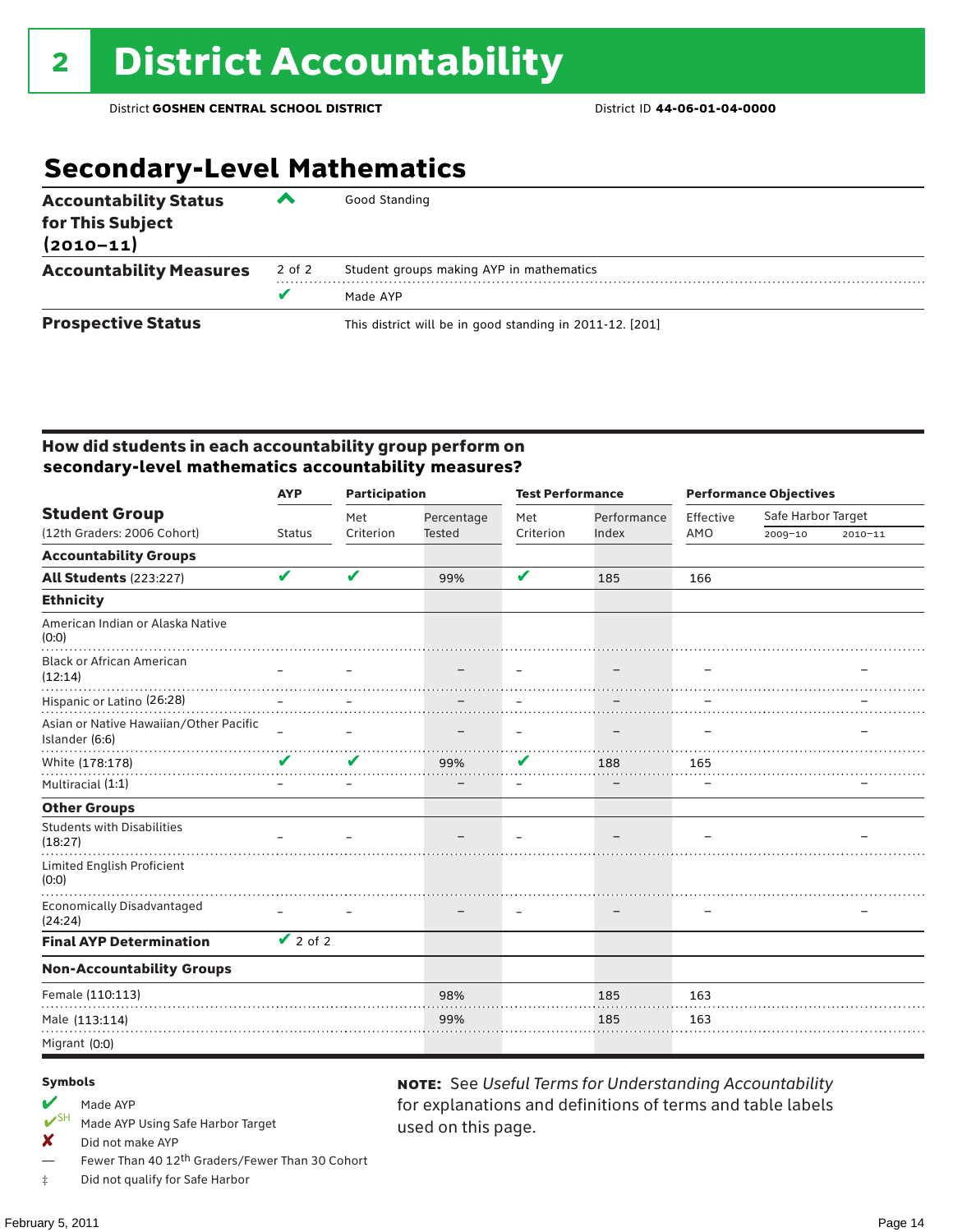## Graduation Rate

| <b>Accountability Status for</b><br>This Indicator $(2010-11)$ | <b>A</b> | Good Standing                                            |
|----------------------------------------------------------------|----------|----------------------------------------------------------|
| <b>Accountability Measures</b>                                 | 1 of 1   | Student groups making AYP in graduation rate             |
|                                                                | u        | Made AYP                                                 |
| <b>Prospective Status</b>                                      |          | This district will be in good standing in 2011-12. [201] |

### How did students in each accountability group perform on graduation rate accountability measures?

|                                                     | <b>Graduation</b>          |           |            | <b>Objectives</b> |                 |             |
|-----------------------------------------------------|----------------------------|-----------|------------|-------------------|-----------------|-------------|
| <b>Student Group</b>                                |                            | Met       | Graduation | State             | Progress Target |             |
| (2005 Graduation-Rate Total Cohort)                 | <b>AYP</b>                 | Criterion | Rate       | Standard          | 2009-10         | $2010 - 11$ |
| <b>Accountability Groups</b>                        |                            |           |            |                   |                 |             |
| All Students (250)                                  | $\boldsymbol{\mathcal{U}}$ | V         | 91%        | 80%               |                 |             |
| <b>Ethnicity</b>                                    |                            |           |            |                   |                 |             |
| American Indian or Alaska Native (0)                |                            |           |            |                   |                 |             |
| Black or African American (18)                      |                            |           |            |                   |                 |             |
| Hispanic or Latino (23)                             |                            |           |            |                   |                 |             |
| Asian or Native Hawaiian/Other Pacific Islander (4) |                            |           |            |                   |                 |             |
| White (205)                                         |                            | ✔         | 93%        | 80%               |                 |             |
| Multiracial (0)                                     |                            |           |            |                   |                 |             |
| <b>Other Groups</b>                                 |                            |           |            |                   |                 |             |
| Students with Disabilities (31)                     |                            | v         | 74%        | 80%               | 16%             | 75%         |
| Limited English Proficient (2)                      |                            |           |            |                   |                 |             |
| Economically Disadvantaged (18)                     |                            |           |            |                   |                 |             |
| <b>Final AYP Determination</b>                      | $\vee$ 1 of 1              |           |            |                   |                 |             |
| <b>Non-Accountability Groups</b>                    |                            |           |            |                   |                 |             |
| Female (123)                                        |                            |           | 92%        | 80%               |                 |             |
| Male (127)                                          |                            |           | 91%        | 80%               |                 |             |
| Migrant (2)                                         |                            |           |            |                   |                 |             |

### Symbols

 $M$  Made AYP

X Did not make AYP

note: See *Useful Terms for Understanding Accountability*  for explanations and definitions of terms and table labels used on this page.

–

–

— Fewer than 30 Graduation-Rate Total Cohort

### **Aspirational Goal**

The Board of Regents has set an aspirational goal that 95% of students in each public school and school district will graduate within five years of first entry into grade 9. The graduation rate for the 2005 total cohort through June 2010 (after 5 years) for this district is 93% and, therefore, this district *did not* meet this goal. The aspirational goal does not impact accountability.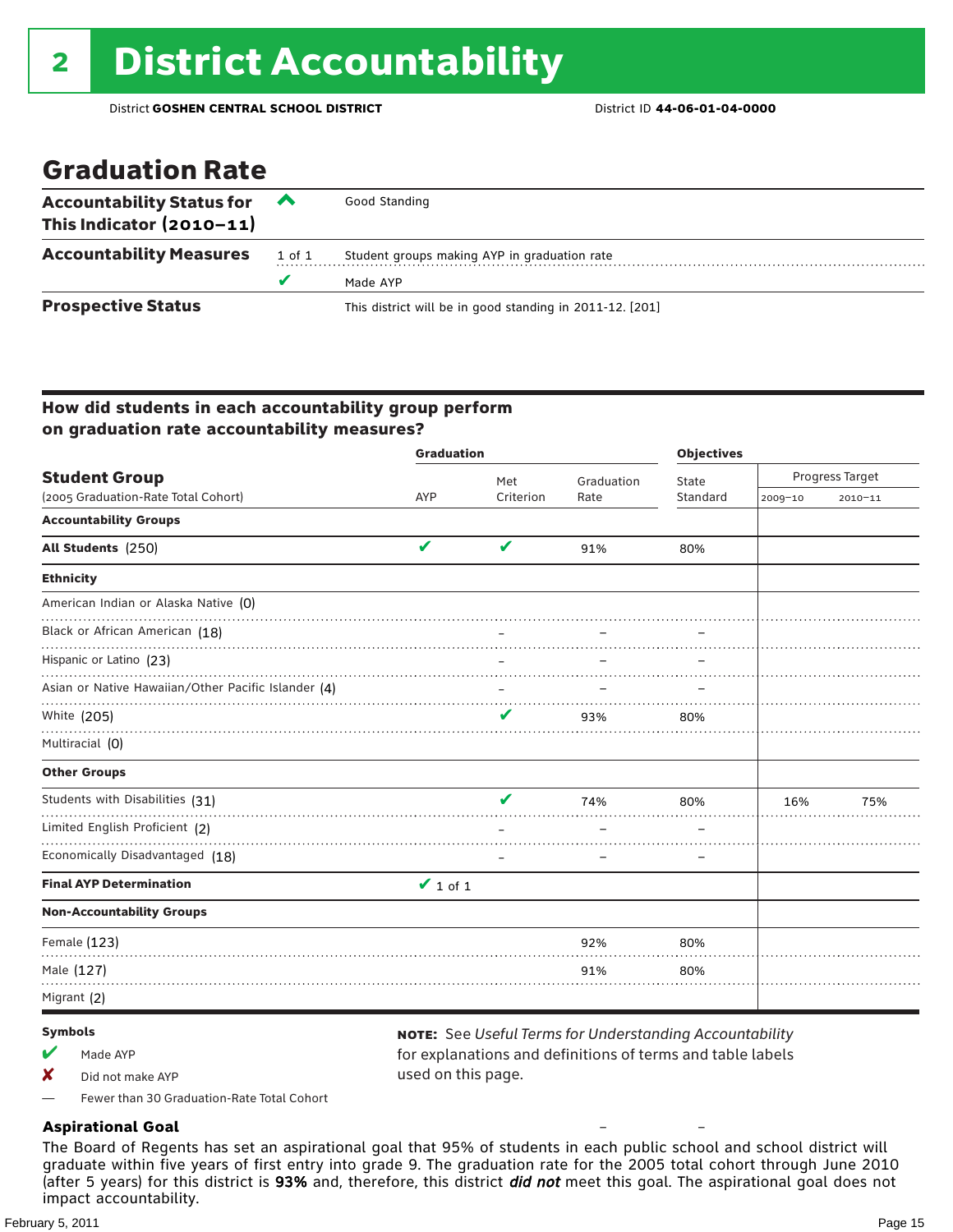## 2010–11 Accountability Status of Schools in Your District

This section lists all schools in your district by 2010–11 accountability status.

#### **In Good Standing** . . . . . . . . . . . . . . . . . . . . 4 schools identified 100% of total C J HOOKER MIDDLE SCHOOL GOSHEN CENTRAL HIGH SCHOOL GOSHEN INTERMEDIATE SCHOOL SCOTCHTOWN AVENUE SCHOOL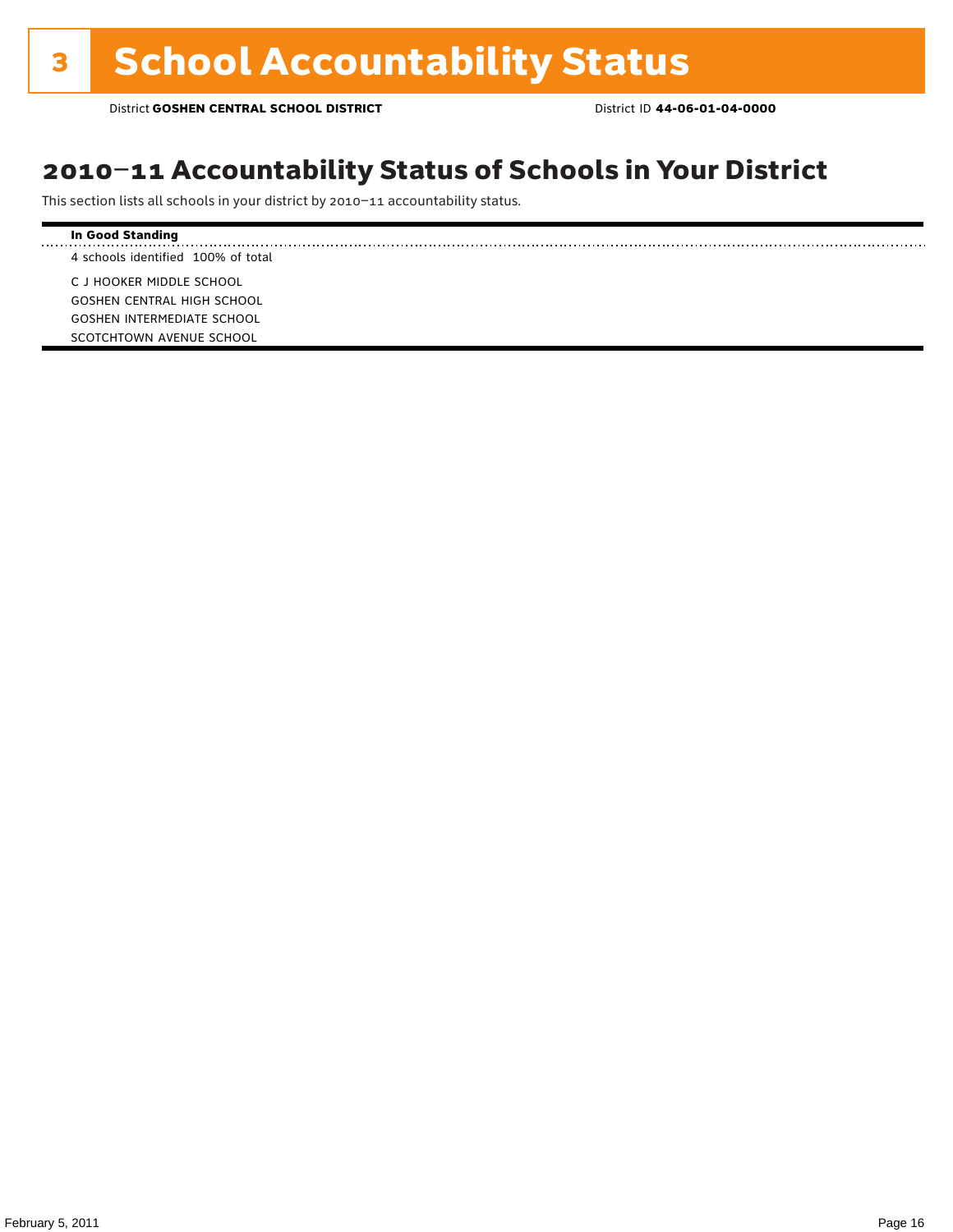## Summary of 2009–10 **District Performance**

Performance on the State assessments in English language arts, mathematics, and science at the elementary and middle levels is reported in terms of mean scores and the percentage of tested students scoring at or above Level 2, Level 3, and Level 4. Performance on the State assessments in ELA and mathematics at the secondary level is reported in terms of the percentage of students in a cohort scoring at these levels.

|                              |     | Percentage of students that<br>scored at or above Level 3 | Total<br>Tested             |            |  |
|------------------------------|-----|-----------------------------------------------------------|-----------------------------|------------|--|
| <b>English Language Arts</b> |     | 0%                                                        | 50%                         | 100%       |  |
| Grade 3                      | 62% |                                                           |                             | 251        |  |
| Grade 4                      | 73% |                                                           |                             | 229        |  |
| Grade 5                      | 61% |                                                           |                             | 219        |  |
| Grade 6                      | 76% |                                                           |                             | 203        |  |
| Grade 7                      | 71% |                                                           |                             | 213        |  |
| Grade 8                      | 76% |                                                           |                             | 234        |  |
| <b>Mathematics</b>           |     |                                                           |                             |            |  |
| Grade 3                      | 49% |                                                           |                             | 251        |  |
| Grade 4                      | 59% |                                                           |                             | 232        |  |
| Grade 5                      | 72% |                                                           |                             | 219        |  |
| Grade 6                      | 67% |                                                           |                             | 205        |  |
| Grade 7                      | 70% |                                                           |                             | 213        |  |
| Grade 8                      | 72% |                                                           |                             | 235        |  |
| <b>Science</b>               |     |                                                           |                             |            |  |
| Grade 4                      | 93% |                                                           |                             | 230        |  |
| Grade 8                      | 85% |                                                           |                             | 192        |  |
|                              |     |                                                           | Percentage of students that | 2006 Total |  |

|                        | scored at or above Level 3 | Cohort |      |
|------------------------|----------------------------|--------|------|
| <b>Secondary Level</b> | 0%                         | 50%    | 100% |
| English                | 85%                        |        | 241  |
| Mathematics            | 83%                        |        | 241  |

### About the Performance Level Descriptors

### Level 1: Not Meeting Learning Standards.

Student performance does not demonstrate an understanding of the content expected in the subject and grade level.

### Level 2: Partially Meeting Learning Standards.

Student performance demonstrates a partial understanding of the content expected in the subject and grade level.

#### Level 3: Meeting Learning Standards.

Student performance demonstrates an understanding of the content expected in the subject and grade level.

#### Level 4: Meeting Learning Standards with Distinction.

Student performance demonstrates a thorough understanding of the content expected in the subject and grade level.

### How are Need/Resource Capacity (N/RC) categories determined?

Districts are divided into high, average, and low need categories based on their ability to meet the special needs of their students with local resources. Districts in the high need category are subdivided into four categories based on enrollment size and, in some cases, number of students per square mile. More information about the categories can be found in the *Report to the Governor and the Legislature on the Educational Status of the State's Schools* at www.p12.nysed.gov/irts.

In this section, this district's performance is compared with that of public schools statewide.

### This District's N/RC Category:

### **Average Need Districts**

This is a school district with average student needs in relation to district resource capacity.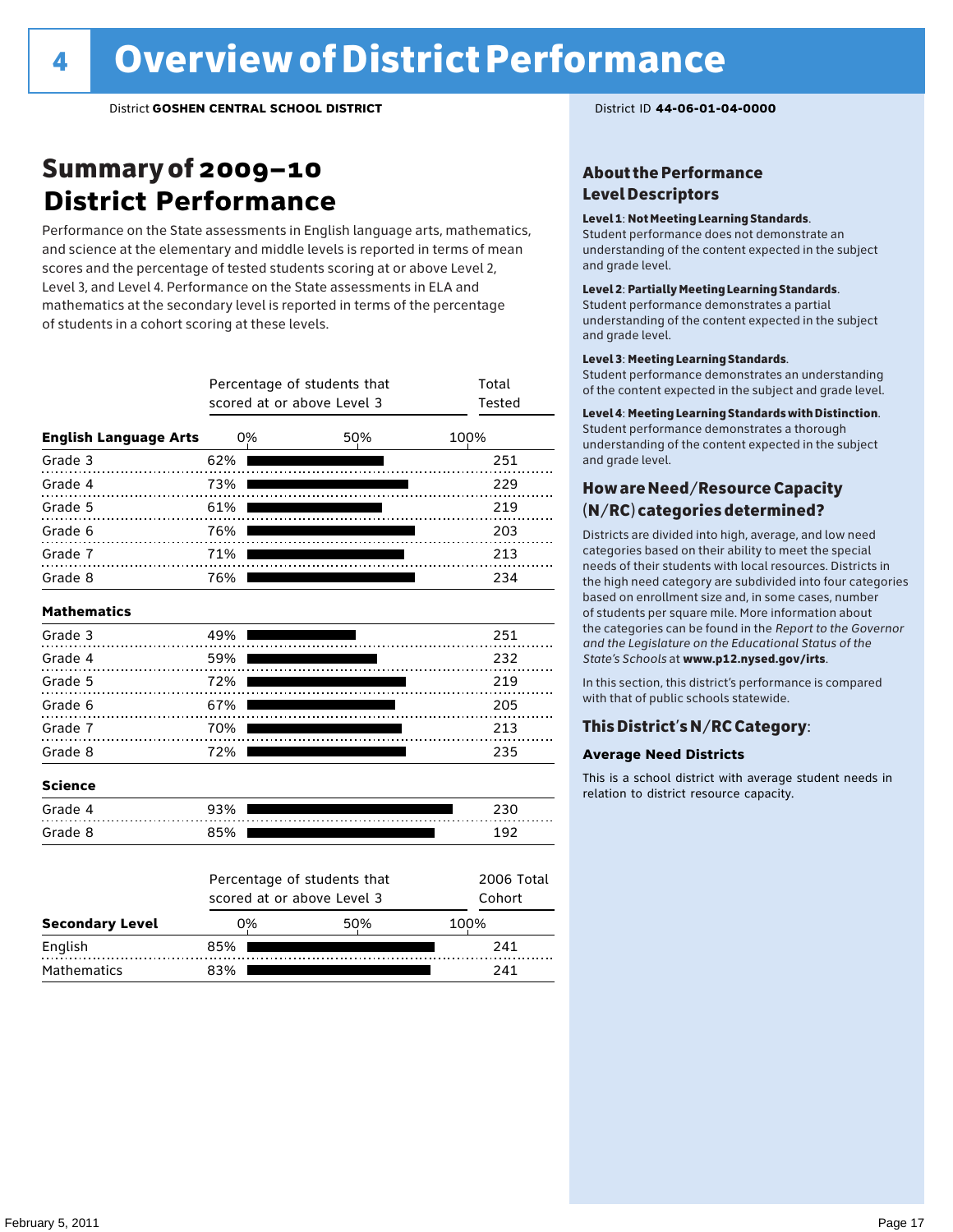## **This District's Results in Grade 3 English Language Arts**

|                                                                                                                                                                                                                                                 |         | <b>This District</b>            |            |           | <b>NY State Public</b>          |            |                |  |  |
|-------------------------------------------------------------------------------------------------------------------------------------------------------------------------------------------------------------------------------------------------|---------|---------------------------------|------------|-----------|---------------------------------|------------|----------------|--|--|
|                                                                                                                                                                                                                                                 |         | Percentage scoring at level(s): |            |           | Percentage scoring at level(s): |            |                |  |  |
|                                                                                                                                                                                                                                                 |         | $2 - 4$                         | $3 - 4$    | 4         | $2 - 4$                         | $3 - 4$    | $\overline{4}$ |  |  |
| 2010 Mean Score: 673                                                                                                                                                                                                                            | *Range: | 643-780                         | 662-780    | 694-780   |                                 |            |                |  |  |
| 2009 Mean Score: 675                                                                                                                                                                                                                            | 100%    | 99%<br>87%                      | 88%<br>62% |           | 95%<br>86%                      | 76%<br>55% |                |  |  |
| $\blacksquare$ 2009-10                                                                                                                                                                                                                          |         |                                 |            |           |                                 |            |                |  |  |
| 2008-09<br><b>The Contract of the Contract of the Contract of the Contract of the Contract of the Contract of the Contract of the Contract of the Contract of the Contract of the Contract of the Contract of The Contract of The Contract </b> |         |                                 |            | 19%<br>8% |                                 |            | 17% 11%        |  |  |
| Number of Tested Students:                                                                                                                                                                                                                      |         | 218 224                         | 156 198    | 47<br>18  |                                 |            |                |  |  |

| <b>Results by</b>                               |              | 2009-10 School Year |                                 |     | 2008-09 School Year |         |                                 |     |
|-------------------------------------------------|--------------|---------------------|---------------------------------|-----|---------------------|---------|---------------------------------|-----|
| <b>Student Group</b>                            | Total        |                     | Percentage scoring at level(s): |     | Total               |         | Percentage scoring at level(s): |     |
|                                                 | Tested       | $2 - 4$             | $3 - 4$                         | 4   | Tested              | $2 - 4$ | $3 - 4$                         | 4   |
| <b>All Students</b>                             | 251          | 87%                 | 62%                             | 19% | 226                 | 99%     | 88%                             | 8%  |
| Female                                          | 141          | 93%                 | 70%                             | 23% | 117                 | 99%     | 90%                             | 9%  |
| Male                                            | 110          | 79%                 | 53%                             | 13% | 109                 | 99%     | 85%                             | 6%  |
| American Indian or Alaska Native                | $\mathbf{1}$ |                     |                                 |     | 1                   |         |                                 |     |
| <b>Black or African American</b>                | 10           | 80%                 | 60%                             | 10% | 8                   | 100%    | 63%                             | 0%  |
| Hispanic or Latino                              | 27           | 56%                 | 30%                             | 4%  | 23                  | 100%    | 70%                             | 0%  |
| Asian or Native Hawaiian/Other Pacific Islander |              |                     |                                 |     | 6                   |         |                                 |     |
| White                                           | 206          | 91%                 | 67%                             | 21% | 188                 | 99%     | 91%                             | 9%  |
| Multiracial                                     |              |                     |                                 |     |                     |         |                                 |     |
| <b>Small Group Totals</b>                       | 8            | 100%                | 50%                             | 13% | 7                   | 100%    | 71%                             | 14% |
| <b>General-Education Students</b>               | 227          | 92%                 | 67%                             | 21% | 206                 | 100%    | 91%                             | 8%  |
| <b>Students with Disabilities</b>               | 24           | 38%                 | 17%                             | 0%  | 20                  | 90%     | 50%                             | 5%  |
| English Proficient                              | 243          | 89%                 | 64%                             | 19% | 216                 | 99%     | 89%                             | 8%  |
| Limited English Proficient                      | 8            | 25%                 | 0%                              | 0%  | 10                  | 100%    | 50%                             | 0%  |
| Economically Disadvantaged                      | 39           | 51%                 | 28%                             | 3%  | 24                  | 100%    | 79%                             | 0%  |
| Not Disadvantaged                               | 212          | 93%                 | 68%                             | 22% | 202                 | 99%     | 89%                             | 9%  |
| Migrant                                         |              |                     |                                 |     | 2                   |         |                                 |     |
| Not Migrant                                     | 251          | 87%                 | 62%                             | 19% | 224                 |         |                                 |     |

**NOTES** 

The – symbol indicates that data for a group of students have been suppressed. If a group has fewer than five students,

data for that group and the next smallest group(s) are suppressed to protect the privacy of individual students.

\* These ranges are for 2009–10 data only. Ranges for the 2008–09 data are available in the 2008–09 Accountability and Overview Reports.

| <b>Other</b>                                                                                      |          | 2009-10 School Year |                             |     | 2008-09 School Year |         |                             |     |  |
|---------------------------------------------------------------------------------------------------|----------|---------------------|-----------------------------|-----|---------------------|---------|-----------------------------|-----|--|
| <b>Assessments</b>                                                                                | Total    |                     | Number scoring at level(s): |     |                     |         | Number scoring at level(s): |     |  |
|                                                                                                   | Tested   | $2 - 4$             | $3 - 4$                     |     | Tested              | $2 - 4$ | $3 - 4$                     |     |  |
| New York State Alternate Assessment<br>(NYSAA): Grade 3 Equivalent                                |          |                     |                             |     | 5                   | 5       | 4                           | 4   |  |
| New York State English as a Second Language<br>Achievement Test (NYSESLAT) <sup>+</sup> : Grade 3 | O        | N/A                 | N/A                         | N/A |                     | N/A     | N/A                         | N/A |  |
|                                                                                                   | Total    |                     |                             |     | Total               |         |                             |     |  |
| Recently Arrived LEP Students NOT Tested on<br>the ELA NYSTP: Grade 3                             | $\Omega$ | N/A                 | N/A                         | N/A | N/A                 | N/A     | N/A                         | N/A |  |

February 5, 2011 **Page 18** † These counts represent recently arrived LEP students who used the NYSESLAT to fulfill the English language arts participation requirement.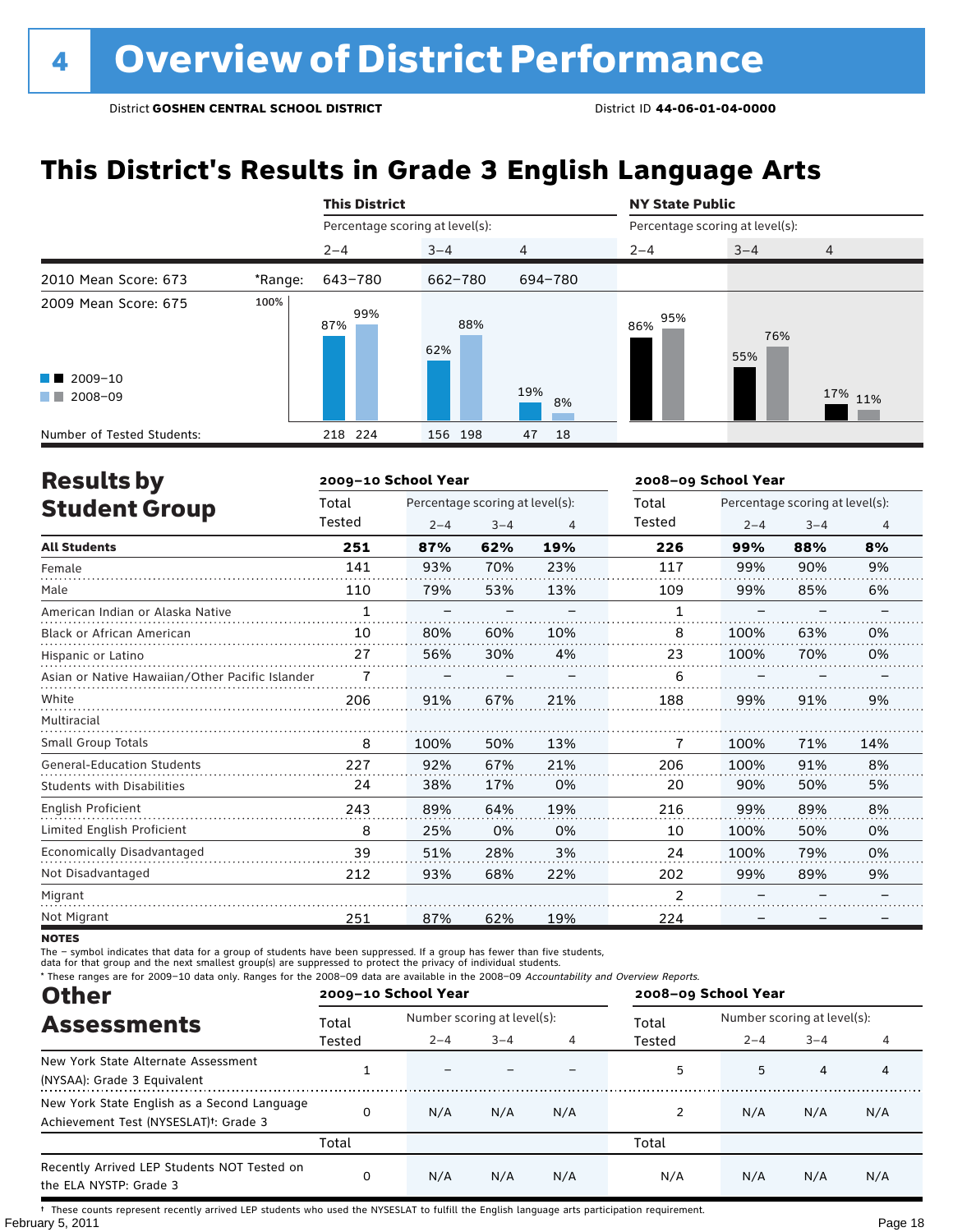## **This District's Results in Grade 3 Mathematics**

|                                                                                                                                                                                                                                                 |         | <b>This District</b>            |            |          | <b>NY State Public</b>          |            |         |  |
|-------------------------------------------------------------------------------------------------------------------------------------------------------------------------------------------------------------------------------------------------|---------|---------------------------------|------------|----------|---------------------------------|------------|---------|--|
|                                                                                                                                                                                                                                                 |         | Percentage scoring at level(s): |            |          | Percentage scoring at level(s): |            |         |  |
|                                                                                                                                                                                                                                                 |         | $2 - 4$                         | $3 - 4$    | 4        | $2 - 4$                         | $3 - 4$    | 4       |  |
| 2010 Mean Score: 685                                                                                                                                                                                                                            | *Range: | 661-770                         | 684-770    | 707-770  |                                 |            |         |  |
| 2009 Mean Score: 688<br>$\blacksquare$ 2009-10                                                                                                                                                                                                  | 100%    | 100%<br>90%                     | 96%<br>49% | 16% 20%  | 99%<br>91%                      | 93%<br>59% | 24% 27% |  |
| 2008-09<br><b>The Contract of the Contract of the Contract of the Contract of the Contract of the Contract of the Contract of the Contract of the Contract of the Contract of the Contract of the Contract of The Contract of The Contract </b> |         |                                 |            |          |                                 |            |         |  |
| Number of Tested Students:                                                                                                                                                                                                                      |         | 226 225                         | 122 216    | 45<br>39 |                                 |            |         |  |

| <b>Results by</b>                               |              | 2009-10 School Year |                                 |     | 2008-09 School Year |         |                                 |     |
|-------------------------------------------------|--------------|---------------------|---------------------------------|-----|---------------------|---------|---------------------------------|-----|
| <b>Student Group</b>                            | Total        |                     | Percentage scoring at level(s): |     | Total               |         | Percentage scoring at level(s): |     |
|                                                 | Tested       | $2 - 4$             | $3 - 4$                         | 4   | Tested              | $2 - 4$ | $3 - 4$                         | 4   |
| <b>All Students</b>                             | 251          | 90%                 | 49%                             | 16% | 225                 | 100%    | 96%                             | 20% |
| Female                                          | 140          | 94%                 | 49%                             | 15% | 117                 | 100%    | 95%                             | 19% |
| Male                                            | 111          | 85%                 | 48%                             | 16% | 108                 | 100%    | 97%                             | 21% |
| American Indian or Alaska Native                | $\mathbf{1}$ |                     |                                 |     |                     |         |                                 |     |
| Black or African American                       | 10           | 100%                | 40%                             | 20% | 8                   | 100%    | 88%                             | 0%  |
| Hispanic or Latino                              | 27           | 67%                 | 30%                             | 4%  | 23                  | 100%    | 91%                             | 4%  |
| Asian or Native Hawaiian/Other Pacific Islander |              |                     |                                 |     |                     |         |                                 |     |
| White                                           | 206          | 93%                 | 52%                             | 17% | 186                 | 100%    | 97%                             | 24% |
| Multiracial                                     |              |                     |                                 |     |                     |         |                                 |     |
| <b>Small Group Totals</b>                       | 8            | 88%                 | 38%                             | 25% | 8                   | 100%    | 100%                            | 0%  |
| <b>General-Education Students</b>               | 226          | 95%                 | 53%                             | 17% | 205                 | 100%    | 98%                             | 21% |
| <b>Students with Disabilities</b>               | 25           | 44%                 | 12%                             | 4%  | 20                  | 100%    | 75%                             | 5%  |
| English Proficient                              | 243          | 92%                 | 50%                             | 16% | 214                 | 100%    | 97%                             | 21% |
| Limited English Proficient                      | 8            | 25%                 | 0%                              | 0%  | 11                  | 100%    | 82%                             | 0%  |
| Economically Disadvantaged                      | 39           | 69%                 | 23%                             | 10% | 23                  | 100%    | 96%                             | 17% |
| Not Disadvantaged                               | 212          | 94%                 | 53%                             | 17% | 202                 | 100%    | 96%                             | 20% |
| Migrant                                         |              |                     |                                 |     | $\overline{2}$      |         |                                 |     |
| Not Migrant                                     | 251          | 90%                 | 49%                             | 16% | 223                 |         |                                 |     |

**NOTES** 

The – symbol indicates that data for a group of students have been suppressed. If a group has fewer than five students,

data for that group and the next smallest group(s) are suppressed to protect the privacy of individual students.

\* These ranges are for 2009–10 data only. Ranges for the 2008–09 data are available in the 2008–09 Accountability and Overview Reports.

| <b>Other</b>                        | 2009-10 School Year |                             |         | 2008-09 School Year |                             |         |  |  |
|-------------------------------------|---------------------|-----------------------------|---------|---------------------|-----------------------------|---------|--|--|
| <b>Assessments</b>                  | Total               | Number scoring at level(s): |         | Total               | Number scoring at level(s): |         |  |  |
|                                     | Tested              | $2 - 4$                     | $3 - 4$ | Tested              | $2 - 4$                     | $3 - 4$ |  |  |
| New York State Alternate Assessment |                     | $\overline{\phantom{0}}$    |         |                     |                             |         |  |  |
| (NYSAA): Grade 3 Equivalent         |                     |                             |         |                     |                             |         |  |  |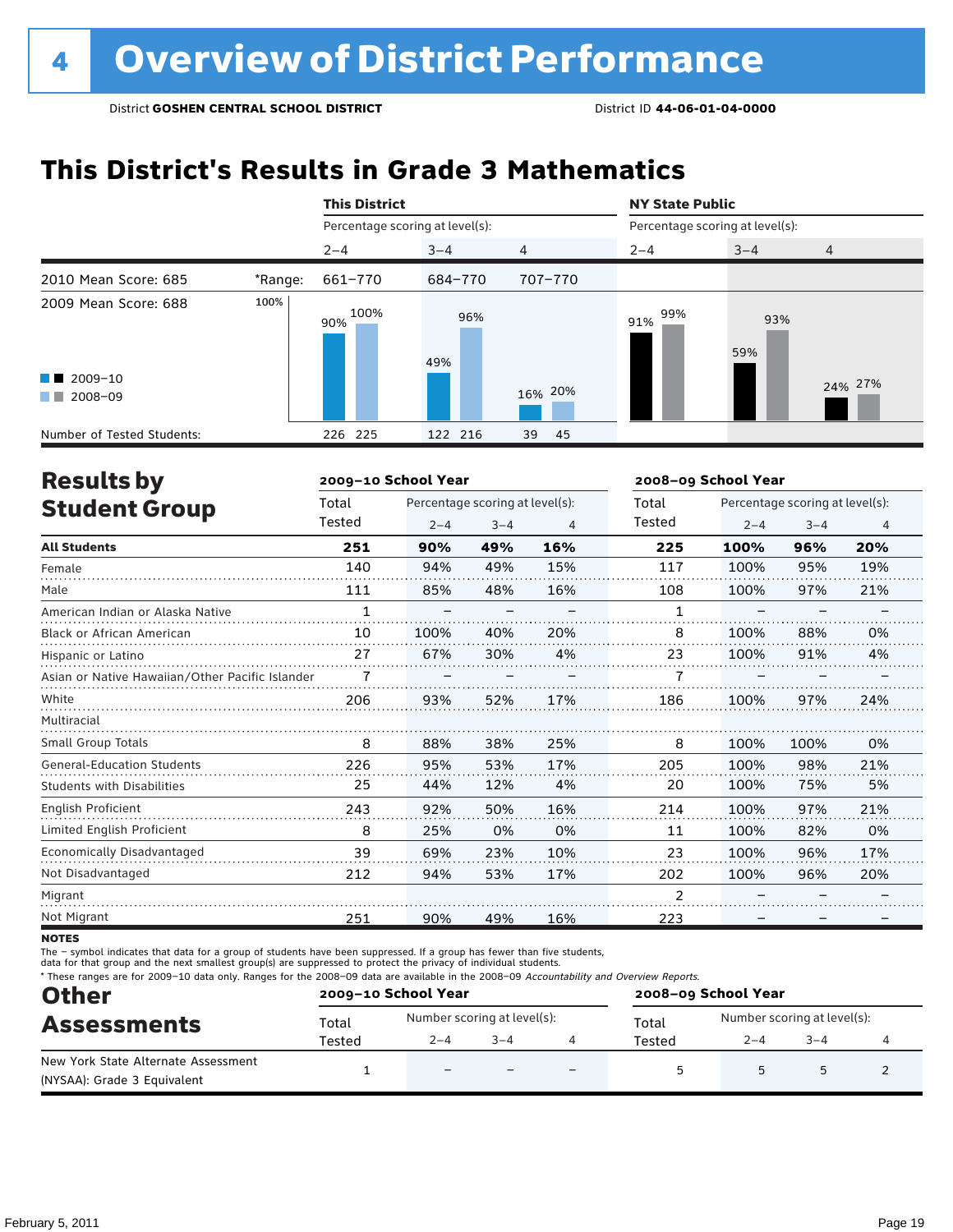## **This District's Results in Grade 4 English Language Arts**

|                            |         | <b>This District</b>            |         |                | <b>NY State Public</b>          |            |                |
|----------------------------|---------|---------------------------------|---------|----------------|---------------------------------|------------|----------------|
|                            |         | Percentage scoring at level(s): |         |                | Percentage scoring at level(s): |            |                |
|                            |         | $2 - 4$                         | $3 - 4$ | $\overline{4}$ | $2 - 4$                         | $3 - 4$    | $\overline{4}$ |
| 2010 Mean Score: 681       | *Range: | 637-775                         | 668-775 | 720-775        |                                 |            |                |
| 2009 Mean Score: 673       | 100%    | 97% 95%                         | 73% 77% |                | 92% 96%                         | 77%<br>57% |                |
| $\blacksquare$ 2009-10     |         |                                 |         |                |                                 |            |                |
| 2008-09<br>a ka            |         |                                 |         | 6% 10%         |                                 |            | 6% 7%          |
| Number of Tested Students: |         | 206<br>223                      | 168 166 | 13<br>22       |                                 |            |                |

| <b>Results by</b>                               |              | 2009-10 School Year |                                 |    | 2008-09 School Year |         |                                 |                |
|-------------------------------------------------|--------------|---------------------|---------------------------------|----|---------------------|---------|---------------------------------|----------------|
| <b>Student Group</b>                            | Total        |                     | Percentage scoring at level(s): |    | Total               |         | Percentage scoring at level(s): |                |
|                                                 | Tested       | $2 - 4$             | $3 - 4$                         | 4  | Tested              | $2 - 4$ | $3 - 4$                         | $\overline{4}$ |
| <b>All Students</b>                             | 229          | 97%                 | 73%                             | 6% | 216                 | 95%     | 77%                             | 10%            |
| Female                                          | 119          | 97%                 | 73%                             | 4% | 103                 | 97%     | 87%                             | 15%            |
| Male                                            | 110          | 97%                 | 74%                             | 7% | 113                 | 94%     | 67%                             | 6%             |
| American Indian or Alaska Native                | $\mathbf{1}$ |                     |                                 |    |                     |         |                                 |                |
| Black or African American                       | 8            | 100%                | 38%                             | 0% | 6                   |         |                                 |                |
| Hispanic or Latino                              | 27           | 89%                 | 48%                             | 7% | 33                  | 97%     | 64%                             | 0%             |
| Asian or Native Hawaiian/Other Pacific Islander |              |                     |                                 |    | 6                   | 100%    | 83%                             | 33%            |
| White                                           | 186          | 99%                 | 78%                             | 6% | 170                 | 96%     | 81%                             | 12%            |
| Multiracial                                     |              |                     |                                 |    |                     |         |                                 |                |
| Small Group Totals                              | 8            | 88%                 | 88%                             | 0% | 7                   | 57%     | 29%                             | 0%             |
| <b>General-Education Students</b>               | 210          | 98%                 | 77%                             | 6% | 191                 | 100%    | 83%                             | 12%            |
| <b>Students with Disabilities</b>               | 19           | 89%                 | 37%                             | 0% | 25                  | 60%     | 32%                             | 0%             |
| English Proficient                              | 221          | 98%                 | 75%                             | 6% | 206                 | 95%     | 77%                             | 11%            |
| Limited English Proficient                      | 8            | 75%                 | 38%                             | 0% | 10                  | 100%    | 70%                             | 0%             |
| Economically Disadvantaged                      | 34           | 91%                 | 50%                             | 3% | 25                  | 84%     | 52%                             | 4%             |
| Not Disadvantaged                               | 195          | 98%                 | 77%                             | 6% | 191                 | 97%     | 80%                             | 11%            |
| Migrant                                         |              |                     |                                 |    |                     |         |                                 |                |
| Not Migrant                                     | 229          | 97%                 | 73%                             | 6% | 216                 | 95%     | 77%                             | 10%            |

**NOTES** 

The – symbol indicates that data for a group of students have been suppressed. If a group has fewer than five students,

data for that group and the next smallest group(s) are suppressed to protect the privacy of individual students.

\* These ranges are for 2009–10 data only. Ranges for the 2008–09 data are available in the 2008–09 Accountability and Overview Reports.

| <b>Other</b>                                                                                      |        | 2009-10 School Year |                             |     | 2008-09 School Year |                             |         |     |
|---------------------------------------------------------------------------------------------------|--------|---------------------|-----------------------------|-----|---------------------|-----------------------------|---------|-----|
| <b>Assessments</b>                                                                                | Total  |                     | Number scoring at level(s): |     |                     | Number scoring at level(s): |         |     |
|                                                                                                   | Tested | $2 - 4$             | $3 - 4$                     |     | Tested              | $2 - 4$                     | $3 - 4$ | 4   |
| New York State Alternate Assessment<br>(NYSAA): Grade 4 Equivalent                                | 5      | 3                   |                             | 0   |                     |                             |         |     |
| New York State English as a Second Language<br>Achievement Test (NYSESLAT) <sup>+</sup> : Grade 4 |        | N/A                 | N/A                         | N/A |                     | N/A                         | N/A     | N/A |
|                                                                                                   | Total  |                     |                             |     | Total               |                             |         |     |
| Recently Arrived LEP Students NOT Tested on<br>the ELA NYSTP: Grade 4                             |        | N/A                 | N/A                         | N/A | N/A                 | N/A                         | N/A     | N/A |

February 5, 2011 Page 20 † These counts represent recently arrived LEP students who used the NYSESLAT to fulfill the English language arts participation requirement.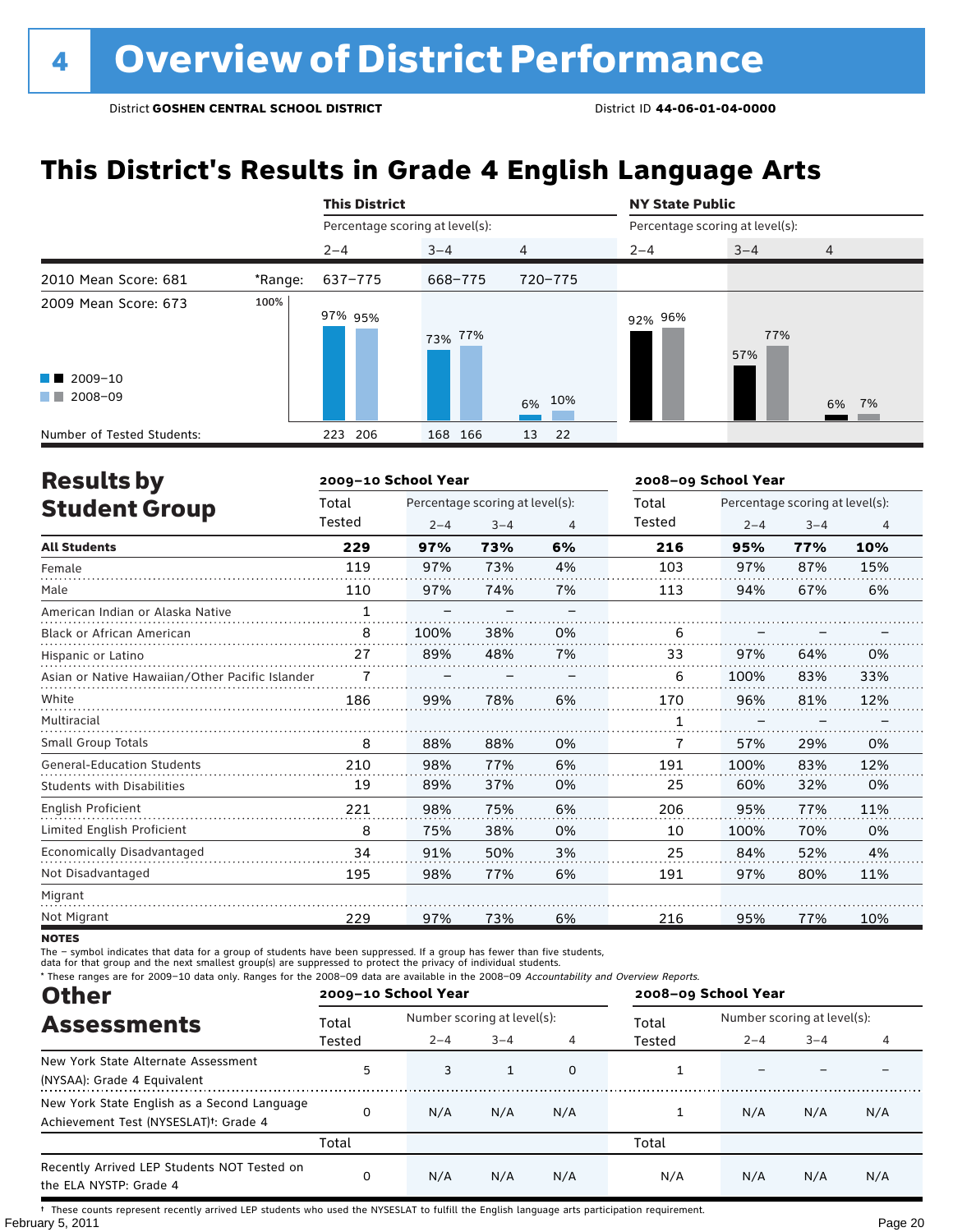## **This District's Results in Grade 4 Mathematics**

|                                                                                                                                                                                                                                                 |         | <b>This District</b>            |            |                | <b>NY State Public</b><br>Percentage scoring at level(s): |            |                |  |
|-------------------------------------------------------------------------------------------------------------------------------------------------------------------------------------------------------------------------------------------------|---------|---------------------------------|------------|----------------|-----------------------------------------------------------|------------|----------------|--|
|                                                                                                                                                                                                                                                 |         | Percentage scoring at level(s): |            |                |                                                           |            |                |  |
|                                                                                                                                                                                                                                                 |         | $2 - 4$                         | $3 - 4$    | $\overline{4}$ | $2 - 4$                                                   | $3 - 4$    | $\overline{4}$ |  |
| 2010 Mean Score: 680                                                                                                                                                                                                                            | *Range: | 636-800                         | 676-800    | 707-800        |                                                           |            |                |  |
| 2009 Mean Score: 672                                                                                                                                                                                                                            | 100%    | 97% <sub>90%</sub>              | 79%<br>59% |                | 95% 96%                                                   | 87%<br>64% |                |  |
| $\blacksquare$ 2009-10                                                                                                                                                                                                                          |         |                                 |            |                |                                                           |            | 35%<br>26%     |  |
| 2008-09<br><b>The Contract of the Contract of the Contract of the Contract of the Contract of the Contract of the Contract of the Contract of the Contract of the Contract of the Contract of the Contract of The Contract of The Contract </b> |         |                                 |            | 13% 19%        |                                                           |            |                |  |
| Number of Tested Students:                                                                                                                                                                                                                      |         | 226 193                         | 138 168    | 31<br>-40      |                                                           |            |                |  |

| <b>Results by</b>                               |              | 2009-10 School Year |                                 |     | 2008-09 School Year |         |                                 |     |
|-------------------------------------------------|--------------|---------------------|---------------------------------|-----|---------------------|---------|---------------------------------|-----|
| <b>Student Group</b>                            | Total        |                     | Percentage scoring at level(s): |     | Total               |         | Percentage scoring at level(s): |     |
|                                                 | Tested       | $2 - 4$             | $3 - 4$                         | 4   | Tested              | $2 - 4$ | $3 - 4$                         | 4   |
| <b>All Students</b>                             | 232          | 97%                 | 59%                             | 13% | 214                 | 90%     | 79%                             | 19% |
| Female                                          | 120          | 96%                 | 56%                             | 10% | 100                 | 91%     | 83%                             | 22% |
| Male                                            | 112          | 99%                 | 63%                             | 17% | 114                 | 89%     | 75%                             | 16% |
| American Indian or Alaska Native                | $\mathbf{1}$ |                     |                                 |     |                     |         |                                 |     |
| Black or African American                       | 8            |                     |                                 |     | 6                   |         |                                 |     |
| Hispanic or Latino                              | 27           | 96%                 | 33%                             | 7%  | 32                  | 81%     | 56%                             | 0%  |
| Asian or Native Hawaiian/Other Pacific Islander | 9            | 100%                | 67%                             | 0%  | 7                   | 86%     | 86%                             | 43% |
| White                                           | 187          | 98%                 | 65%                             | 16% | 168                 | 93%     | 84%                             | 22% |
| Multiracial                                     |              |                     |                                 |     | 1                   |         |                                 |     |
| Small Group Totals                              | 9            | 89%                 | 11%                             | 0%  | 7                   | 57%     | 43%                             | 0%  |
| <b>General-Education Students</b>               | 213          | 98%                 | 61%                             | 13% | 189                 | 96%     | 86%                             | 21% |
| <b>Students with Disabilities</b>               | 19           | 89%                 | 42%                             | 16% | 25                  | 44%     | 20%                             | 0%  |
| <b>English Proficient</b>                       | 223          | 98%                 | 61%                             | 14% | 203                 | 91%     | 80%                             | 20% |
| Limited English Proficient                      | 9            | 78%                 | 22%                             | 0%  | 11                  | 82%     | 55%                             | 0%  |
| Economically Disadvantaged                      | 34           | 91%                 | 35%                             | 6%  | 25                  | 72%     | 48%                             | 0%  |
| Not Disadvantaged                               | 198          | 98%                 | 64%                             | 15% | 189                 | 93%     | 83%                             | 21% |
| Migrant                                         |              |                     |                                 |     |                     |         |                                 |     |
| Not Migrant                                     | 232          | 97%                 | 59%                             | 13% | 214                 | 90%     | 79%                             | 19% |

**NOTES** 

The – symbol indicates that data for a group of students have been suppressed. If a group has fewer than five students,

data for that group and the next smallest group(s) are suppressed to protect the privacy of individual students.

\* These ranges are for 2009–10 data only. Ranges for the 2008–09 data are available in the 2008–09 Accountability and Overview Reports.

| <b>Other</b><br><b>Assessments</b>  |        | 2009-10 School Year         |         | 2008-09 School Year |                             |                          |                          |  |
|-------------------------------------|--------|-----------------------------|---------|---------------------|-----------------------------|--------------------------|--------------------------|--|
|                                     | Total  | Number scoring at level(s): |         | Total               | Number scoring at level(s): |                          |                          |  |
|                                     | Tested | $2 - 4$                     | $3 - 4$ | Tested              | $2 - 4$                     | $3 - 4$                  |                          |  |
| New York State Alternate Assessment |        | 5                           | Δ       |                     | $\overline{\phantom{0}}$    | $\overline{\phantom{0}}$ | $\overline{\phantom{0}}$ |  |
| (NYSAA): Grade 4 Equivalent         |        |                             |         |                     |                             |                          |                          |  |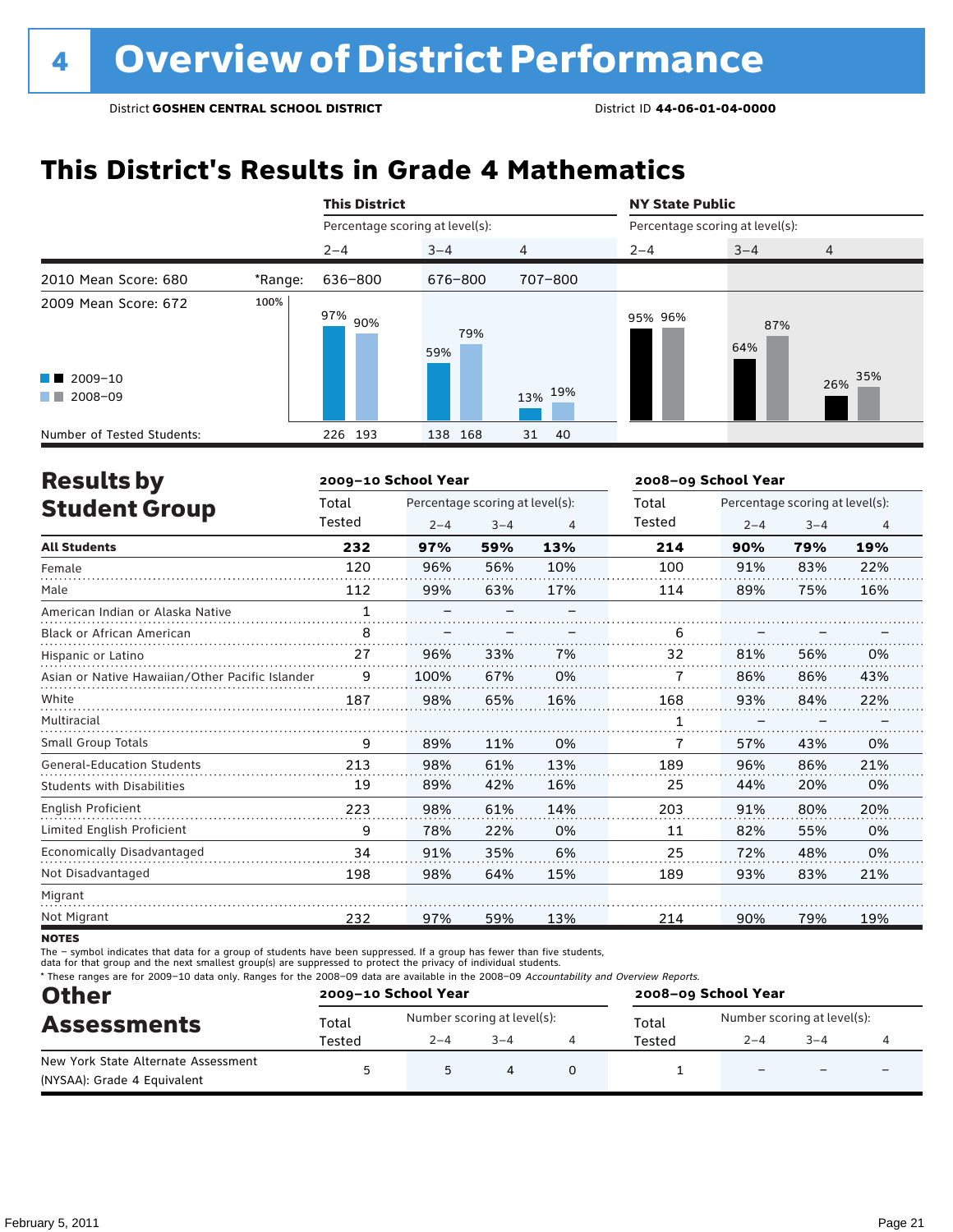## **This District's Results in Grade 4 Science**

|                                                                                                                                                                                                                                                                                                  |        | <b>This District</b>            |            |            | <b>NY State Public</b>          |         |         |
|--------------------------------------------------------------------------------------------------------------------------------------------------------------------------------------------------------------------------------------------------------------------------------------------------|--------|---------------------------------|------------|------------|---------------------------------|---------|---------|
|                                                                                                                                                                                                                                                                                                  |        | Percentage scoring at level(s): |            |            | Percentage scoring at level(s): |         |         |
|                                                                                                                                                                                                                                                                                                  |        | $2 - 4$                         | $3 - 4$    | 4          | $2 - 4$                         | $3 - 4$ | 4       |
| 2010 Mean Score: 83                                                                                                                                                                                                                                                                              | Range: | $45 - 100$                      | $65 - 100$ | $85 - 100$ |                                 |         |         |
| 2009 Mean Score: 79<br>$\blacksquare$ 2009-10<br>2008-09<br><b>The Contract of the Contract of the Contract of the Contract of the Contract of the Contract of the Contract of the Contract of the Contract of the Contract of the Contract of the Contract of The Contract of The Contract </b> | 100%   | 100% 98%                        | 93% 86%    | 54%<br>45% | 97% 97%                         | 88% 88% | 55% 59% |
| Number of Tested Students:                                                                                                                                                                                                                                                                       |        | 229 212                         | 186<br>213 | 124 97     |                                 |         |         |

| <b>Results by</b>                               |              | 2009-10 School Year      |                                 |     | 2008-09 School Year |         |                                 |                |
|-------------------------------------------------|--------------|--------------------------|---------------------------------|-----|---------------------|---------|---------------------------------|----------------|
| <b>Student Group</b>                            | Total        |                          | Percentage scoring at level(s): |     | Total               |         | Percentage scoring at level(s): |                |
|                                                 | Tested       | $2 - 4$                  | $3 - 4$                         | 4   | Tested              | $2 - 4$ | $3 - 4$                         | $\overline{4}$ |
| <b>All Students</b>                             | 230          | 100%                     | 93%                             | 54% | 217                 | 98%     | 86%                             | 45%            |
| Female                                          | 119          | 99%                      | 91%                             | 54% | 102                 | 98%     | 90%                             | 49%            |
| Male                                            | 111          | 100%                     | 95%                             | 54% | 115                 | 97%     | 82%                             | 41%            |
| American Indian or Alaska Native                | $\mathbf{1}$ | $\overline{\phantom{0}}$ |                                 |     |                     |         |                                 |                |
| <b>Black or African American</b>                | 7            |                          |                                 |     | 7                   |         |                                 |                |
| Hispanic or Latino                              | 27           | 100%                     | 78%                             | 22% | 32                  | 100%    | 72%                             | 9%             |
| Asian or Native Hawaiian/Other Pacific Islander | 9            | 100%                     | 100%                            | 33% |                     | 100%    | 86%                             | 57%            |
| White                                           | 186          | 99%                      | 95%                             | 62% | 169                 | 98%     | 91%                             | 53%            |
| Multiracial                                     |              |                          |                                 |     | 2                   |         |                                 |                |
| <b>Small Group Totals</b>                       | 8            | 100%                     | 75%                             | 0%  | 9                   | 78%     | 44%                             | 11%            |
| <b>General-Education Students</b>               | 211          | 100%                     | 93%                             | 56% | 192                 | 100%    | 90%                             | 49%            |
| <b>Students with Disabilities</b>               | 19           | 100%                     | 84%                             | 32% | 25                  | 80%     | 56%                             | 12%            |
| <b>English Proficient</b>                       | 221          | 100%                     | 94%                             | 56% | 206                 | 98%     | 86%                             | 47%            |
| Limited English Proficient                      | 9            | 89%                      | 56%                             | 11% | 11                  | 100%    | 73%                             | 0%             |
| Economically Disadvantaged                      | 34           | 97%                      | 82%                             | 29% | 25                  | 96%     | 64%                             | 4%             |
| Not Disadvantaged                               | 196          | 100%                     | 94%                             | 58% | 192                 | 98%     | 89%                             | 50%            |
| Migrant                                         |              |                          |                                 |     |                     |         |                                 |                |
| Not Migrant                                     | 230          | 100%                     | 93%                             | 54% | 217                 | 98%     | 86%                             | 45%            |
|                                                 |              |                          |                                 |     |                     |         |                                 |                |

**NOTES** 

The – symbol indicates that data for a group of students have been suppressed. If a group has fewer than five students,<br>data for that group and the next smallest group(s) are suppressed to protect the privacy of individual

| <b>Other</b><br><b>Assessments</b>                                 |        | 2009-10 School Year         |         |  | 2008-09 School Year |                             |                          |  |  |
|--------------------------------------------------------------------|--------|-----------------------------|---------|--|---------------------|-----------------------------|--------------------------|--|--|
|                                                                    | Total  | Number scoring at level(s): |         |  | Total               | Number scoring at level(s): |                          |  |  |
|                                                                    | Tested | $2 - 4$                     | $3 - 4$ |  | Tested              | $2 - 4$                     | $3 - 4$                  |  |  |
| New York State Alternate Assessment<br>(NYSAA): Grade 4 Equivalent |        | 5                           |         |  |                     |                             | $\overline{\phantom{0}}$ |  |  |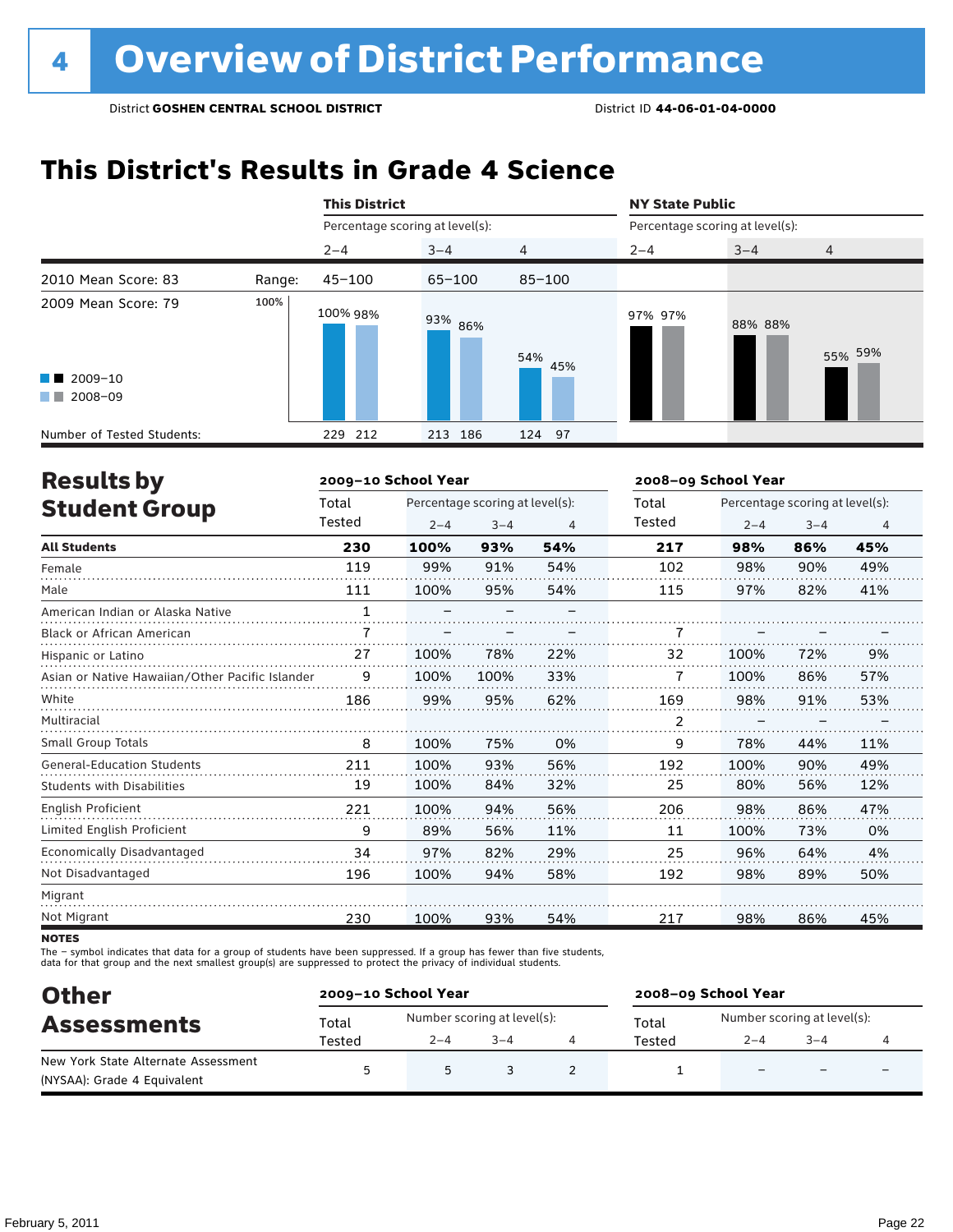## **This District's Results in Grade 5 English Language Arts**

|                                                                                                                                                                                                                                                 |         | <b>This District</b>            |            |          | <b>NY State Public</b><br>Percentage scoring at level(s): |            |                |  |
|-------------------------------------------------------------------------------------------------------------------------------------------------------------------------------------------------------------------------------------------------|---------|---------------------------------|------------|----------|-----------------------------------------------------------|------------|----------------|--|
|                                                                                                                                                                                                                                                 |         | Percentage scoring at level(s): |            |          |                                                           |            |                |  |
|                                                                                                                                                                                                                                                 |         | $2 - 4$                         | $3 - 4$    | 4        | $2 - 4$                                                   | $3 - 4$    | $\overline{4}$ |  |
| 2010 Mean Score: 677                                                                                                                                                                                                                            | *Range: | 647-795                         | 666-795    | 700-795  |                                                           |            |                |  |
| 2009 Mean Score: 682                                                                                                                                                                                                                            | 100%    | 92% 100%                        | 87%<br>61% |          | 99%<br>88%                                                | 82%<br>52% |                |  |
| $\blacksquare$ 2009-10                                                                                                                                                                                                                          |         |                                 |            |          |                                                           |            |                |  |
| 2008-09<br><b>The Contract of the Contract of the Contract of the Contract of the Contract of the Contract of the Contract of the Contract of the Contract of the Contract of the Contract of the Contract of The Contract of The Contract </b> |         |                                 |            | 15% 18%  |                                                           |            | 13% 14%        |  |
| Number of Tested Students:                                                                                                                                                                                                                      |         | 201 201                         | 134 175    | 33<br>36 |                                                           |            |                |  |

| <b>Results by</b>                               |        | 2009-10 School Year |                                 |     | 2008-09 School Year |         |                                 |     |
|-------------------------------------------------|--------|---------------------|---------------------------------|-----|---------------------|---------|---------------------------------|-----|
| <b>Student Group</b>                            | Total  |                     | Percentage scoring at level(s): |     | Total               |         | Percentage scoring at level(s): |     |
|                                                 | Tested | $2 - 4$             | $3 - 4$                         | 4   | Tested              | $2 - 4$ | $3 - 4$                         | 4   |
| <b>All Students</b>                             | 219    | 92%                 | 61%                             | 15% | 201                 | 100%    | 87%                             | 18% |
| Female                                          | 105    | 96%                 | 71%                             | 22% | 106                 | 100%    | 92%                             | 20% |
| Male                                            | 114    | 88%                 | 52%                             | 9%  | 95                  | 100%    | 81%                             | 16% |
| American Indian or Alaska Native                |        |                     |                                 |     |                     |         |                                 |     |
| <b>Black or African American</b>                | 8      | 75%                 | 38%                             | 0%  | 10                  | 100%    | 80%                             | 20% |
| Hispanic or Latino                              | 31     | 87%                 | 61%                             | 0%  | 25                  | 100%    | 64%                             | 8%  |
| Asian or Native Hawaiian/Other Pacific Islander | 7      | 100%                | 71%                             | 43% | 9                   | 100%    | 89%                             | 11% |
| White                                           | 173    | 93%                 | 62%                             | 17% | 157                 | 100%    | 91%                             | 20% |
| Multiracial                                     |        |                     |                                 |     |                     |         |                                 |     |
| <b>Small Group Totals</b>                       |        |                     |                                 |     |                     |         |                                 |     |
| <b>General-Education Students</b>               | 192    | 98%                 | 68%                             | 17% | 180                 | 100%    | 93%                             | 19% |
| <b>Students with Disabilities</b>               | 27     | 48%                 | 15%                             | 4%  | 21                  | 100%    | 38%                             | 5%  |
| <b>English Proficient</b>                       | 213    | 92%                 | 61%                             | 15% | 195                 | 100%    | 89%                             | 18% |
| Limited English Proficient                      | 6      | 100%                | 67%                             | 0%  | 6                   | 100%    | 33%                             | 0%  |
| Economically Disadvantaged                      | 39     | 90%                 | 51%                             | 3%  | 23                  | 100%    | 74%                             | 17% |
| Not Disadvantaged                               | 180    | 92%                 | 63%                             | 18% | 178                 | 100%    | 89%                             | 18% |
| Migrant                                         |        |                     |                                 |     |                     |         |                                 |     |
| Not Migrant                                     | 219    | 92%                 | 61%                             | 15% | 201                 | 100%    | 87%                             | 18% |

**NOTES** 

The – symbol indicates that data for a group of students have been suppressed. If a group has fewer than five students,

data for that group and the next smallest group(s) are suppressed to protect the privacy of individual students.

\* These ranges are for 2009–10 data only. Ranges for the 2008–09 data are available in the 2008–09 Accountability and Overview Reports.

| <b>Other</b>                                                                                      |          | 2009-10 School Year         |         |     | 2008-09 School Year |                             |         |     |
|---------------------------------------------------------------------------------------------------|----------|-----------------------------|---------|-----|---------------------|-----------------------------|---------|-----|
| <b>Assessments</b>                                                                                | Total    | Number scoring at level(s): |         |     | Total               | Number scoring at level(s): |         |     |
|                                                                                                   | Tested   | $2 - 4$                     | $3 - 4$ |     | Tested              | $2 - 4$                     | $3 - 4$ |     |
| New York State Alternate Assessment<br>(NYSAA): Grade 5 Equivalent                                |          |                             |         |     | 0                   |                             |         |     |
| New York State English as a Second Language<br>Achievement Test (NYSESLAT) <sup>+</sup> : Grade 5 | $\Omega$ | N/A                         | N/A     | N/A | 0                   | N/A                         | N/A     | N/A |
|                                                                                                   | Total    |                             |         |     | Total               |                             |         |     |
| Recently Arrived LEP Students NOT Tested on<br>the ELA NYSTP: Grade 5                             | 0        | N/A                         | N/A     | N/A | N/A                 | N/A                         | N/A     | N/A |

February 5, 2011 Page 23 † These counts represent recently arrived LEP students who used the NYSESLAT to fulfill the English language arts participation requirement.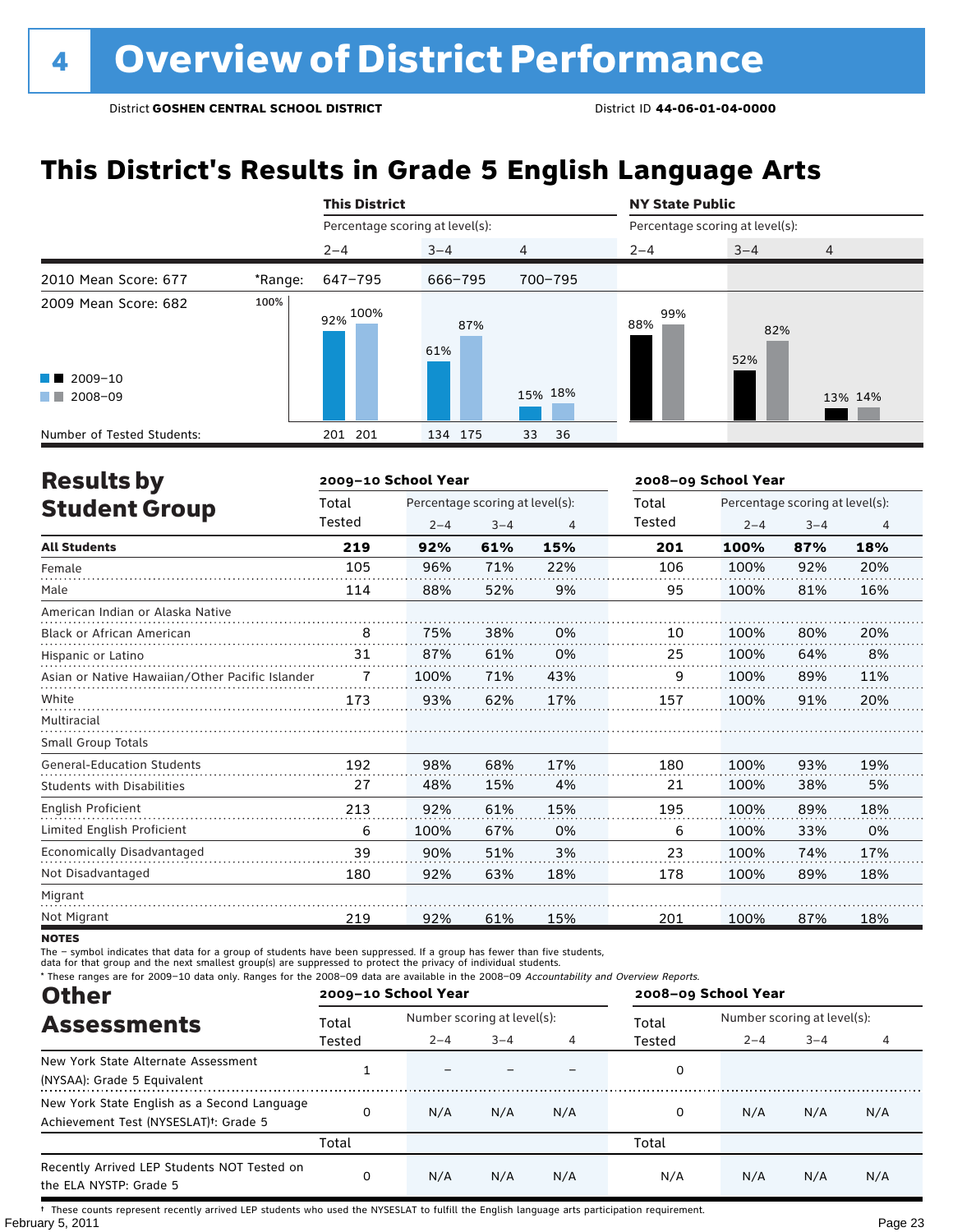## **This District's Results in Grade 5 Mathematics**

|                                                                                                                                                                                                                                                                                                   |         | <b>This District</b>            |            |                | <b>NY State Public</b>          |            |                |  |
|---------------------------------------------------------------------------------------------------------------------------------------------------------------------------------------------------------------------------------------------------------------------------------------------------|---------|---------------------------------|------------|----------------|---------------------------------|------------|----------------|--|
|                                                                                                                                                                                                                                                                                                   |         | Percentage scoring at level(s): |            |                | Percentage scoring at level(s): |            |                |  |
|                                                                                                                                                                                                                                                                                                   |         | $2 - 4$                         | $3 - 4$    | $\overline{4}$ | $2 - 4$                         | $3 - 4$    | $\overline{4}$ |  |
| 2010 Mean Score: 686                                                                                                                                                                                                                                                                              | *Range: | 640-780                         | 674-780    | 702-780        |                                 |            |                |  |
| 2009 Mean Score: 693<br>$\blacksquare$ 2009-10<br>2008-09<br><b>The Contract of the Contract of the Contract of the Contract of the Contract of the Contract of the Contract of the Contract of the Contract of the Contract of the Contract of the Contract of The Contract of The Contract </b> | 100%    | 94% <sup>99%</sup>              | 93%<br>72% | 44%<br>24%     | 94% 98%                         | 88%<br>65% | 36%<br>24%     |  |
| Number of Tested Students:                                                                                                                                                                                                                                                                        |         | 205 199                         | 158 187    | 53<br>- 89     |                                 |            |                |  |

| <b>Results by</b>                               |        | 2009-10 School Year |                                 |     | 2008-09 School Year |         |                                 |     |
|-------------------------------------------------|--------|---------------------|---------------------------------|-----|---------------------|---------|---------------------------------|-----|
| <b>Student Group</b>                            | Total  |                     | Percentage scoring at level(s): |     | Total               |         | Percentage scoring at level(s): |     |
|                                                 | Tested | $2 - 4$             | $3 - 4$                         | 4   | Tested              | $2 - 4$ | $3 - 4$                         | 4   |
| <b>All Students</b>                             | 219    | 94%                 | 72%                             | 24% | 201                 | 99%     | 93%                             | 44% |
| Female                                          | 105    | 93%                 | 76%                             | 25% | 106                 | 100%    | 96%                             | 42% |
| Male                                            | 114    | 94%                 | 68%                             | 24% | 95                  | 98%     | 89%                             | 46% |
| American Indian or Alaska Native                |        |                     |                                 |     |                     |         |                                 |     |
| Black or African American                       | 8      | 75%                 | 38%                             | 25% | 10                  | 100%    | 90%                             | 30% |
| Hispanic or Latino                              | 31     | 100%                | 45%                             | 6%  | 25                  | 96%     | 80%                             | 24% |
| Asian or Native Hawaiian/Other Pacific Islander | 7      | 100%                | 71%                             | 57% | 9                   | 100%    | 100%                            | 67% |
| White                                           | 173    | 93%                 | 79%                             | 26% | 157                 | 99%     | 95%                             | 47% |
| Multiracial                                     |        |                     |                                 |     |                     |         |                                 |     |
| Small Group Totals                              |        |                     |                                 |     |                     |         |                                 |     |
| <b>General-Education Students</b>               | 192    | 98%                 | 79%                             | 27% | 180                 | 100%    | 97%                             | 48% |
| <b>Students with Disabilities</b>               | 27     | 59%                 | 26%                             | 4%  | 21                  | 90%     | 57%                             | 10% |
| English Proficient                              | 213    | 93%                 | 73%                             | 24% | 195                 | 99%     | 94%                             | 46% |
| Limited English Proficient                      | 6      | 100%                | 50%                             | 17% | 6                   | 100%    | 67%                             | 0%  |
| Economically Disadvantaged                      | 39     | 90%                 | 54%                             | 10% | 23                  | 96%     | 87%                             | 35% |
| Not Disadvantaged                               | 180    | 94%                 | 76%                             | 27% | 178                 | 99%     | 94%                             | 46% |
| Migrant                                         |        |                     |                                 |     |                     |         |                                 |     |
| Not Migrant                                     | 219    | 94%                 | 72%                             | 24% | 201                 | 99%     | 93%                             | 44% |
|                                                 |        |                     |                                 |     |                     |         |                                 |     |

**NOTES** 

The – symbol indicates that data for a group of students have been suppressed. If a group has fewer than five students,

data for that group and the next smallest group(s) are suppressed to protect the privacy of individual students.

\* These ranges are for 2009–10 data only. Ranges for the 2008–09 data are available in the 2008–09 Accountability and Overview Reports.

| <b>Other</b><br><b>Assessments</b>  | 2009-10 School Year |                             |         |                          | 2008-09 School Year |                             |         |  |  |
|-------------------------------------|---------------------|-----------------------------|---------|--------------------------|---------------------|-----------------------------|---------|--|--|
|                                     | Total               | Number scoring at level(s): |         |                          | Total               | Number scoring at level(s): |         |  |  |
|                                     | Tested              | $2 - 4$                     | $3 - 4$ |                          | Tested              | $2 - 4$                     | $3 - 4$ |  |  |
| New York State Alternate Assessment |                     | $\overline{\phantom{0}}$    |         | $\overline{\phantom{0}}$ |                     |                             |         |  |  |
| (NYSAA): Grade 5 Equivalent         |                     |                             |         |                          |                     |                             |         |  |  |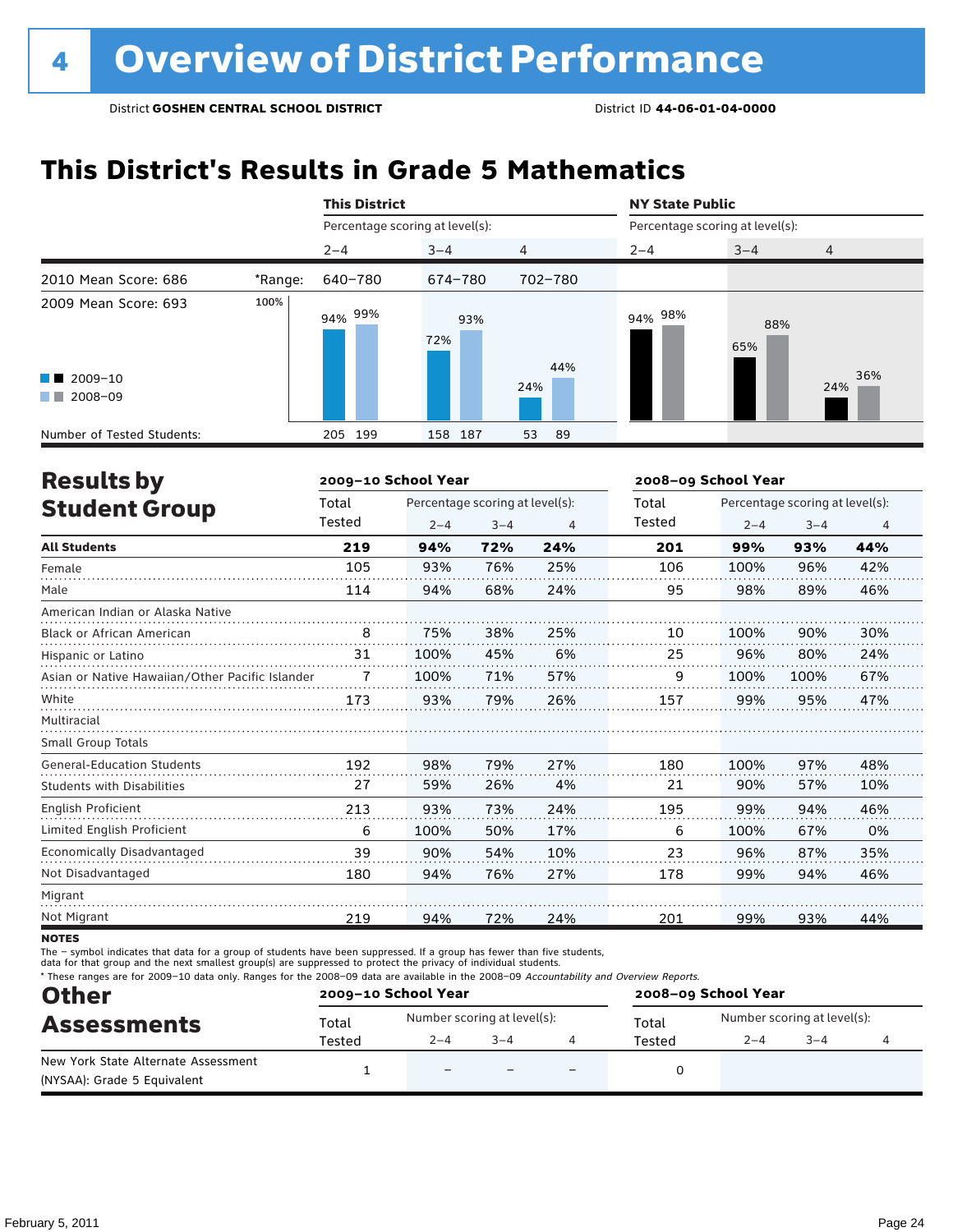## **This District's Results in Grade 6 English Language Arts**

|                            |         | <b>This District</b>            |            |                | <b>NY State Public</b>          |            |                |
|----------------------------|---------|---------------------------------|------------|----------------|---------------------------------|------------|----------------|
|                            |         | Percentage scoring at level(s): |            |                | Percentage scoring at level(s): |            |                |
|                            |         | $2 - 4$                         | $3 - 4$    | $\overline{4}$ | $2 - 4$                         | $3 - 4$    | $\overline{4}$ |
| 2010 Mean Score: 672       | *Range: | 644-785                         | 662-785    | 694-785        |                                 |            |                |
| 2009 Mean Score: 671       | 100%    | 95% <sup>100%</sup>             | 89%<br>76% |                | 100%<br>89%                     | 81%<br>54% |                |
| $\blacksquare$ 2009-10     |         |                                 |            |                |                                 |            |                |
| 2008-09<br>a kacamatan     |         |                                 |            | 12% 9%         |                                 |            | 7% 9%          |
| Number of Tested Students: |         | 215<br>193                      | 155 191    | 24<br>- 19     |                                 |            |                |

| <b>Results by</b>                               |        | 2009-10 School Year |                                 |     | 2008-09 School Year |         |                                 |                |
|-------------------------------------------------|--------|---------------------|---------------------------------|-----|---------------------|---------|---------------------------------|----------------|
| <b>Student Group</b>                            | Total  |                     | Percentage scoring at level(s): |     | Total               |         | Percentage scoring at level(s): |                |
|                                                 | Tested | $2 - 4$             | $3 - 4$                         | 4   | Tested              | $2 - 4$ | $3 - 4$                         | $\overline{4}$ |
| <b>All Students</b>                             | 203    | 95%                 | 76%                             | 12% | 215                 | 100%    | 89%                             | 9%             |
| Female                                          | 110    | 96%                 | 80%                             | 12% | 114                 | 100%    | 89%                             | 11%            |
| Male                                            | 93     | 94%                 | 72%                             | 12% | 101                 | 100%    | 89%                             | 7%             |
| American Indian or Alaska Native                |        |                     |                                 |     | 3                   |         |                                 |                |
| <b>Black or African American</b>                | 11     | 100%                | 82%                             | 9%  | 8                   | 100%    | 75%                             | 0%             |
| Hispanic or Latino                              | 25     | 80%                 | 68%                             | 0%  | 22                  | 100%    | 77%                             | 0%             |
| Asian or Native Hawaiian/Other Pacific Islander | 10     | 100%                | 90%                             | 20% | 3                   |         |                                 |                |
| White                                           | 157    | 97%                 | 76%                             | 13% | 179                 | 100%    | 91%                             | 11%            |
| Multiracial                                     |        |                     |                                 |     |                     |         |                                 |                |
| <b>Small Group Totals</b>                       |        |                     |                                 |     | 6                   | 100%    | 100%                            | 0%             |
| <b>General-Education Students</b>               | 182    | 99%                 | 82%                             | 13% | 195                 | 100%    | 92%                             | 9%             |
| <b>Students with Disabilities</b>               | 21     | 62%                 | 24%                             | 0%  | 20                  | 100%    | 55%                             | 5%             |
| English Proficient                              | 199    |                     |                                 |     | 209                 | 100%    | 90%                             | 9%             |
| Limited English Proficient                      | 4      |                     |                                 |     | 6                   | 100%    | 50%                             | 0%             |
| Economically Disadvantaged                      | 35     | 91%                 | 69%                             | 3%  | 23                  | 100%    | 70%                             | 4%             |
| Not Disadvantaged                               | 168    | 96%                 | 78%                             | 14% | 192                 | 100%    | 91%                             | 9%             |
| Migrant                                         |        |                     |                                 |     | 1                   |         |                                 |                |
| Not Migrant                                     | 203    | 95%                 | 76%                             | 12% | 214                 |         |                                 |                |

**NOTES** 

The – symbol indicates that data for a group of students have been suppressed. If a group has fewer than five students,

data for that group and the next smallest group(s) are suppressed to protect the privacy of individual students.

\* These ranges are for 2009–10 data only. Ranges for the 2008–09 data are available in the 2008–09 Accountability and Overview Reports.

| <b>Other</b>                                                                                      |        | 2009-10 School Year |                             |     | 2008-09 School Year |                             |         |     |
|---------------------------------------------------------------------------------------------------|--------|---------------------|-----------------------------|-----|---------------------|-----------------------------|---------|-----|
| <b>Assessments</b>                                                                                | Total  |                     | Number scoring at level(s): |     |                     | Number scoring at level(s): |         |     |
|                                                                                                   | Tested | $2 - 4$             | $3 - 4$                     | 4   | Tested              | $2 - 4$                     | $3 - 4$ | 4   |
| New York State Alternate Assessment<br>(NYSAA): Grade 6 Equivalent                                |        |                     |                             |     | 6                   | 6                           | 3       |     |
| New York State English as a Second Language<br>Achievement Test (NYSESLAT) <sup>t</sup> : Grade 6 |        | N/A                 | N/A                         | N/A | 2                   | N/A                         | N/A     | N/A |
|                                                                                                   | Total  |                     |                             |     | Total               |                             |         |     |
| Recently Arrived LEP Students NOT Tested on<br>the ELA NYSTP: Grade 6                             |        | N/A                 | N/A                         | N/A | N/A                 | N/A                         | N/A     | N/A |

February 5, 2011 Page 25 † These counts represent recently arrived LEP students who used the NYSESLAT to fulfill the English language arts participation requirement.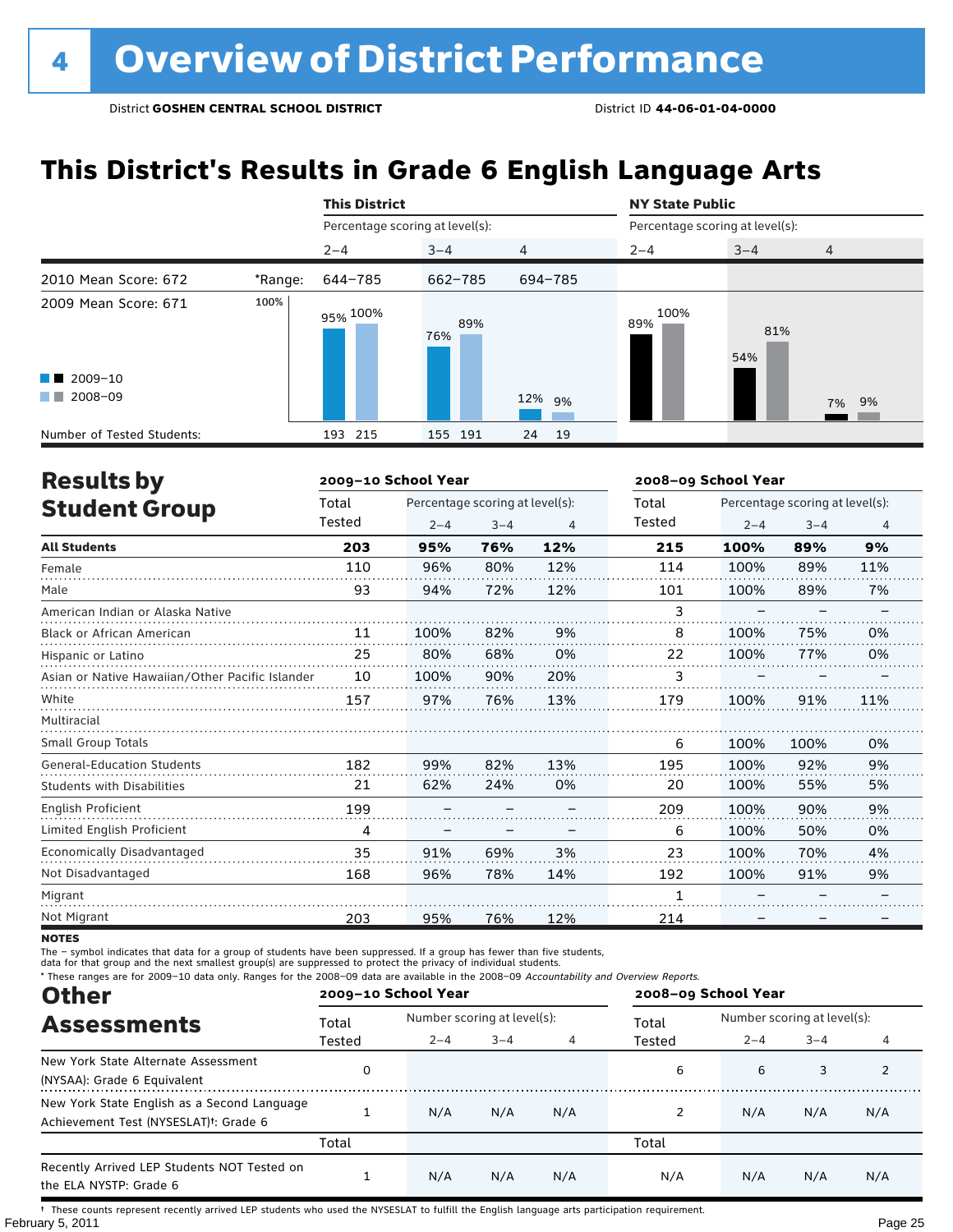## **This District's Results in Grade 6 Mathematics**

|                                                                                                                                                                                                                                                                           |         | <b>This District</b>            |            |                | <b>NY State Public</b>          |            |                |  |
|---------------------------------------------------------------------------------------------------------------------------------------------------------------------------------------------------------------------------------------------------------------------------|---------|---------------------------------|------------|----------------|---------------------------------|------------|----------------|--|
|                                                                                                                                                                                                                                                                           |         | Percentage scoring at level(s): |            |                | Percentage scoring at level(s): |            |                |  |
|                                                                                                                                                                                                                                                                           |         | $2 - 4$                         | $3 - 4$    | $\overline{4}$ | $2 - 4$                         | $3 - 4$    | $\overline{4}$ |  |
| 2010 Mean Score: 683                                                                                                                                                                                                                                                      | *Range: | 640-780                         | 674-780    | 699-780        |                                 |            |                |  |
| 2009 Mean Score: 681                                                                                                                                                                                                                                                      | 100%    | 97% 98%                         | 89%<br>67% |                | 92% 96%                         | 83%<br>61% |                |  |
| $\blacksquare$ 2009-10<br>2008-09<br><b>The Contract of the Contract of the Contract of the Contract of the Contract of the Contract of the Contract of the Contract of the Contract of the Contract of the Contract of the Contract of The Contract of The Contract </b> |         |                                 |            | 26% 23%        |                                 |            | 27% 28%        |  |
| Number of Tested Students:                                                                                                                                                                                                                                                |         | 212<br>199                      | 137 193    | - 49<br>54     |                                 |            |                |  |

| <b>Results by</b>                               |        | 2009-10 School Year |                                 |     | 2008-09 School Year |         |                                 |                |
|-------------------------------------------------|--------|---------------------|---------------------------------|-----|---------------------|---------|---------------------------------|----------------|
| <b>Student Group</b>                            | Total  |                     | Percentage scoring at level(s): |     | Total               |         | Percentage scoring at level(s): |                |
|                                                 | Tested | $2 - 4$             | $3 - 4$                         | 4   | Tested              | $2 - 4$ | $3 - 4$                         | $\overline{4}$ |
| <b>All Students</b>                             | 205    | 97%                 | 67%                             | 26% | 216                 | 98%     | 89%                             | 23%            |
| Female                                          | 111    | 97%                 | 68%                             | 28% | 114                 | 98%     | 89%                             | 19%            |
| Male                                            | 94     | 97%                 | 66%                             | 24% | 102                 | 98%     | 89%                             | 26%            |
| American Indian or Alaska Native                |        |                     |                                 |     | 3                   |         |                                 |                |
| <b>Black or African American</b>                | 11     | 91%                 | 45%                             | 0%  | 8                   | 88%     | 75%                             | 13%            |
| Hispanic or Latino                              | 27     | 89%                 | 30%                             | 7%  | 24                  | 96%     | 71%                             | 8%             |
| Asian or Native Hawaiian/Other Pacific Islander | 10     | 100%                | 80%                             | 50% | 3                   |         |                                 |                |
| White                                           | 157    | 99%                 | 74%                             | 30% | 178                 | 99%     | 93%                             | 25%            |
| Multiracial                                     |        |                     |                                 |     |                     |         |                                 |                |
| <b>Small Group Totals</b>                       |        |                     |                                 |     | 6                   | 100%    | 83%                             | 33%            |
| <b>General-Education Students</b>               | 183    | 98%                 | 72%                             | 29% | 196                 | 99%     | 93%                             | 25%            |
| Students with Disabilities                      | 22     | 91%                 | 23%                             | 5%  | 20                  | 85%     | 55%                             | 0%             |
| English Proficient                              | 200    | 98%                 | 68%                             | 27% | 208                 | 99%     | 91%                             | 24%            |
| Limited English Proficient                      | 5      | 60%                 | 20%                             | 0%  | 8                   | 88%     | 50%                             | 0%             |
| <b>Economically Disadvantaged</b>               | 37     | 86%                 | 46%                             | 16% | 21                  | 95%     | 71%                             | 10%            |
| Not Disadvantaged                               | 168    | 99%                 | 71%                             | 29% | 195                 | 98%     | 91%                             | 24%            |
| Migrant                                         |        |                     |                                 |     |                     |         |                                 |                |
| Not Migrant                                     | 205    | 97%                 | 67%                             | 26% | 215                 |         |                                 |                |

**NOTES** 

The – symbol indicates that data for a group of students have been suppressed. If a group has fewer than five students,

data for that group and the next smallest group(s) are suppressed to protect the privacy of individual students.

\* These ranges are for 2009–10 data only. Ranges for the 2008–09 data are available in the 2008–09 Accountability and Overview Reports.

| <b>Other</b>                                                       |        | 2009-10 School Year |                             | 2008-09 School Year |                             |         |  |  |
|--------------------------------------------------------------------|--------|---------------------|-----------------------------|---------------------|-----------------------------|---------|--|--|
| <b>Assessments</b>                                                 | Total  |                     | Number scoring at level(s): | Total               | Number scoring at level(s): |         |  |  |
|                                                                    | Tested | $2 - 4$             | $3 - 4$                     | Tested              | $2 - 4$                     | $3 - 4$ |  |  |
| New York State Alternate Assessment<br>(NYSAA): Grade 6 Equivalent |        |                     |                             |                     |                             |         |  |  |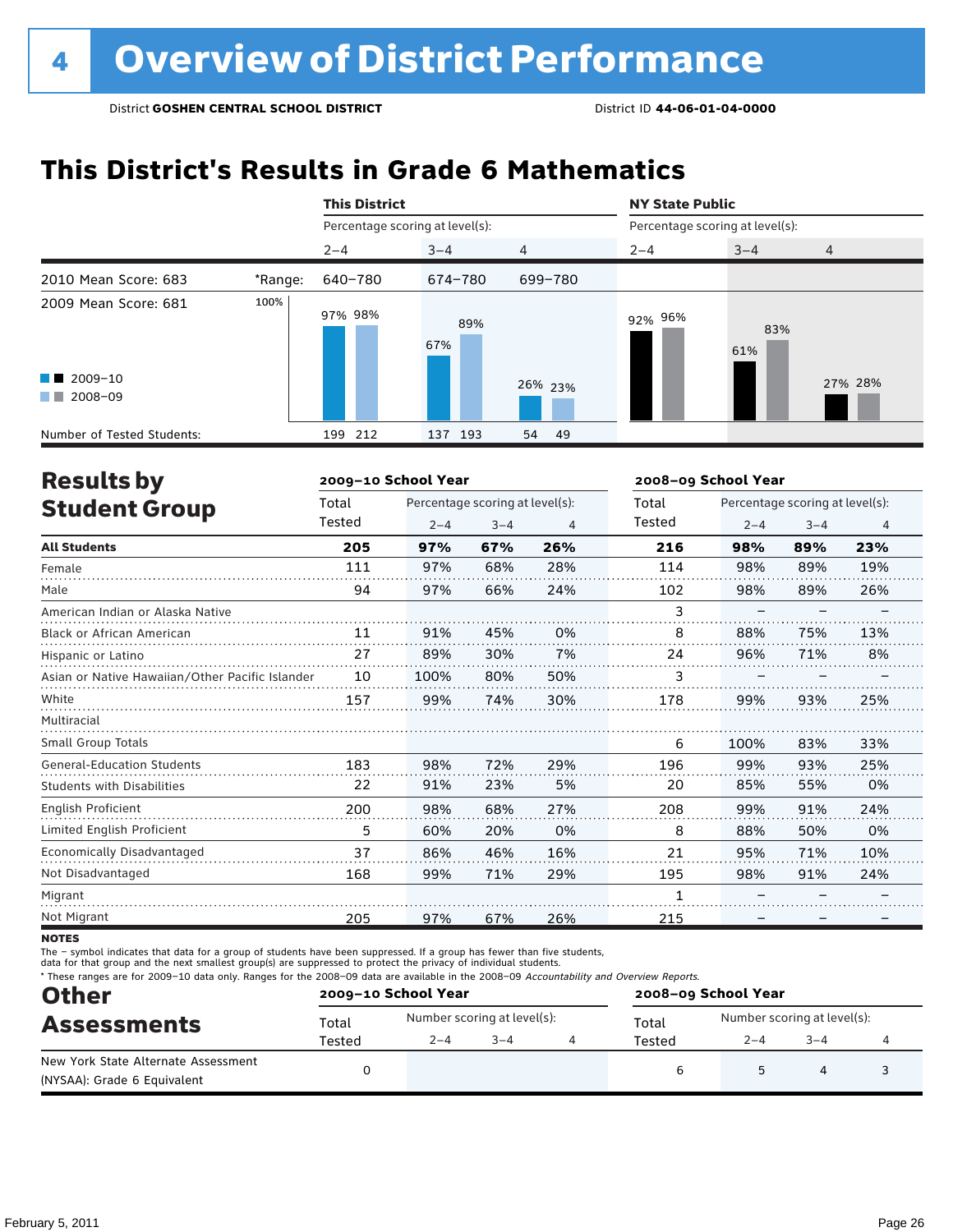## **This District's Results in Grade 7 English Language Arts**

|                            |         | <b>This District</b>            |            |                | <b>NY State Public</b>          |            |                |  |
|----------------------------|---------|---------------------------------|------------|----------------|---------------------------------|------------|----------------|--|
|                            |         | Percentage scoring at level(s): |            |                | Percentage scoring at level(s): |            |                |  |
|                            |         | $2 - 4$                         | $3 - 4$    | $\overline{4}$ | $2 - 4$                         | $3 - 4$    | $\overline{4}$ |  |
| 2010 Mean Score: 678       | *Range: | 642-790                         | 664-790    | 698-790        |                                 |            |                |  |
| 2009 Mean Score: 673       | 100%    | 95% <sup>100%</sup>             | 91%<br>71% |                | 100%<br>90%                     | 80%<br>50% |                |  |
| $\blacksquare$ 2009-10     |         |                                 |            |                |                                 |            |                |  |
| 2008-09<br>a kacamatan     |         |                                 |            | 17%<br>7%      |                                 |            | 11% 7%         |  |
| Number of Tested Students: |         | 203 224                         | 151 204    | 16<br>37       |                                 |            |                |  |

| <b>Results by</b>                               |        | 2009-10 School Year |                                 |     | 2008-09 School Year |         |                                 |     |
|-------------------------------------------------|--------|---------------------|---------------------------------|-----|---------------------|---------|---------------------------------|-----|
| <b>Student Group</b>                            | Total  |                     | Percentage scoring at level(s): |     | Total               |         | Percentage scoring at level(s): |     |
|                                                 | Tested | $2 - 4$             | $3 - 4$                         | 4   | Tested              | $2 - 4$ | $3 - 4$                         | 4   |
| <b>All Students</b>                             | 213    | 95%                 | 71%                             | 17% | 224                 | 100%    | 91%                             | 7%  |
| Female                                          | 110    | 96%                 | 75%                             | 13% | 109                 | 100%    | 94%                             | 6%  |
| Male                                            | 103    | 94%                 | 67%                             | 22% | 115                 | 100%    | 88%                             | 9%  |
| American Indian or Alaska Native                | 3      |                     |                                 |     |                     |         |                                 |     |
| <b>Black or African American</b>                | 9      | 89%                 | 56%                             | 22% | 7                   |         |                                 |     |
| Hispanic or Latino                              | 24     | 83%                 | 33%                             | 0%  | 30                  | 100%    | 90%                             | 3%  |
| Asian or Native Hawaiian/Other Pacific Islander | 3      |                     |                                 |     | 9                   | 100%    | 89%                             | 33% |
| White                                           | 174    | 97%                 | 76%                             | 20% | 177                 | 100%    | 91%                             | 7%  |
| Multiracial                                     |        |                     |                                 |     | 1                   |         |                                 |     |
| <b>Small Group Totals</b>                       | 6      | 100%                | 83%                             | 17% | 8                   | 100%    | 100%                            | 0%  |
| <b>General-Education Students</b>               | 189    | 97%                 | 77%                             | 20% | 199                 | 100%    | 96%                             | 8%  |
| <b>Students with Disabilities</b>               | 24     | 79%                 | 25%                             | 0%  | 25                  | 100%    | 48%                             | 0%  |
| <b>English Proficient</b>                       | 207    | 97%                 | 73%                             | 18% | 219                 | 100%    | 92%                             | 7%  |
| Limited English Proficient                      | 6      | 33%                 | 0%                              | 0%  | 5                   | 100%    | 60%                             | 0%  |
| Economically Disadvantaged                      | 30     | 87%                 | 27%                             | 7%  | 20                  | 100%    | 80%                             | 0%  |
| Not Disadvantaged                               | 183    | 97%                 | 78%                             | 19% | 204                 | 100%    | 92%                             | 8%  |
| Migrant                                         |        |                     |                                 |     |                     |         |                                 |     |
| Not Migrant                                     | 213    | 95%                 | 71%                             | 17% | 224                 | 100%    | 91%                             | 7%  |

**NOTES** 

The – symbol indicates that data for a group of students have been suppressed. If a group has fewer than five students,

data for that group and the next smallest group(s) are suppressed to protect the privacy of individual students.

\* These ranges are for 2009–10 data only. Ranges for the 2008–09 data are available in the 2008–09 Accountability and Overview Reports.

| <b>Other</b>                                                                                      |        | 2009-10 School Year |                             |     | 2008-09 School Year |                             |         |     |
|---------------------------------------------------------------------------------------------------|--------|---------------------|-----------------------------|-----|---------------------|-----------------------------|---------|-----|
| <b>Assessments</b>                                                                                | Total  |                     | Number scoring at level(s): |     |                     | Number scoring at level(s): |         |     |
|                                                                                                   | Tested | $2 - 4$             | $3 - 4$                     |     | Tested              | $2 - 4$                     | $3 - 4$ |     |
| New York State Alternate Assessment<br>(NYSAA): Grade 7 Equivalent                                | 6      | 6                   | 6                           | 5   |                     |                             |         |     |
| New York State English as a Second Language<br>Achievement Test (NYSESLAT) <sup>+</sup> : Grade 7 |        | N/A                 | N/A                         | N/A |                     | N/A                         | N/A     | N/A |
|                                                                                                   | Total  |                     |                             |     | Total               |                             |         |     |
| Recently Arrived LEP Students NOT Tested on<br>the ELA NYSTP: Grade 7                             |        | N/A                 | N/A                         | N/A | N/A                 | N/A                         | N/A     | N/A |

February 5, 2011 Page 27 † These counts represent recently arrived LEP students who used the NYSESLAT to fulfill the English language arts participation requirement.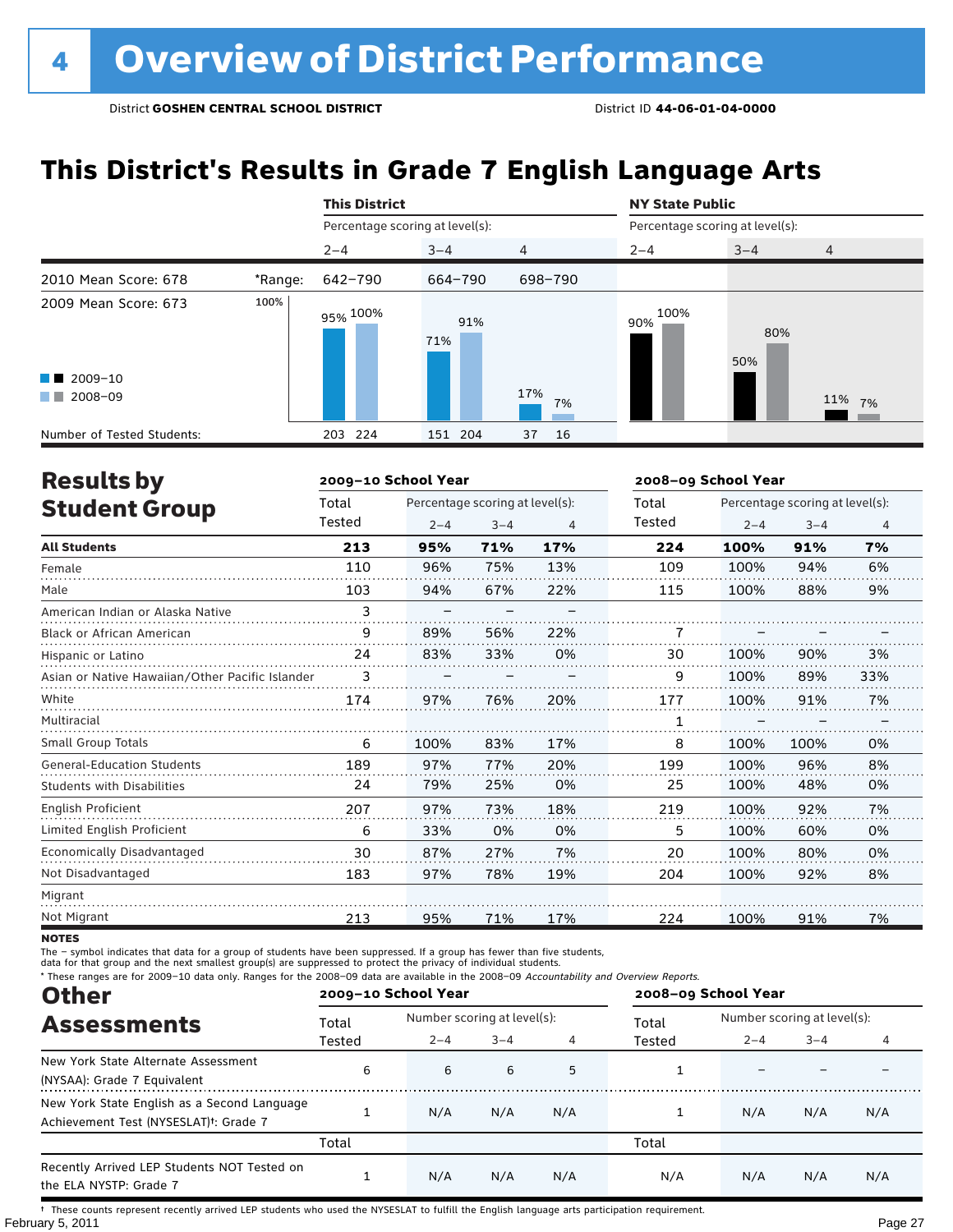## **This District's Results in Grade 7 Mathematics**

|                                                                                                                                                                                                                                                                           |         | <b>This District</b>            |            |                | <b>NY State Public</b><br>Percentage scoring at level(s): |            |                |  |
|---------------------------------------------------------------------------------------------------------------------------------------------------------------------------------------------------------------------------------------------------------------------------|---------|---------------------------------|------------|----------------|-----------------------------------------------------------|------------|----------------|--|
|                                                                                                                                                                                                                                                                           |         | Percentage scoring at level(s): |            |                |                                                           |            |                |  |
|                                                                                                                                                                                                                                                                           |         | $2 - 4$                         | $3 - 4$    | $\overline{4}$ | $2 - 4$                                                   | $3 - 4$    | $\overline{4}$ |  |
| 2010 Mean Score: 681                                                                                                                                                                                                                                                      | *Range: | 639-800                         | 670-800    | 694-800        |                                                           |            |                |  |
| 2009 Mean Score: 683                                                                                                                                                                                                                                                      | 100%    | 95% <sup>100%</sup>             | 93%<br>70% |                | 99%<br>92%                                                | 87%<br>62% |                |  |
| $\blacksquare$ 2009-10<br>2008-09<br><b>The Contract of the Contract of the Contract of the Contract of the Contract of the Contract of the Contract of the Contract of the Contract of the Contract of the Contract of the Contract of The Contract of The Contract </b> |         |                                 |            | 34% 27%        |                                                           |            | 29% 30%        |  |
| Number of Tested Students:                                                                                                                                                                                                                                                |         | 202 225                         | 150 210    | 60<br>72       |                                                           |            |                |  |

| <b>Results by</b>                               |        | 2009-10 School Year |                                 |     | 2008-09 School Year |         |                                 |                |
|-------------------------------------------------|--------|---------------------|---------------------------------|-----|---------------------|---------|---------------------------------|----------------|
| <b>Student Group</b>                            | Total  |                     | Percentage scoring at level(s): |     | Total               |         | Percentage scoring at level(s): |                |
|                                                 | Tested | $2 - 4$             | $3 - 4$                         | 4   | Tested              | $2 - 4$ | $3 - 4$                         | $\overline{4}$ |
| <b>All Students</b>                             | 213    | 95%                 | 70%                             | 34% | 225                 | 100%    | 93%                             | 27%            |
| Female                                          | 110    | 95%                 | 68%                             | 33% | 110                 | 100%    | 93%                             | 25%            |
| Male                                            | 103    | 95%                 | 73%                             | 35% | 115                 | 100%    | 94%                             | 28%            |
| American Indian or Alaska Native                | 3      |                     |                                 |     |                     |         |                                 |                |
| <b>Black or African American</b>                | 9      | 89%                 | 44%                             | 22% |                     |         |                                 |                |
| Hispanic or Latino                              | 25     | 80%                 | 48%                             | 20% | 31                  | 100%    | 87%                             | 23%            |
| Asian or Native Hawaiian/Other Pacific Islander | 3      |                     |                                 |     | 9                   | 100%    | 89%                             | 67%            |
| White                                           | 173    | 98%                 | 75%                             | 35% | 177                 | 100%    | 95%                             | 27%            |
| Multiracial                                     |        |                     |                                 |     |                     |         |                                 |                |
| Small Group Totals                              | 6      | 83%                 | 83%                             | 67% | 8                   | 100%    | 75%                             | 0%             |
| <b>General-Education Students</b>               | 190    | 97%                 | 77%                             | 38% | 200                 | 100%    | 98%                             | 30%            |
| <b>Students with Disabilities</b>               | 23     | 78%                 | 17%                             | 0%  | 25                  | 100%    | 56%                             | 0%             |
| English Proficient                              | 206    | 97%                 | 72%                             | 35% | 219                 | 100%    | 95%                             | 27%            |
| Limited English Proficient                      | 7      | 43%                 | 14%                             | 0%  | 6                   | 100%    | 50%                             | 0%             |
| <b>Economically Disadvantaged</b>               | 31     | 84%                 | 39%                             | 10% | 20                  | 100%    | 75%                             | 10%            |
| Not Disadvantaged                               | 182    | 97%                 | 76%                             | 38% | 205                 | 100%    | 95%                             | 28%            |
| Migrant                                         |        |                     |                                 |     |                     |         |                                 |                |
| Not Migrant                                     | 213    | 95%                 | 70%                             | 34% | 224                 |         |                                 |                |

**NOTES** 

The – symbol indicates that data for a group of students have been suppressed. If a group has fewer than five students,

data for that group and the next smallest group(s) are suppressed to protect the privacy of individual students.

\* These ranges are for 2009–10 data only. Ranges for the 2008–09 data are available in the 2008–09 Accountability and Overview Reports.

| <b>Other</b>                        | 2009-10 School Year |                             |         | 2008-09 School Year |                             |         |   |  |
|-------------------------------------|---------------------|-----------------------------|---------|---------------------|-----------------------------|---------|---|--|
| <b>Assessments</b>                  | Total               | Number scoring at level(s): |         | Total               | Number scoring at level(s): |         |   |  |
|                                     | Tested              | $2 - 4$                     | $3 - 4$ | Tested              | $2 - 4$                     | $3 - 4$ |   |  |
| New York State Alternate Assessment |                     |                             |         |                     |                             |         | - |  |
| (NYSAA): Grade 7 Equivalent         |                     | b                           |         |                     |                             |         |   |  |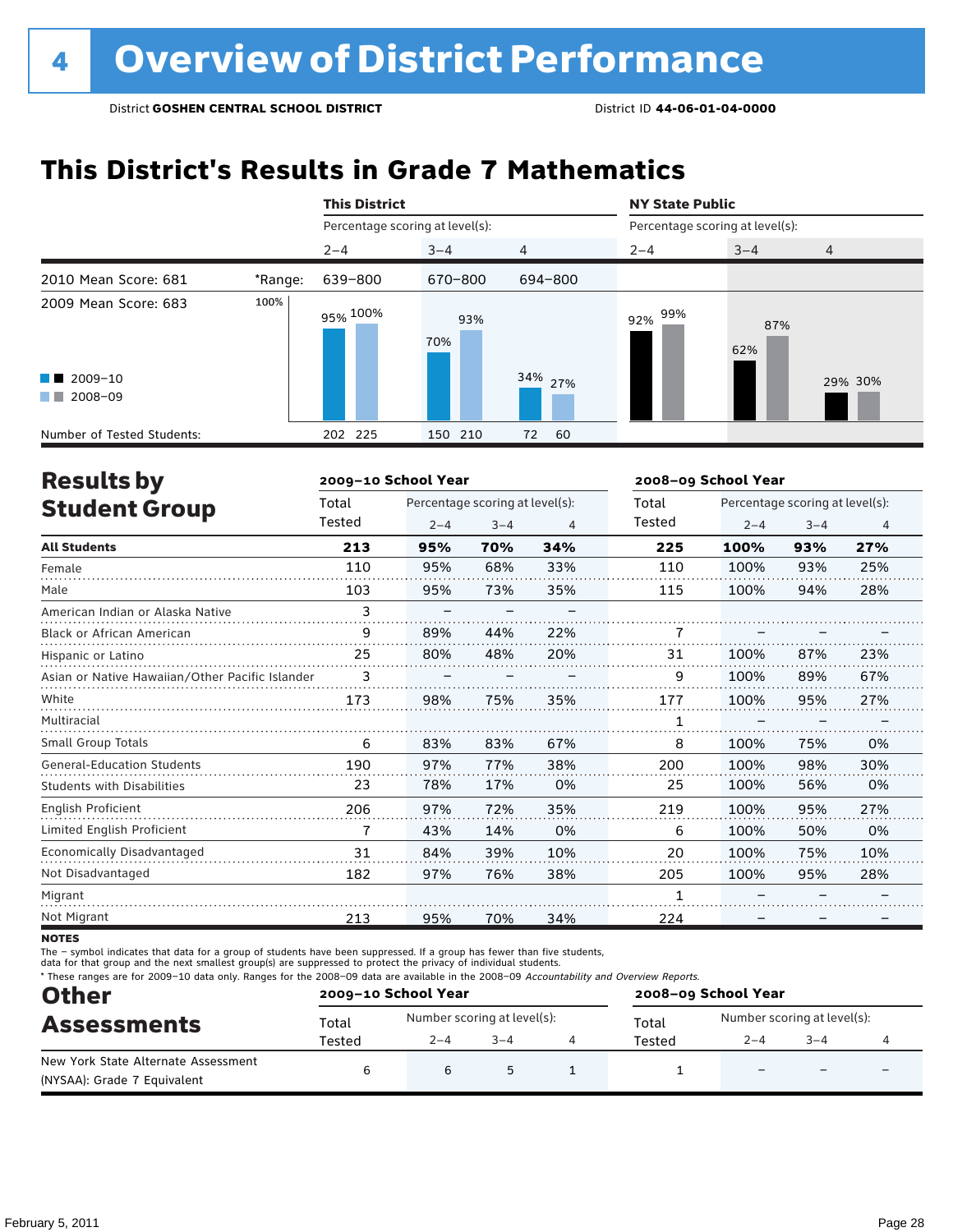## **This District's Results in Grade 8 English Language Arts**

|                                                                                                                                                                                                                                                 |         | <b>This District</b>            |         |                | <b>NY State Public</b>          |            |                |  |
|-------------------------------------------------------------------------------------------------------------------------------------------------------------------------------------------------------------------------------------------------|---------|---------------------------------|---------|----------------|---------------------------------|------------|----------------|--|
|                                                                                                                                                                                                                                                 |         | Percentage scoring at level(s): |         |                | Percentage scoring at level(s): |            |                |  |
|                                                                                                                                                                                                                                                 |         | $2 - 4$                         | $3 - 4$ | $\overline{4}$ | $2 - 4$                         | $3 - 4$    | $\overline{4}$ |  |
| 2010 Mean Score: 672                                                                                                                                                                                                                            | *Range: | 627-790                         | 658-790 | 699-790        |                                 |            |                |  |
| 2009 Mean Score: 663                                                                                                                                                                                                                            | 100%    | 97% 99%                         | 76% 78% |                | 98%<br>91%                      | 69%<br>51% |                |  |
| $\blacksquare$ 2009-10                                                                                                                                                                                                                          |         |                                 |         |                |                                 |            |                |  |
| 2008-09<br><b>The Contract of the Contract of the Contract of the Contract of the Contract of the Contract of the Contract of the Contract of the Contract of the Contract of the Contract of the Contract of The Contract of The Contract </b> |         |                                 |         | 13%<br>3%      |                                 |            | 8%<br>5%       |  |
| Number of Tested Students:                                                                                                                                                                                                                      |         | 232<br>227                      | 178 183 | 6<br>30        |                                 |            |                |  |

| <b>Results by</b>                               |              | 2009-10 School Year |                                 |     |        | 2008-09 School Year |                                 |                |  |
|-------------------------------------------------|--------------|---------------------|---------------------------------|-----|--------|---------------------|---------------------------------|----------------|--|
| <b>Student Group</b>                            | Total        |                     | Percentage scoring at level(s): |     | Total  |                     | Percentage scoring at level(s): |                |  |
|                                                 | Tested       | $2 - 4$             | $3 - 4$                         | 4   | Tested | $2 - 4$             | $3 - 4$                         | $\overline{4}$ |  |
| <b>All Students</b>                             | 234          | 97%                 | 76%                             | 13% | 234    | 99%                 | 78%                             | 3%             |  |
| Female                                          | 116          | 98%                 | 80%                             | 11% | 131    | 100%                | 86%                             | 4%             |  |
| Male                                            | 118          | 96%                 | 72%                             | 14% | 103    | 98%                 | 68%                             | 1%             |  |
| American Indian or Alaska Native                |              |                     |                                 |     | 1      |                     |                                 |                |  |
| <b>Black or African American</b>                | 11           | 91%                 | 55%                             | 0%  | 17     | 100%                | 82%                             | 0%             |  |
| Hispanic or Latino                              | 34           | 97%                 | 76%                             | 9%  | 30     | 97%                 | 53%                             | 0%             |  |
| Asian or Native Hawaiian/Other Pacific Islander | 8            |                     |                                 |     | 6      |                     |                                 |                |  |
| White                                           | 180          | 98%                 | 77%                             | 14% | 178    | 99%                 | 82%                             | 3%             |  |
| Multiracial                                     | $\mathbf{1}$ |                     |                                 |     | 2      |                     |                                 |                |  |
| Small Group Totals                              | 9            | 89%                 | 89%                             | 22% | 9      | 100%                | 78%                             | 0%             |  |
| <b>General-Education Students</b>               | 206          | 99%                 | 84%                             | 15% | 207    | 100%                | 86%                             | 3%             |  |
| <b>Students with Disabilities</b>               | 28           | 82%                 | 18%                             | 0%  | 27     | 96%                 | 19%                             | 0%             |  |
| English Proficient                              | 230          |                     |                                 |     | 230    |                     |                                 |                |  |
| Limited English Proficient                      | 4            |                     |                                 |     | 4      |                     |                                 |                |  |
| Economically Disadvantaged                      | 34           | 94%                 | 62%                             | 9%  | 41     | 98%                 | 44%                             | 0%             |  |
| Not Disadvantaged                               | 200          | 98%                 | 79%                             | 14% | 193    | 99%                 | 85%                             | 3%             |  |
| Migrant                                         |              |                     |                                 |     | 1      |                     |                                 |                |  |
| Not Migrant                                     | 234          | 97%                 | 76%                             | 13% | 233    |                     |                                 |                |  |

**NOTES** 

The – symbol indicates that data for a group of students have been suppressed. If a group has fewer than five students,

data for that group and the next smallest group(s) are suppressed to protect the privacy of individual students.

\* These ranges are for 2009–10 data only. Ranges for the 2008–09 data are available in the 2008–09 Accountability and Overview Reports.

| <b>Other</b>                                                                                      |        | 2009-10 School Year |                             |     | 2008-09 School Year |         |                             |     |  |
|---------------------------------------------------------------------------------------------------|--------|---------------------|-----------------------------|-----|---------------------|---------|-----------------------------|-----|--|
| <b>Assessments</b>                                                                                | Total  |                     | Number scoring at level(s): |     |                     |         | Number scoring at level(s): |     |  |
| New York State Alternate Assessment<br>(NYSAA): Grade 8 Equivalent                                | Tested | $2 - 4$             | $3 - 4$                     |     | Tested              | $2 - 4$ | $3 - 4$                     |     |  |
|                                                                                                   |        |                     |                             |     | 6                   | 6       | 5                           | 3   |  |
| New York State English as a Second Language<br>Achievement Test (NYSESLAT) <sup>+</sup> : Grade 8 |        | N/A                 | N/A                         | N/A |                     | N/A     | N/A                         | N/A |  |
|                                                                                                   | Total  |                     |                             |     | Total               |         |                             |     |  |
| Recently Arrived LEP Students NOT Tested on<br>the ELA NYSTP: Grade 8                             |        | N/A                 | N/A                         | N/A | N/A                 | N/A     | N/A                         | N/A |  |

February 5, 2011 Page 29 † These counts represent recently arrived LEP students who used the NYSESLAT to fulfill the English language arts participation requirement.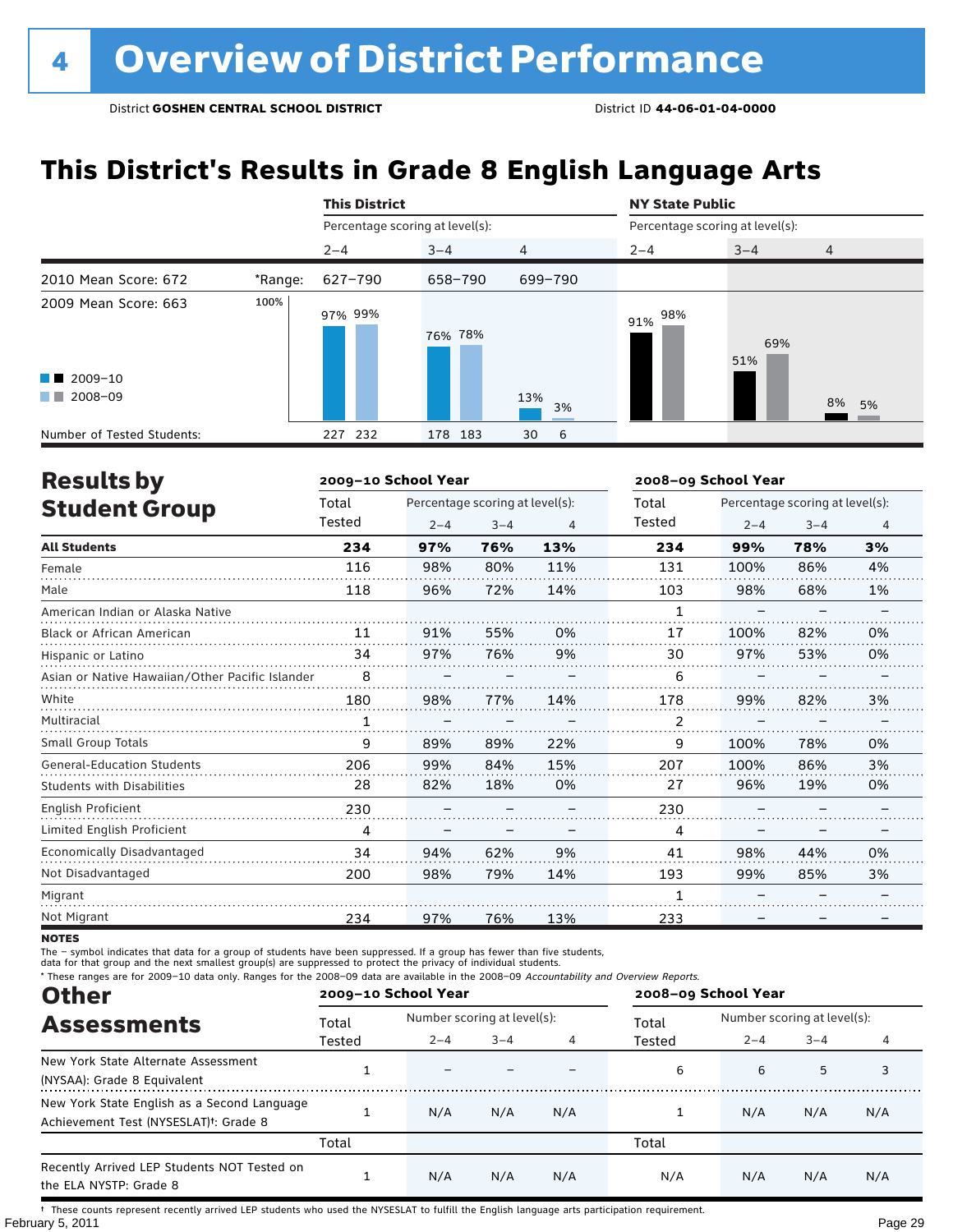## **This District's Results in Grade 8 Mathematics**

|                                                                                                                                                                                                                                                                           |         | <b>This District</b>            |            |                | <b>NY State Public</b><br>Percentage scoring at level(s): |            |                |  |
|---------------------------------------------------------------------------------------------------------------------------------------------------------------------------------------------------------------------------------------------------------------------------|---------|---------------------------------|------------|----------------|-----------------------------------------------------------|------------|----------------|--|
|                                                                                                                                                                                                                                                                           |         | Percentage scoring at level(s): |            |                |                                                           |            |                |  |
|                                                                                                                                                                                                                                                                           |         | $2 - 4$                         | $3 - 4$    | $\overline{4}$ | $2 - 4$                                                   | $3 - 4$    | $\overline{4}$ |  |
| 2010 Mean Score: 688                                                                                                                                                                                                                                                      | *Range: | 639-775                         | 673-775    | 702-775        |                                                           |            |                |  |
| 2009 Mean Score: 681                                                                                                                                                                                                                                                      | 100%    | 95% 94%                         | 87%<br>72% |                | 91% 96%                                                   | 80%<br>55% |                |  |
| $\blacksquare$ 2009-10<br>2008-09<br><b>The Contract of the Contract of the Contract of the Contract of the Contract of the Contract of the Contract of the Contract of the Contract of the Contract of the Contract of the Contract of The Contract of The Contract </b> |         |                                 |            | 27% 27%        |                                                           |            | 18% 19%        |  |
| Number of Tested Students:                                                                                                                                                                                                                                                |         | 223<br>223                      | 169<br>206 | 63<br>64       |                                                           |            |                |  |

| <b>Results by</b>                               |              | 2009-10 School Year |                                 |     | 2008-09 School Year |         |                                 |                |
|-------------------------------------------------|--------------|---------------------|---------------------------------|-----|---------------------|---------|---------------------------------|----------------|
| <b>Student Group</b>                            | Total        |                     | Percentage scoring at level(s): |     |                     |         | Percentage scoring at level(s): |                |
|                                                 | Tested       | $2 - 4$             | $3 - 4$                         | 4   | Tested              | $2 - 4$ | $3 - 4$                         | $\overline{4}$ |
| <b>All Students</b>                             | 235          | 95%                 | 72%                             | 27% | 236                 | 94%     | 87%                             | 27%            |
| Female                                          | 117          | 95%                 | 74%                             | 28% | 131                 | 98%     | 93%                             | 30%            |
| Male                                            | 118          | 95%                 | 70%                             | 25% | 105                 | 90%     | 80%                             | 24%            |
| American Indian or Alaska Native                |              |                     |                                 |     | 1                   |         |                                 |                |
| <b>Black or African American</b>                | 11           | 91%                 | 55%                             | 9%  | 17                  | 76%     | 71%                             | 0%             |
| Hispanic or Latino                              | 35           | 89%                 | 66%                             | 23% | 31                  | 97%     | 87%                             | 16%            |
| Asian or Native Hawaiian/Other Pacific Islander | 8            |                     |                                 |     | 6                   |         |                                 |                |
| White                                           | 180          | 96%                 | 73%                             | 27% | 179                 | 96%     | 89%                             | 31%            |
| Multiracial                                     | $\mathbf{1}$ |                     |                                 |     | $\overline{2}$      |         |                                 |                |
| Small Group Totals                              | 9            | 100%                | 89%                             | 56% | 9                   | 100%    | 89%                             | 33%            |
| <b>General-Education Students</b>               | 207          | 99%                 | 80%                             | 30% | 208                 | 99%     | 94%                             | 31%            |
| <b>Students with Disabilities</b>               | 28           | 64%                 | 14%                             | 4%  | 28                  | 61%     | 39%                             | 0%             |
| English Proficient                              | 230          | 96%                 | 72%                             | 27% | 231                 | 95%     | 88%                             | 28%            |
| Limited English Proficient                      | 5            | 60%                 | 60%                             | 20% | 5                   | 60%     | 60%                             | 0%             |
| Economically Disadvantaged                      | 35           | 83%                 | 54%                             | 14% | 41                  | 93%     | 73%                             | 2%             |
| Not Disadvantaged                               | 200          | 97%                 | 75%                             | 29% | 195                 | 95%     | 90%                             | 32%            |
| Migrant                                         |              |                     |                                 |     |                     |         |                                 |                |
| Not Migrant                                     | 235          | 95%                 | 72%                             | 27% | 235                 |         |                                 |                |

**NOTES** 

The – symbol indicates that data for a group of students have been suppressed. If a group has fewer than five students,

data for that group and the next smallest group(s) are suppressed to protect the privacy of individual students.

\* These ranges are for 2009–10 data only. Ranges for the 2008–09 data are available in the 2008–09 Accountability and Overview Reports.

| <b>Other</b>                                                       |        | 2009-10 School Year         |         |                          | 2008-09 School Year |                             |         |  |  |
|--------------------------------------------------------------------|--------|-----------------------------|---------|--------------------------|---------------------|-----------------------------|---------|--|--|
| <b>Assessments</b>                                                 | Total  | Number scoring at level(s): |         |                          | Total               | Number scoring at level(s): |         |  |  |
|                                                                    | Tested | $2 - 4$                     | $3 - 4$ |                          | Tested              | $2 - 4$                     | $3 - 4$ |  |  |
| New York State Alternate Assessment<br>(NYSAA): Grade 8 Equivalent |        | $\overline{\phantom{0}}$    |         | $\overline{\phantom{0}}$ | ь                   |                             |         |  |  |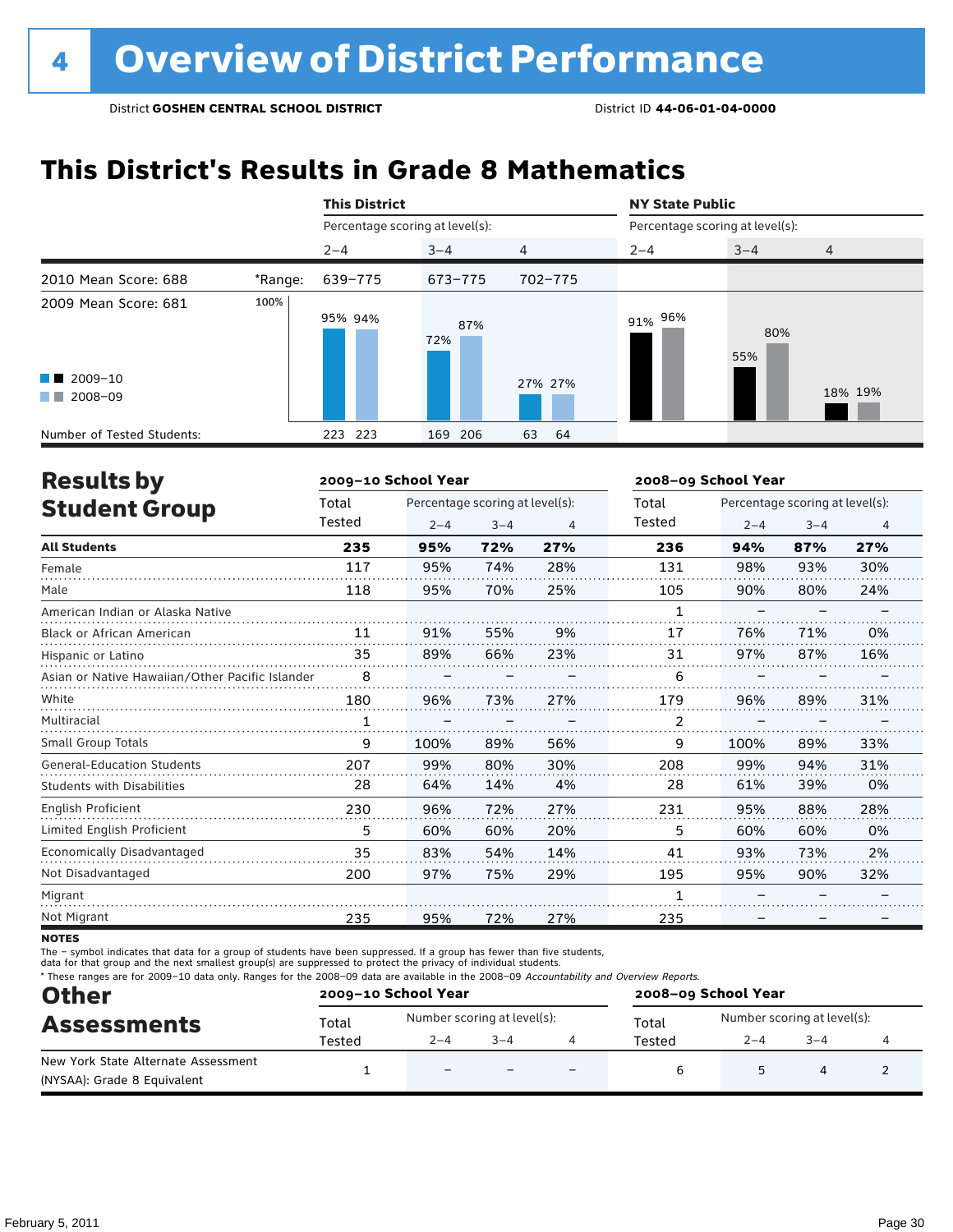## **This District's Results in Grade 8 Science**

|                                                  | <b>This District</b> |                                 |                | <b>NY State Public</b><br>Percentage scoring at level(s): |         |                |  |
|--------------------------------------------------|----------------------|---------------------------------|----------------|-----------------------------------------------------------|---------|----------------|--|
|                                                  |                      | Percentage scoring at level(s): |                |                                                           |         |                |  |
|                                                  | $2 - 4$              | $3 - 4$                         | $\overline{4}$ | $2 - 4$                                                   | $3 - 4$ | $\overline{4}$ |  |
|                                                  |                      |                                 |                |                                                           |         |                |  |
| $\blacksquare$ 2009-10<br>$\blacksquare$ 2008-09 | 100%<br>97% 97%      | 88% 88%                         | 52% 47%        | 94% 94%                                                   | 74% 71% | 33% 26%        |  |
| Number of Tested Students:                       | 222 226              | 201 203                         | 119 109        |                                                           |         |                |  |

| <b>Results by</b>                               |        | 2009-10 School Year |                                 |     | 2008-09 School Year |                                 |         |                |  |
|-------------------------------------------------|--------|---------------------|---------------------------------|-----|---------------------|---------------------------------|---------|----------------|--|
| <b>Student Group</b>                            | Total  |                     | Percentage scoring at level(s): |     | Total               | Percentage scoring at level(s): |         |                |  |
|                                                 | Tested | $2 - 4$             | $3 - 4$                         | 4   | Tested              | $2 - 4$                         | $3 - 4$ | $\overline{4}$ |  |
| <b>All Students</b>                             | 192    | 96%                 | 85%                             | 43% | 197                 | 97%                             | 85%     | 38%            |  |
| Female                                          | 102    | 96%                 | 85%                             | 40% | 106                 | 100%                            | 92%     | 38%            |  |
| Male                                            | 90     | 97%                 | 86%                             | 46% | 91                  | 93%                             | 77%     | 37%            |  |
| American Indian or Alaska Native                |        |                     |                                 |     | 1                   |                                 |         |                |  |
| <b>Black or African American</b>                | 8      | 100%                | 50%                             | 13% | 17                  | 94%                             | 65%     | 29%            |  |
| Hispanic or Latino                              | 32     | 91%                 | 78%                             | 28% | 28                  | 93%                             | 75%     | 18%            |  |
| Asian or Native Hawaiian/Other Pacific Islander | 4      |                     |                                 |     | 5                   |                                 |         |                |  |
| White                                           | 147    | 98%                 | 89%                             | 48% | 144                 | 98%                             | 90%     | 43%            |  |
| Multiracial                                     | 1      |                     |                                 |     | 2                   |                                 |         |                |  |
| Small Group Totals                              | 5      | 80%                 | 80%                             | 40% | 8                   | 100%                            | 88%     | 25%            |  |
| <b>General-Education Students</b>               | 164    | 99%                 | 93%                             | 49% | 171                 | 98%                             | 92%     | 42%            |  |
| Students with Disabilities                      | 28     | 82%                 | 39%                             | 7%  | 26                  | 88%                             | 42%     | 8%             |  |
| <b>English Proficient</b>                       | 187    | 97%                 | 87%                             | 43% | 192                 | 98%                             | 87%     | 39%            |  |
| Limited English Proficient                      | 5      | 60%                 | 40%                             | 20% | 5                   | 40%                             | 20%     | 0%             |  |
| Economically Disadvantaged                      | 33     | 94%                 | 67%                             | 33% | 40                  | 90%                             | 65%     | 20%            |  |
| Not Disadvantaged                               | 159    | 97%                 | 89%                             | 45% | 157                 | 99%                             | 90%     | 42%            |  |
| Migrant                                         |        |                     |                                 |     |                     |                                 |         |                |  |
| Not Migrant                                     | 192    | 96%                 | 85%                             | 43% | 196                 |                                 |         |                |  |

**NOTES** 

The – symbol indicates that data for a group of students have been suppressed. If a group has fewer than five students,<br>data for that group and the next smallest group(s) are suppressed to protect the privacy of individual

| <b>Other</b>                        |        | 2009-10 School Year         |         |    | 2008-09 School Year |                             |        |    |
|-------------------------------------|--------|-----------------------------|---------|----|---------------------|-----------------------------|--------|----|
| <b>Assessments</b>                  | Total  | Number scoring at level(s): |         |    | Total               | Number scoring at level(s): |        |    |
|                                     | Tested | $2 - 4$                     | $3 - 4$ |    | Tested              | $2 - 4$                     | $-3-4$ |    |
| New York State Alternate Assessment |        | -                           |         |    |                     |                             | 5      |    |
| (NYSAA): Grade 8 Equivalent         |        |                             |         |    | ь                   |                             |        |    |
| <b>Regents Science</b>              | 37     | 37                          | 37      | 37 | 35                  | 35                          | 35     | 35 |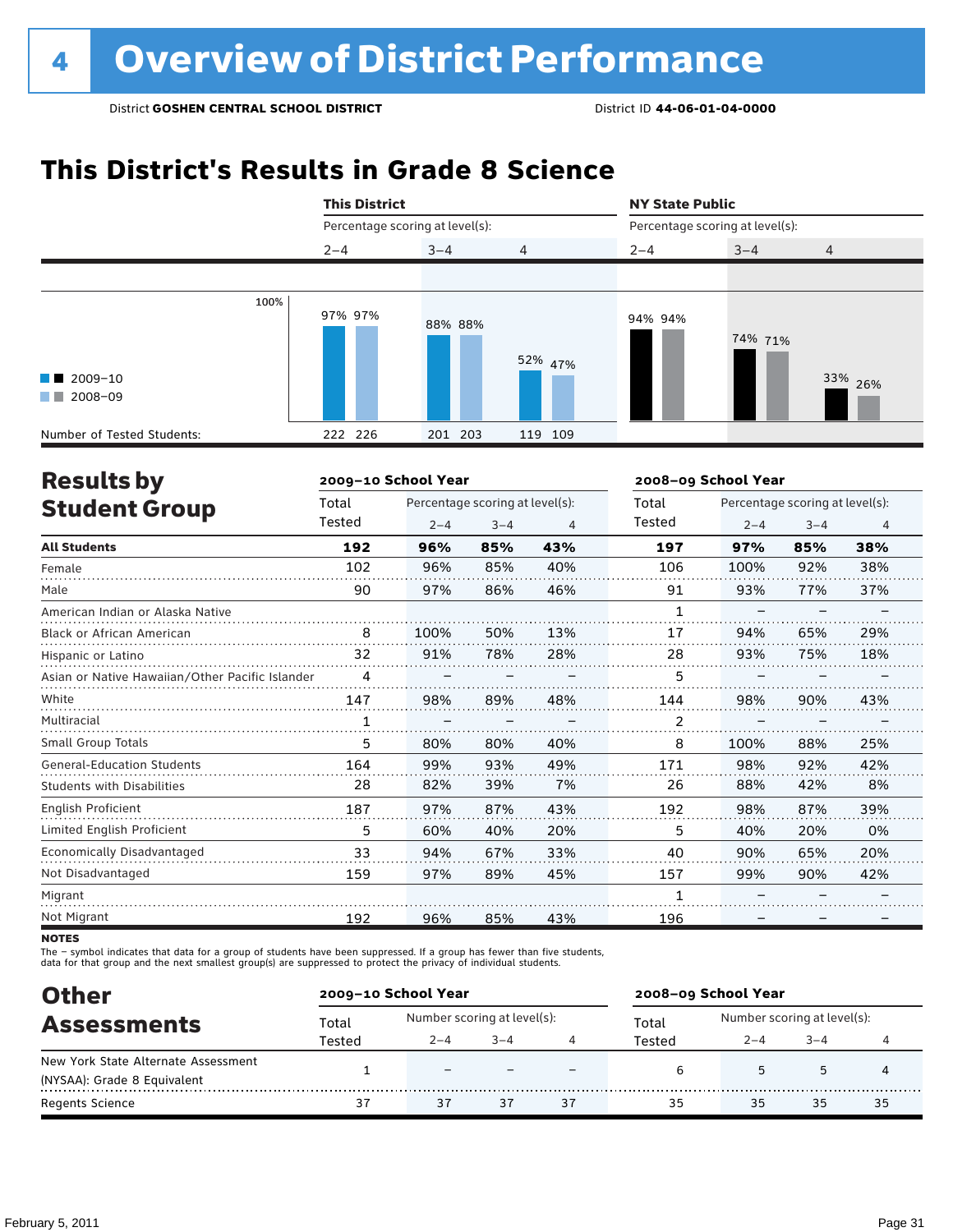## **This District's Total Cohort\* Results in Secondary-Level English after Four Years of Instruction**

|                                             | <b>This District</b>            |         |                | <b>NY State Public</b> |                                 |                |  |  |
|---------------------------------------------|---------------------------------|---------|----------------|------------------------|---------------------------------|----------------|--|--|
|                                             | Percentage scoring at level(s): |         |                |                        | Percentage scoring at level(s): |                |  |  |
|                                             | $2 - 4$                         | $3 - 4$ | $\overline{4}$ | $2 - 4$                | $3 - 4$                         | $\overline{4}$ |  |  |
| 100%<br><b>1</b> 2006 Cohort<br>2005 Cohort | 89% 88%                         | 85% 83% | 52%<br>43%     | 82% 81%                | 79% 77%                         | 32% 32%        |  |  |

| <b>Results by</b>                 | 2006 Cohort |                                 |         |     | 2005 Cohort**  |         |                                 |     |  |
|-----------------------------------|-------------|---------------------------------|---------|-----|----------------|---------|---------------------------------|-----|--|
|                                   | Number      | Percentage scoring at level(s): |         |     | Number         |         | Percentage scoring at level(s): |     |  |
| <b>Student Group</b>              | of Students | $2 - 4$                         | $3 - 4$ | 4   | of Students    | $2 - 4$ | $3 - 4$                         | 4   |  |
| <b>All Students</b>               | 241         | 89%                             | 85%     | 52% | 251            | 88%     | 83%                             | 43% |  |
| Female                            | 118         | 92%                             | 90%     | 59% | 124            | 90%     | 86%                             | 44% |  |
| Male                              | 123         | 85%                             | 81%     | 46% | 127            | 86%     | 80%                             | 43% |  |
| American Indian or Alaska Native  |             |                                 |         |     |                |         |                                 |     |  |
| Black or African American         | 16          | 56%                             | 50%     | 25% | 18             |         |                                 |     |  |
| Hispanic or Latino                | 29          | 86%                             | 79%     | 24% | 24             | 79%     | 79%                             | 17% |  |
| Asian or Native Hawaiian/Other    | 6           |                                 |         |     | 4              |         |                                 |     |  |
| Pacific Islander                  |             |                                 |         |     |                |         |                                 |     |  |
| White                             | 189         | 92%                             | 89%     | 58% | 205            | 89%     | 85%                             | 49% |  |
| Multiracial                       |             |                                 |         |     |                |         |                                 |     |  |
| Small Group Totals                | 7           | 100%                            | 100%    | 71% | 22             | 86%     | 68%                             | 18% |  |
| <b>General-Education Students</b> | 211         | 94%                             | 92%     | 60% | 221            | 93%     | 91%                             | 49% |  |
| <b>Students with Disabilities</b> | 30          | 50%                             | 37%     | 0%  | 30             | 50%     | 27%                             | 3%  |  |
| English Proficient                | 241         | 89%                             | 85%     | 52% | 249            |         |                                 |     |  |
| Limited English Proficient        |             |                                 |         |     | 2              |         |                                 |     |  |
| Economically Disadvantaged        | 25          | 88%                             | 72%     | 20% | 18             | 72%     | 72%                             | 0%  |  |
| Not Disadvantaged                 | 216         | 89%                             | 87%     | 56% | 233            | 89%     | 84%                             | 47% |  |
| Migrant                           |             |                                 |         |     | $\mathfrak{p}$ |         |                                 |     |  |
| Not Migrant                       | 241         | 89%                             | 85%     | 52% | 249            |         |                                 |     |  |

**NOTES** 

The – symbol indicates that data for a group of students have been suppressed. If a group has fewer than five students,

data for that group and the next smallest group(s) are suppressed to protect the privacy of individual students.

 \* A total cohort consists of all students who first entered Grade 9 in a particular year, and all ungraded students with disabilities who reached their seventeenth birthday in that year, and were enrolled in the school/district for five months. Students are excluded from the cohort if they transferred to another school district, nonpublic school, or criminal justice facility, or left the U.S. and its territories or died before the report date. Statewide total cohort also includes students who were enrolled for fewer than five months.

 \*\* 2005 cohort data are those reported in the 2008–09 *Accountability and Overview Report*.